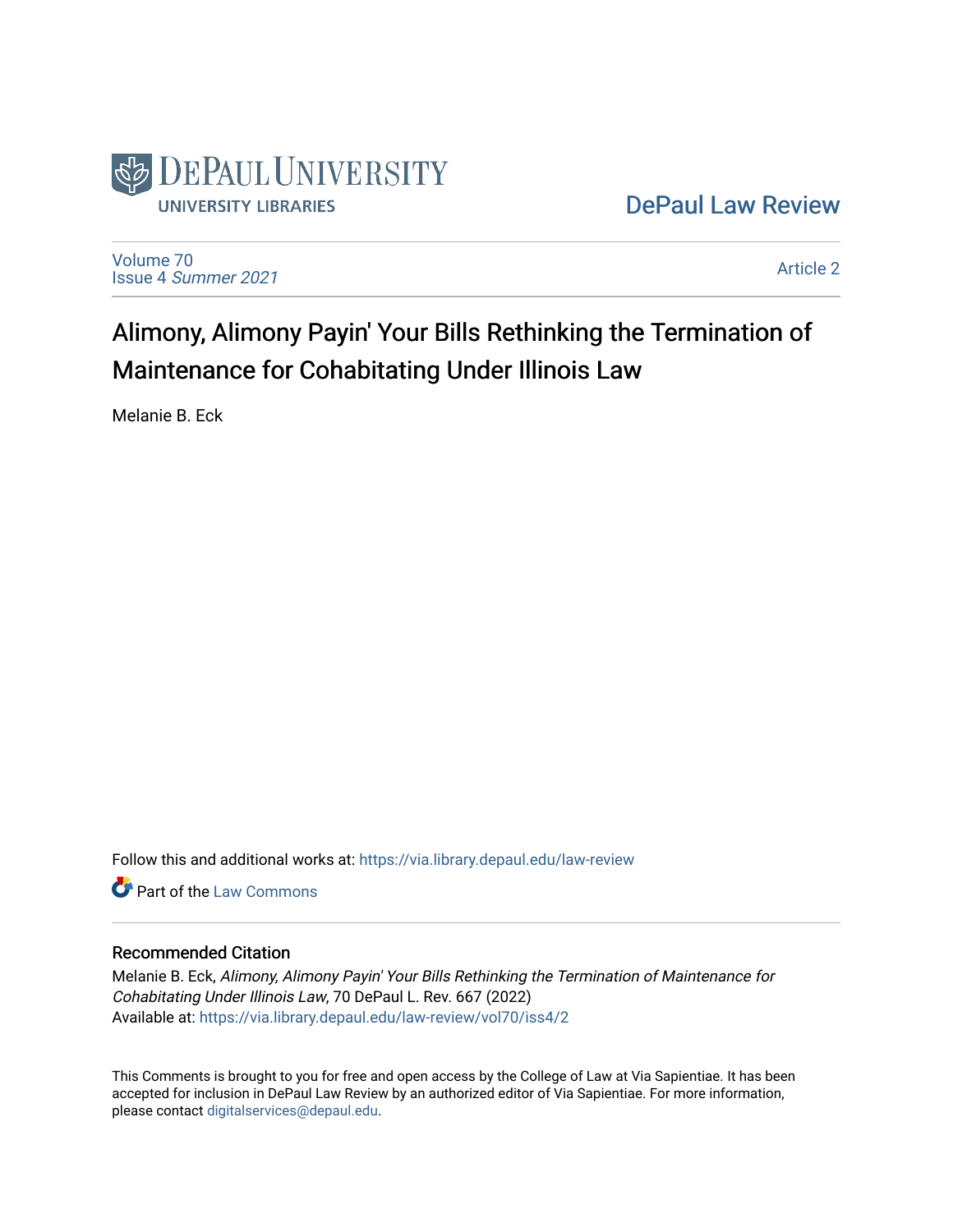## **ALIMONY, ALIMONY PAYIN' YOUR BILLS† : RETHINKING THE TERMINATION OF MAINTENANCE FOR COHABITING UNDER ILLINOIS LAW**

#### I. INTRODUCTION

Illinois is one of few states that allows for the termination of maintenance (formerly known as alimony or spousal support) for cohabiting.1 Under the Illinois Marriage and Dissolution of Marriage Act ("IMDMA"), an ex-spouse that is paying maintenance can terminate that obligation if she shows the recipient spouse "cohabits with another person on a resident, continuing conjugal basis."2 This "working definition" has evolved through Illinois caselaw on cohabitation. However, Illinois courts continue to grapple with the meaning of cohabitation and likewise pinball their applications of factors developed over the last few decades. Collectively, Illinois courts implement what is commonly known as the "*de facto* marriage test" for finding cohabitation. The factors for this test are found in virtually all dating relationships, such as vacationing together, eating meals together, and so forth.

Importantly, one of the purposes for awarding a spouse maintenance is to provide her with financial support until she can become self-supporting or to ameliorate her sacrifice in a long-term marriage where she devoted her time to domestic duties instead of obtaining education and marketable skills. For a long-term marriage, the homemaker spouse may be entitled to receive permanent maintenance of some amount per month based on the parties' incomes and other factors under the statute. However, if the recipient spouse enters into a dating relationship, there is a risk that her maintenance can be terminated, even if the dating relationship is short-term and does not intend to lead to marriage. For recipient spouses that are without a fixed income and that are without any chance of entering the labor force, the termination of maintenance causes severe financial hardships.

For the reasons that follow in this Article, Section 510(c)'s provision for cohabitation as a maintenance terminating event must be abrogated; an exception for gray divorcees should be carved out; termina-

2. 5/510(c).

<sup>†</sup> *Living Loving Maid* by LED ZEPPELIN (1969).

<sup>1.</sup> Denise Erlich, *Grounds For Terminating Or Modifying Illinois Spousal Support*, ERLICH L. OFF., LLC, https://erlichlegal.com/blog/modifying-illinois-spousal-support/ (last visited May 16June 17, 2021); *see also* 750 ILL. COMP. STAT. 5/510(c) (2019).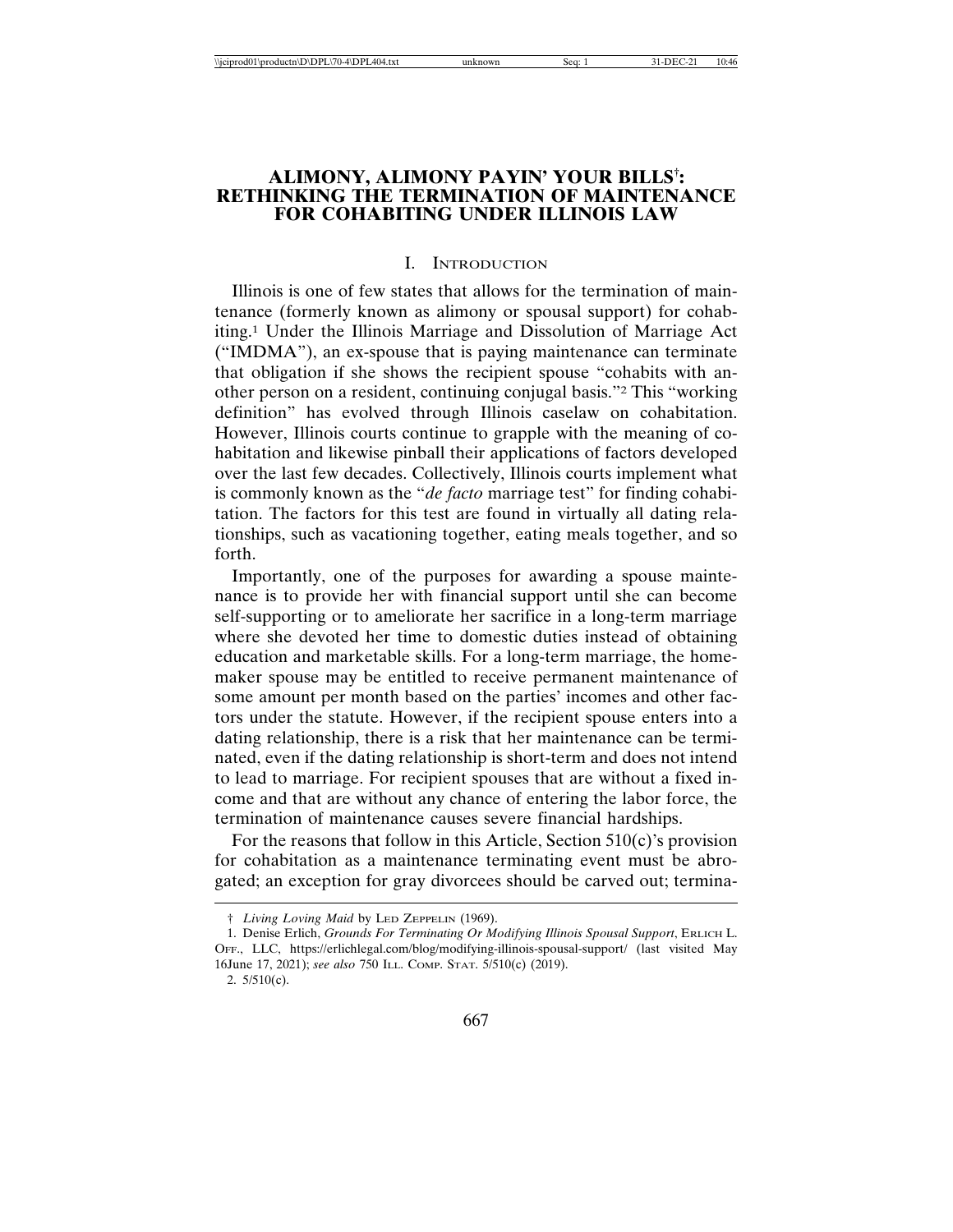tion of maintenance sought on cohabitation grounds should be reviewable; or alternatively, the Supreme Court of Illinois should establish a factor test that focuses on the financial positions of the payee and discard the current factors, found in all dating relationships, in order to prevent future inequity that follows by terminating maintenance for cohabiting.

This Article discusses the inequities caused when maintenance is terminated for cohabiting. Part I discusses dissolution proceedings in Illinois, followed by relevant statutory provisions for calculating the amount and duration of maintenance under the IMDMA. Then, the statutory provisions for terminating maintenance under the IMDMA are outlined, followed by statistics of divorce, marriage, and cohabitation rates in the United States. Next, a survey of Illinois case law on cohabitation and the ultimate development of the *de facto* marriage test is provided. Part I also provides relevant Illinois policy and its interplay with terminating maintenance under the IMDMA. Part II then provides an analysis on how the current operation of Section  $510(c)$  leads to inequitable results that cause severe financial hardship, contravene Illinois policies, and pose future harm for particular groups of divorcees. Part II concludes by providing a menu of solutions to ameliorate the inequities caused by the current operation of Section 510(c). Part III illustrates the impact these solutions will have going forward. Finally, Part IV concludes.

#### II. BACKGROUND

This Part proceeds in six sections. Section A discusses the general process for petitioning for a dissolution of marriage in Illinois. Section B describes maintenance under the IMDMA and how the amount and duration of maintenance awards are calculated. Section C provides the statutory ways for terminating maintenance. Section D illustrates statistical data for divorce, marriage, and cohabitation rates in the U.S. Section E presents a survey of Illinois case law discussing the factors used for determining cohabitation. Section F discusses relevant Illinois policy for issues regarding cohabitation.

## *A. Dissolution Proceedings in Illinois*

Dissolution proceedings in Illinois begin when a spouse files a petition for dissolution of marriage.3 A petition for dissolution of mar-

<sup>3.</sup> Kevin O'Flaherty, *How To File for Divorce in Illinois — Illinois Petitions For Dissolution Of Marriage Explained*, O'FLAHERTY L., https://www.oflaherty-law.com/learn-about-law/filinga-petition-for-dissolution-of-marriage (last visited May 16June 17, 2021).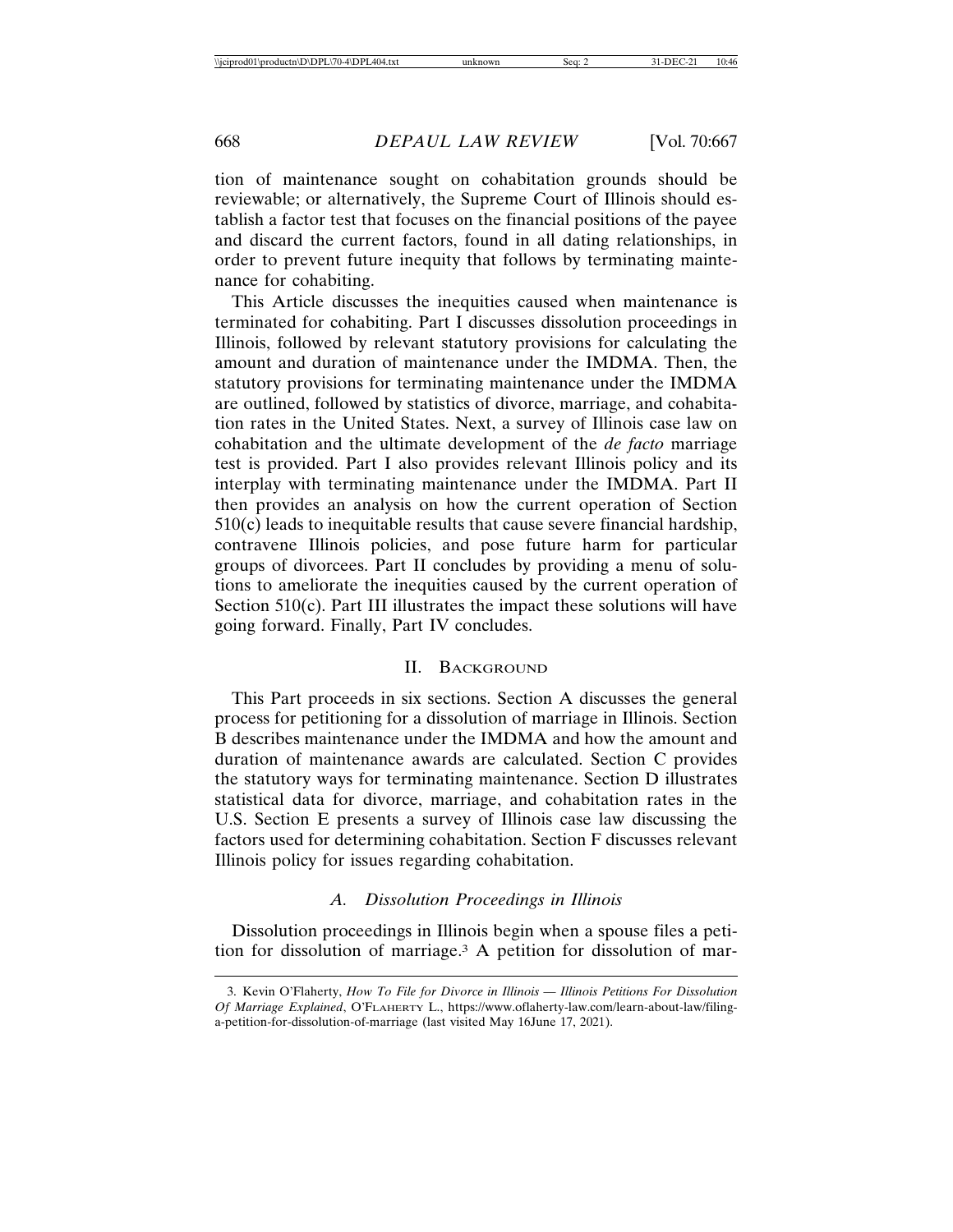riage in Illinois must consistconsists of certain elements: grounds for dissolution, with irreconcilable differences being the only grounds for divorce in Illinois; if the parties have children, then the allocation of parental responsibilities, which consists of decision-making authority and parenting time (formerly known as custody and visitation, respectively) and child support; maintenance; and the disposition of property and debts.4 In the event the parties' circumstances to a dissolution proceeding do not involve one of the above elements, the petition should still indicate so.5 For instance, if no children were born out of the parties' marriage, then the petition must state that no children were born out of the parties' marriage.

Dissolution proceedings may involve either a contested or an uncontested divorce.6 A joint simplified dissolution may be brought by parties for an uncontested divorce.7 It is a quick divorce procedure (the prove-up may be the same day of the filing or soon after) that requires fewer forms and ultimately saves the parties money on attorneys' fees.8 To qualify for this expedited dissolution, the parties must meet certain requirements, such as having no children born out of the marriage, waiving maintenance, and having no jointly-owned real property.9 If the parties jointly own real property or have children, then a joint simplified dissolution is unavailable. However, a contested or uncontested divorce is possible depending on the circumstances of the parties' agreeableness.10

In either a contested or uncontested divorce, maintenance may be sought by the party who can show a need for spousal support.<sup>11</sup> In an uncontested divorce, the parties agree on nearly all issues brought under the petition, and any remaining issues can be reserved, such as the payment of any post-secondary education expenses.12 Parties to an uncontested divorce that agree on maintenance may incorporate pro-

12. *Id.*

<sup>4.</sup> Illinois Legal Aid Online, *Divorce training for attorneys*, YOUTUBE (July 16, 2018), https:// www.youtube.com/watch?v=V7Bwkeu5WyI.

<sup>5.</sup> *Id.*

<sup>6.</sup> *Id.*

<sup>7.</sup> *Joint Simplified Dissolution of Marriage Information and Instructions*, ILL. FIRST JUD. DIST. CLERK CIR. CT. COOK CTY., http://www.cookcountyclerkofcourt.org/NewWebsite/Services/Filing-for-a-Joint-Simplified-Dissolution-of-Marri.aspx (last visited May 16June 17, 2021).

<sup>8.</sup> *Joint simplified divorce with no children*, ILL. LEGAL AID ONLINE, https:// www.illinoislegalaid.org/legal-information/joint-simplified-divorce-no-children (last visited May 16June 17, 2021).

<sup>9.</sup> *Id.*

<sup>10.</sup> *What is a contested or uncontested divorce?*, ILL. LEGAL AID ONLINE, https:// www.illinoislegalaid.org/legal-information/what-contested-or-uncontested-divorce (last visited May 16June 17, 2021).

<sup>11.</sup> *Id.*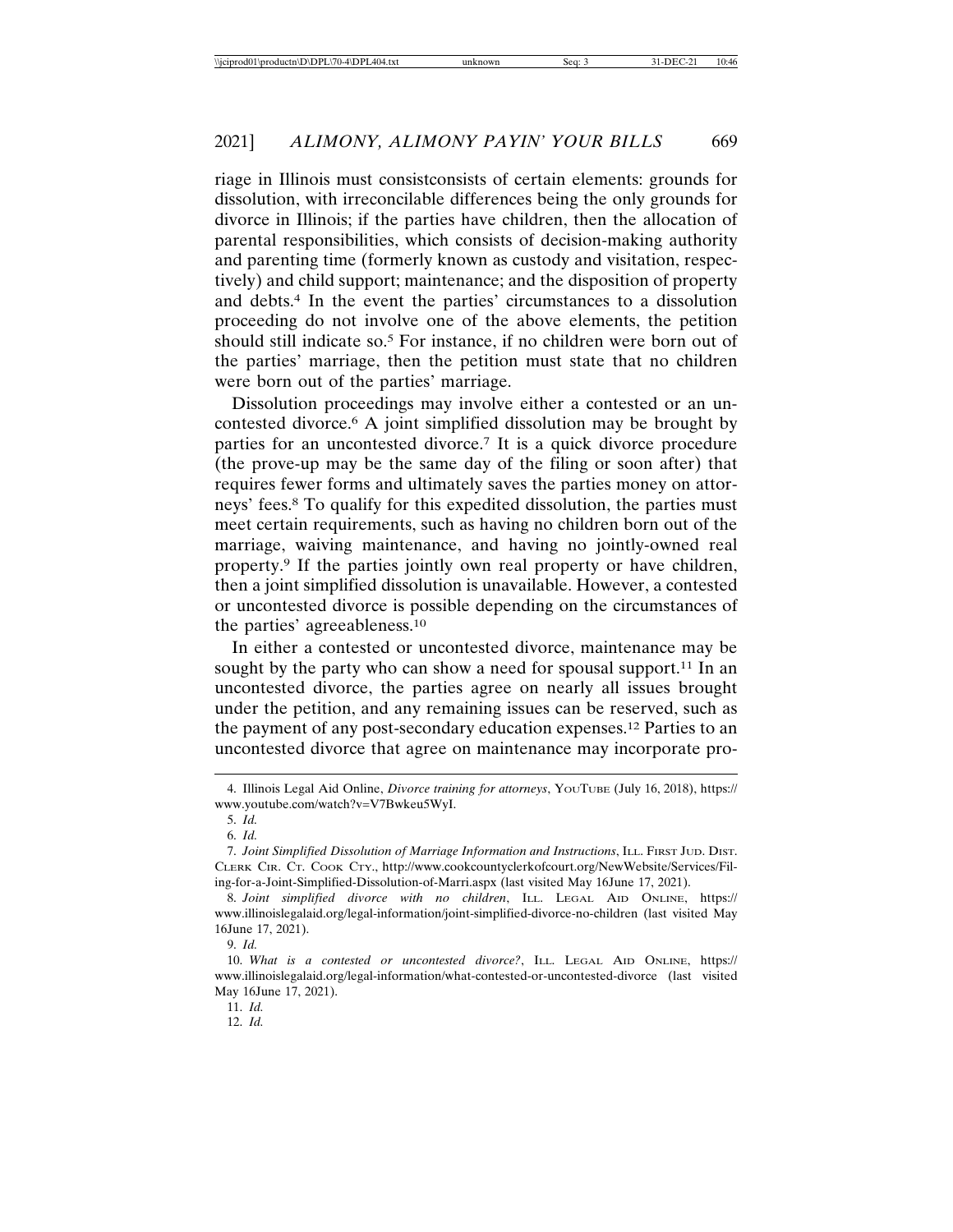visions for such in their marital settlement agreement ("MSA").13 However, in a contested divorce, parties cannot come to an agreement on issues such as the disposition of property and debts, maintenance, or the allocation of parental responsibilities; therefore, the case ultimately goes to trial where the court makes the final determination as to any issues.14 Where maintenance is an issue and being sought by one of the parties, the court may award a spouse maintenance if the court should findfinds that maintenance is appropriate by analyzing factors set forth in the statute, as discussed more fully below.15

## *B. Maintenance Under the Illinois Marriage and Dissolution of Marriage Act*

Under the IMDMA, the court has the authority to grant a spouse an award of maintenance when appropriate.16 When one spouse pays

(13) any valid agreement of the parties; and

<sup>13.</sup> What Should Be Included in an Illinois Divorce Settlement?, ANDERSON & ASSOCIATES, P.C. (Mar. 27, 2018), https://www.andersonandassociatespc.com/schaumburg-divorce-lawyer/ what-should-be-included-in-an-illinois-divorce-settlement. *See, e.g.*, SAMPLE MARITAL SETTLE-MENT AGREEMENT, http://www.divorce-lawyers-chicago.com/docs/sample-marital-settlementagreement.pdf (last visited May 16June 17, 2021).

<sup>14.</sup> ILLINOIS LEGAL AID ONLINE, *supra* note 10.

<sup>15.</sup> *Id.*

<sup>16. 750</sup> ILL. COMP. STAT. 5/504(a) (2019). In determining whether an award of maintenance is appropriate, the court considers multiple factors.  $5/504(a)(1)$ –(14). These factors include:

<sup>(1)</sup> the income and property of each party, including marital property apportioned and non-marital property assigned to the party seeking maintenance as well as all financial obligations imposed on the parties as a result of the dissolution of marriage;

<sup>(2)</sup> the needs of each party;

<sup>(3)</sup> the realistic present and future earning capacity of each party;

<sup>(4)</sup> any impairment of the present and future earning capacity of the party seeking maintenance due to that party devoting time to domestic duties or having forgone or delayed education, training, employment, or career opportunities due to the marriage; (5) any impairment of the realistic present or future earning capacity of the party against whom maintenance is sought;

<sup>(6)</sup> the time necessary to enable the party seeking maintenance to acquire appropriate education, training, and employment, and whether that party is able to support himself or herself through appropriate employment;

<sup>(6.1)</sup> the effect of any parental responsibility arrangements and its effect on a party's ability to seek or maintain employment;

<sup>(7)</sup> the standard of living established during the marriage;

<sup>(8)</sup> the duration of the marriage;

<sup>(9)</sup> the age, health, station, occupation, amount and sources of income, vocational skills, employability, estate, liabilities, and the needs of each of the parties;

<sup>(10)</sup> all sources of public and private income including, without limitation, disability and retirement income;

<sup>(11)</sup> the tax consequences to each party;

<sup>(12)</sup> contributions and services by the party seeking maintenance to the education, training, career or career potential, or license of the other spouse;

<sup>(14)</sup> any other factor that the court expressly finds to be just and equitable.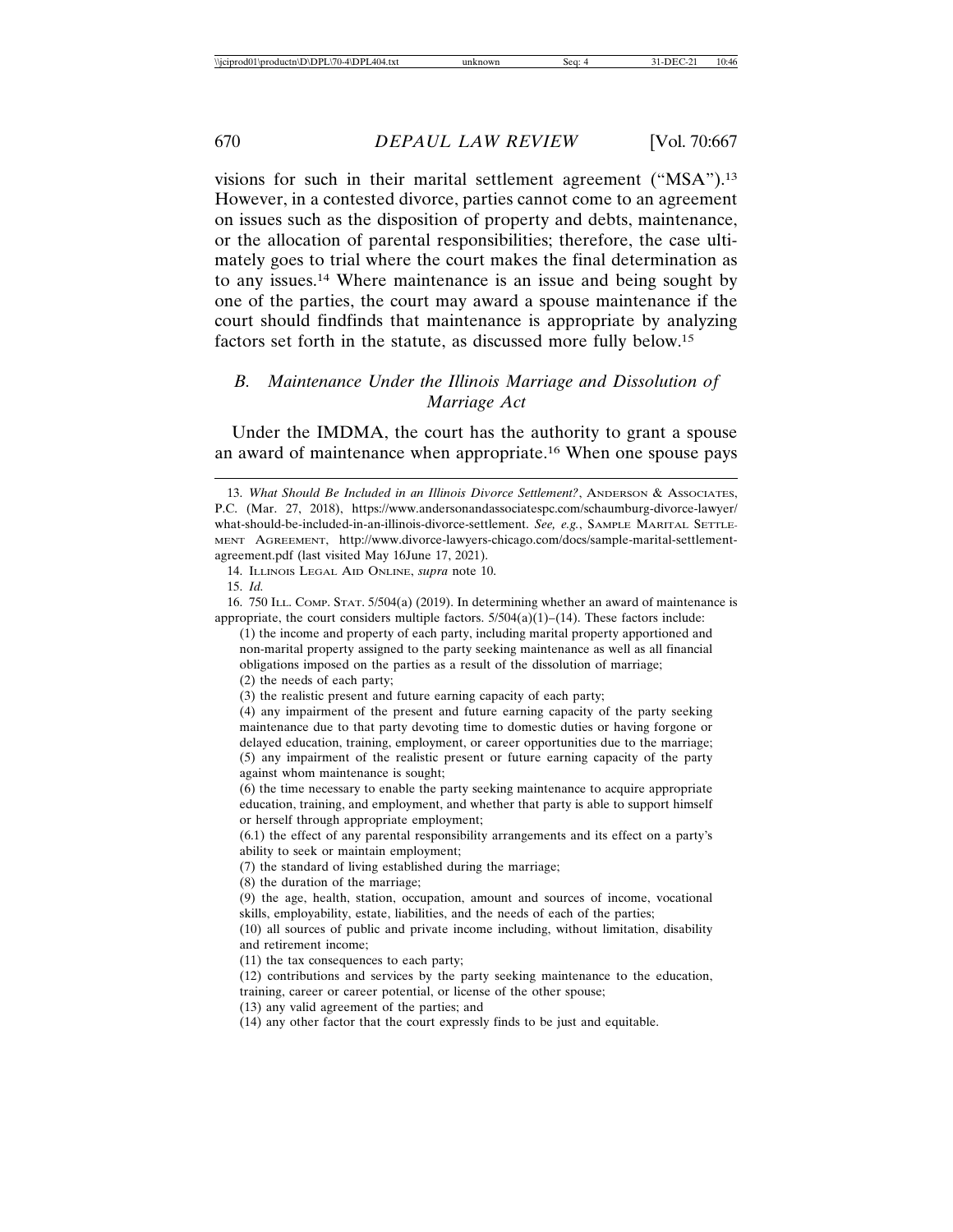the other spouse money on a continuing basis after the dissolutiondivorce, this is referred to as maintenance. The spouse paying maintenance is called the payor and the spouse receiving maintenance is called the payee. Maintenance provides the payee a financial means to support herself after the dissolution of her marriage.17 Courts have reiterated that the policy behind maintenance is to provide financial support to the payee until she is financially independent in the future and "to enable a spouse who is disadvantaged through marriage to enjoy a standard of living commensurate with that during the marriage."18 In other words, the general goal behind awarding maintenance is to provide a payee spouse sufficient income until she can become self-supporting, or if she cannot become self-supporting, then to provide her a way to afford a lifestyle comparable to the one she enjoyed during the marriage when there was two pools of income or only her spouse's income from which expenses were paid. Maintenance is not meant to function as a societal benefit where the state steps in to support the spouse. Unlike child support, where one of the goals of enforcing support orders is to reduce the risk of public charges, the underpinnings of maintenance are individually based.19 If a spouse is in need of spousal support, and the other spouse has sufficient income and assets from which to pay, then she is going to be obligated to support her ex-spouse if a court decides somakes that finding.

### *1. Calculating the Amount of Maintenance under the IMDMA*

After the court makes a finding that maintenance is appropriate, the amount and duration of maintenance is then calculated.20 First, the amount of maintenance is determined by the court through its use of the IMDMA's statutory guidelines if it is a guideline case.21 Apply-

*Id.*

<sup>17.</sup> The court may also award temporary maintenance during the dissolution proceedings. 750 ILL. COMP. STAT. 5/501(a)(1) (2018). However, this Article focuses on maintenance paid to recipient spouses for a reviewable term (and indefinitely) after the dissolution of marriage.

<sup>18.</sup> *In re* Marriage of Girrulat, 578 N.E.2d 1380, 1383 (Ill. App. Ct. 1991); *In re* Marriage of Liszka, 77 N.E.3d 1000, 1015 (Ill. App. Ct. 2016).

<sup>19. 750</sup> ILL. COMP. STAT.  $5/504(a)(1)-(14)$  (determining whether an individual is entitled to maintenance based on statutory factors); Financial Aspects of Divorce, Spring 2019, DePaul University College of Law.

<sup>20. 750</sup> ILL. COMP. STAT.  $5/504(b-1)(1)(A)$ . Of note, the calculation of maintenance is typically done using programs, such as Family Law Software. The calculation itself is not as lofty of an issue, but practitioners still deal with issues of imputing income to either spouse, whether a spouse is truly reporting all her income, and so forth.

<sup>21. 5/504(</sup>b-1). The court may also order non-guideline maintenance if, for example, the application of the IMDMA's guidelines amount to an award of maintenance and child support that exceeds 50% of the payor's net income. *Id.*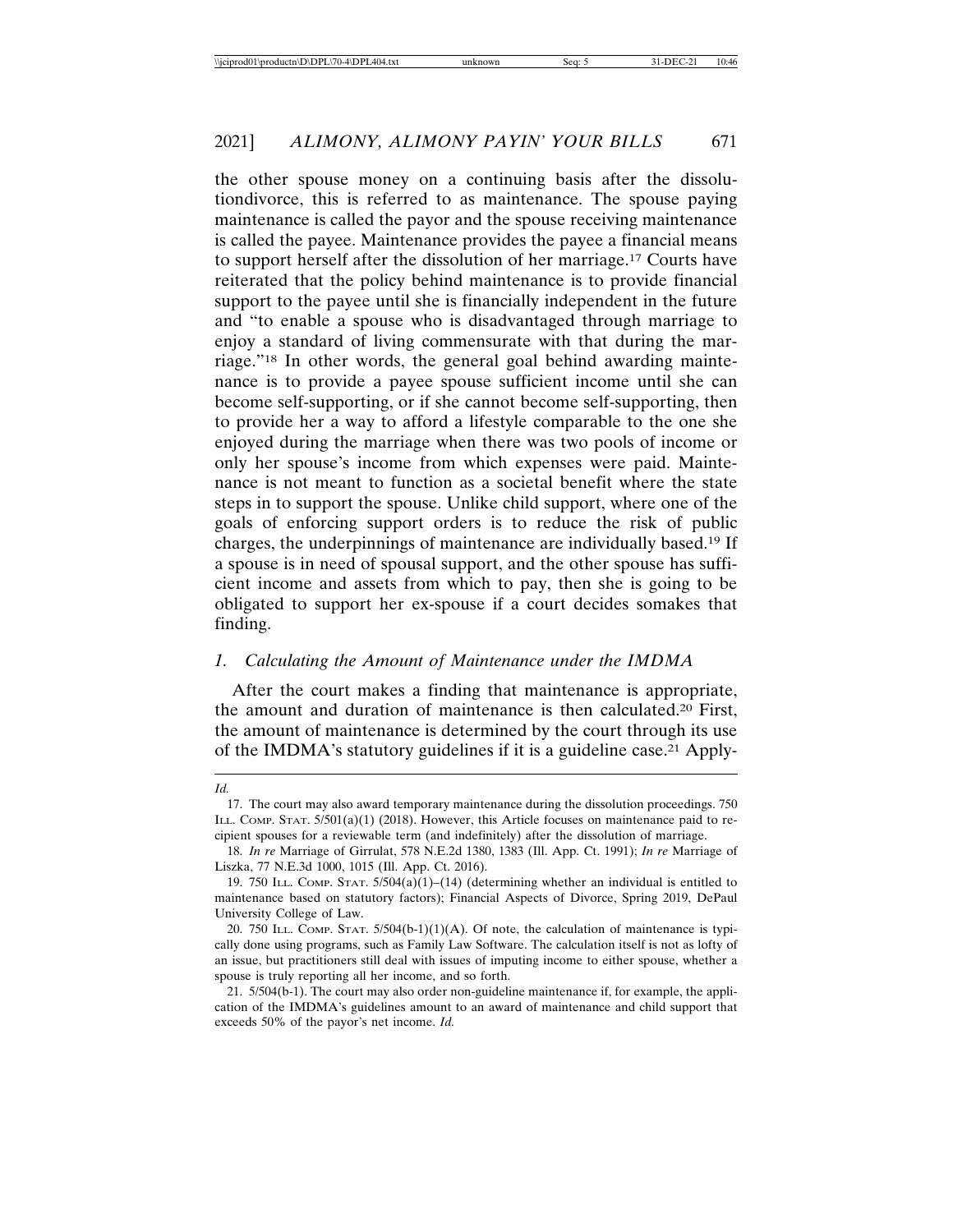ing the guidelines, the amount of maintenance is "calculated by taking 33 1/3% of the payor's net annual income minus 25% of the payee's net annual income."22 When added to the net income of the payee, this calculated amount cannot be "in excess of 40% of the combined net income of the parties."23 For example, if Spouse A has a net income of \$100,000 and Spouse B has a net income of \$30,000, the calculation of maintenance for these parties would be as follows:

Maintenance =  $(\$100,000 \times 33.33\%) - (\$30,000 \times 25\%)$ 

Maintenance = \$33,330 – \$7,500

Maintenance = \$25,830 per year (or \$2,152.50 per month) Next, the calculated amount of maintenance (\$25,830) cannot exceed 40% of the parties' combined net income (\$130,000) when added to Spouse B's income. To illustrate:

 $$100,000 + $30,000 = $130,000$  (parties' combined net income)  $$25,830 / $130,000 = 19.86\%$  (maintenance as a percentage)

Since the maintenance percentage is less than 40% of the parties' combined income, it would not be reduced to the statutory limit.

### *2. Calculating the Duration of Maintenance Under the IMDMA*

After the amount of maintenance is calculated, the next step is calculating the duration of maintenance, which is likewise derived through the IMDMA's guidelines.<sup>24</sup> Under the guidelines, the duration of maintenance is calculated by multiplying the number of years of marriage, which is the time between the date of marriage and the date of filing the petition for dissolution, by a factor provided in the statute.25 For example, if Spouse A and Spouse B from the prior example were married for 16 years, then the duration of maintenance payments is calculated as follows:

25. *Id.*

<sup>22.</sup>  $5/504$  (b-1)(1)(A).

<sup>23.</sup> *Id.*

<sup>24.</sup>  $5/504(b-1)(1)(B)$  ("The duration of an award [of maintenance] shall be calculated by multiplying the length of the marriage at the time the action was commenced by whichever of the following factors applies: less than 5 years (.20); 5 years or more but less than 6 years (.24); 6 years or more but less than 7 years (.28); 7 years or more but less than 8 years (.32); 8 years or more but less than 9 years (.36); 9 years or more but less than 10 years (.40); 10 years or more but less than 11 years (.44); 11 years or more but less than 12 years (.48); 12 years or more but less than 13 years (.52); 13 years or more but less than 14 years (.56); 14 years or more but less than 15 years (.60); 15 years or more but less than 16 years (.64); 16 years or more but less than 17 years (.68); 17 years or more but less than 18 years (.72); 18 years or more but less than 19 years (.76); 19 years or more but less than 20 years (.80). For a marriage of 20 or more years, the court, in its discretion, shall order maintenance for a period equal to the length of the marriage or for an indefinite term.").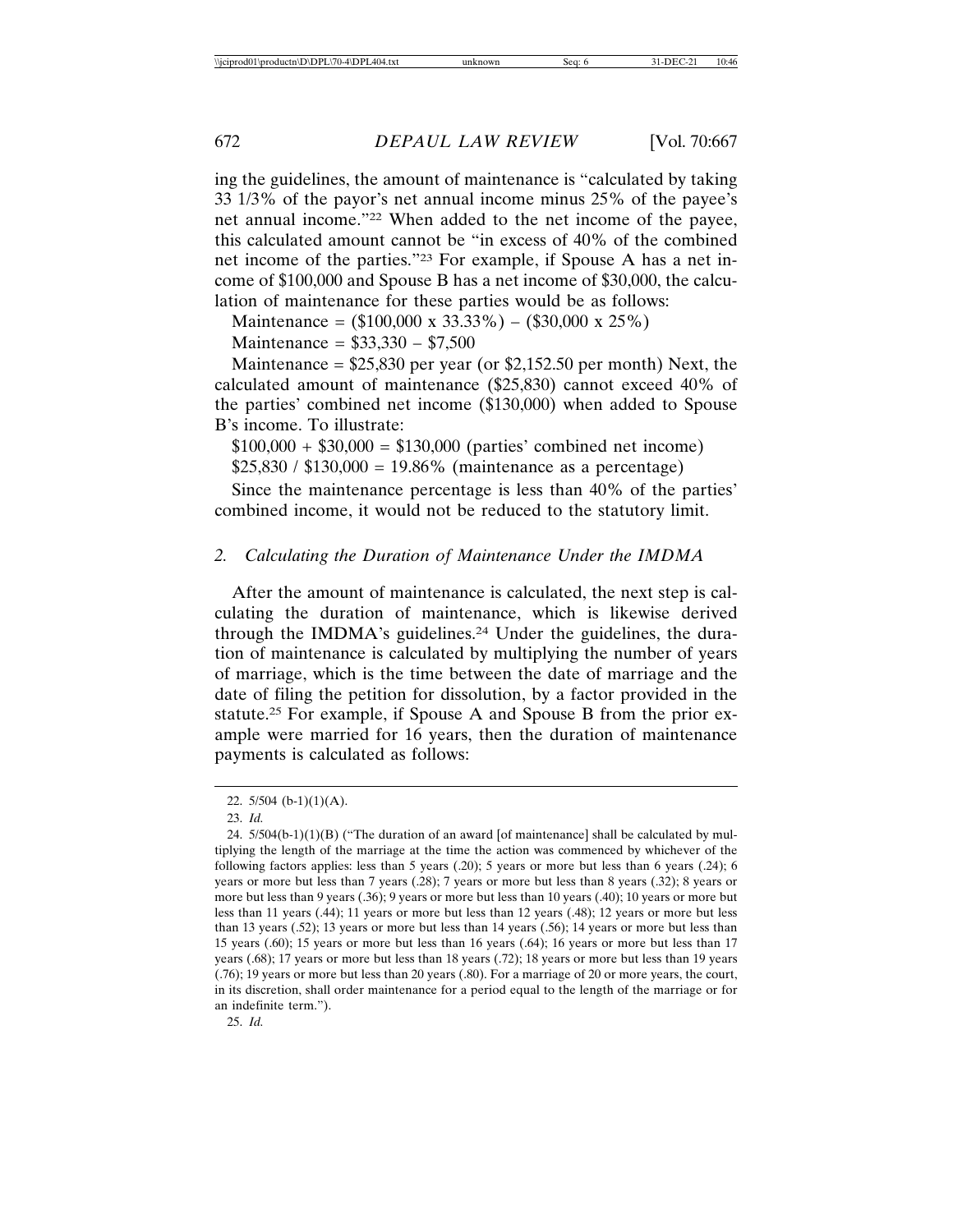16 (years of marriage) x  $0.68$  (statutory factor) = 10.9 years (or 130.8 months)

Therefore, Spouse A's monthly payments of \$2,152.50 to Spouse B would be ordered for 130.8 months.26 Under the IMDMA's guidelines, it is possible for a spouse to receive maintenance payments indefinitely.27 However, unless both parties expressly agree otherwise, a payee spouse receiving indefinite maintenance payments is at risk of future maintenance termination.28

28. 5/510(c).

<sup>26.</sup> Effective on June 1, 2018, Public Act 100-0520 codified amendments to Section 504. *See* H.B. 2537, 100th Gen. Assemb. (Ill. 2017). The Act amended the IMDMA to allow a person to choose whether he or she wants to continue using his or her former spouse's name or his or her maiden name under  $5/413(c)$ ; to increase the income cap under  $5/504(b-1)(1)$  guidelines; to remove the previous duration multipliers of maintenance under  $5/504(b-1)(1)(B)$ ; and to give the court the discretion whether to credit payor spouses with payments made to payee spouses for temporary maintenance during dissolution of marriage proceedings under 5/504(b-1)(1.5). *Id.*; *see also* Stephanie L. Tang, *2017-2018 Survey of Illinois Law: Family Law*, 43 S. ILL. U. L.J. 845, 855–57 (2019). Prior to the 2018 amendments, the Section 504 duration multipliers incentivized parties seeking maintenance to wait until enough time has passed for the next multiplier to apply. *Id.* at 856. For instance, a spouse in a fourteen-year marriage that filed under the former maintenance statute would be able to receive eight years and five months of maintenance payments. *Id.* However, if a spouse waits one more year, so he or she would be in a fifteen-year marriage, then he or she would be able to receive twelve years of maintenance payments. *Id.* Public Act 100-0520 reduced the incentive for spouses to wait to file for dissolution of marriage through altering the duration multipliers. H.B. 2537, 100th Gen. Assemb. (Ill. 2017). Now, under the current section 504, a spouse in a 14-year marriage would only receive one year and two months more of maintenance payments if he or she waited one more year to file. Tang, *supra* note 26, at 856–57.

<sup>27. 750</sup> ILL. COMP. STAT.  $5/504(b-1)(1)(B)$  ("For a marriage of 20 or more years, the court, in its discretion, shall order maintenance for a period equal to the length of the marriage or for an indefinite term."). Relevantly, "[i]f a court grants maintenance for an indefinite term, the court shall not designate a termination date. Indefinite maintenance shall continue until modification or termination under Section 510." 5/504(b-4.5)(2). In addition to indefinite maintenance, a spouse may also receive fixed-term maintenance or reviewable maintenance.  $5/504(b-4.5)(1)$ , (3). If the court grants fixed-term maintenance, then the payment of maintenance is barred after the period during which maintenance is to be paid ends. 5/504(b-4.5)(1). Reviewable maintenance, on the other hand, is granted for a specific period subject to review when that period ends. 5/ 504(b-4.5)(3). The court, upon review, "may extend maintenance for further review, extend maintenance for a fixed non-modifiable term, extend maintenance for an indefinite term, or permanently terminate maintenance . . ." 5/504(b-8); *see* 5/504(b-4.5)(3). The court may not make a finding under subdivision (b-8) if maintenance is terminated under Section 510. 5/504(b-4.5)(3). Under the IMDMA, only indefinite maintenance and reviewable maintenance (which may be extended indefinitely) are terminable under Section 510. 5/504(b-4.5)(2)–(3). Fixed-term maintenance, on the other hand, is not expressly terminable under Section 510 because after the set period of maintenance ends, maintenance automatically terminates. 5/504(b-4.5)(1).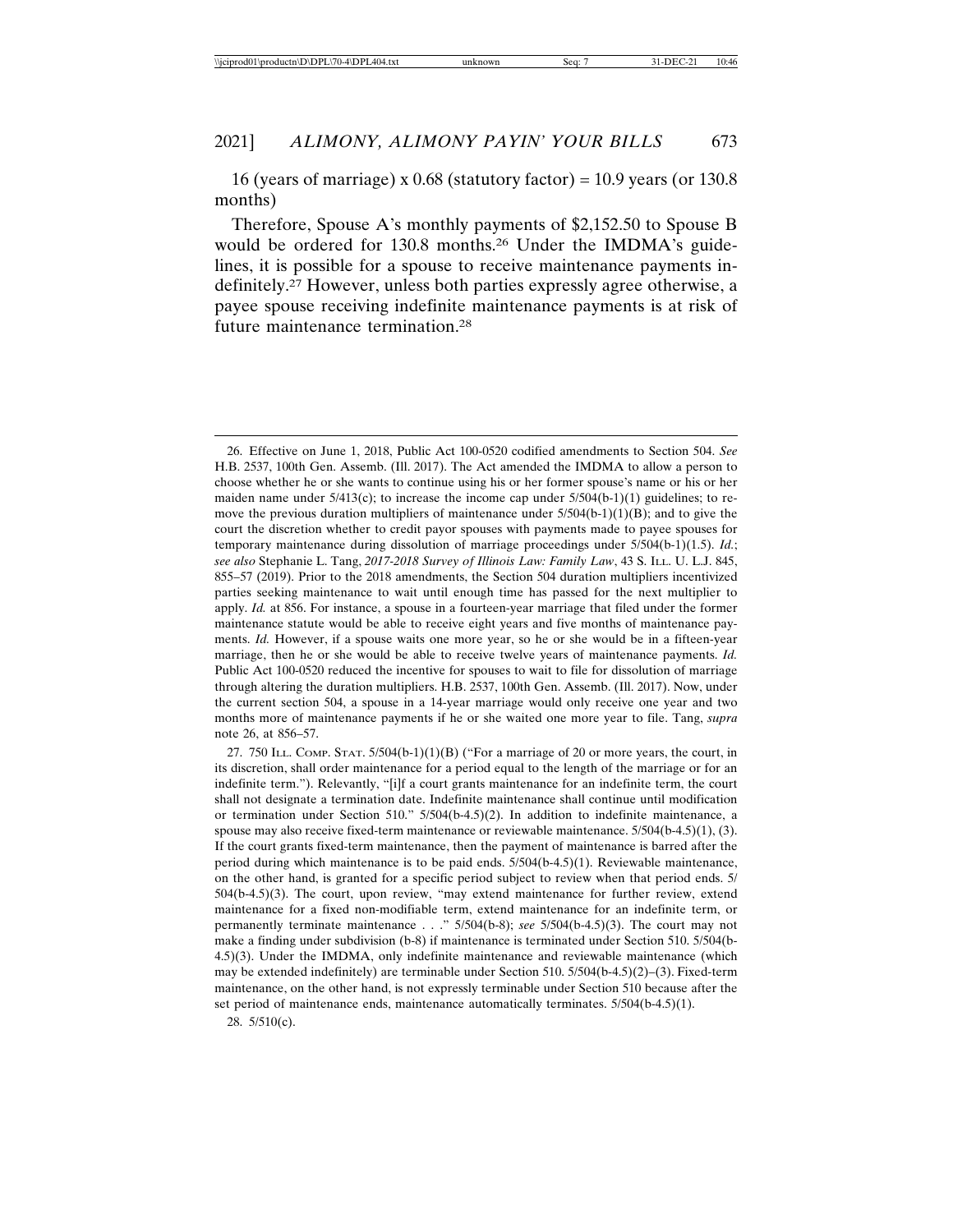## *C. Cohabitation of Payee Spouse as Grounds for Terminating Maintenance*

Under the IMDMA, a payor spouse's obligation to pay future maintenance to the payee spouse can be terminated by three ways expressly outlined under Section 510(c). For each terminating event, unless the parties stipulate in writing to the contrary, a payor's maintenance obligation is terminated if: (1) either party dies, (2) the payee spouse remarries, or (3) the payee spouse "cohabits with another person on a resident, continuing conjugal basis."29 The third terminating event is the subject of this Comment.

If maintenance is terminated based on a payee's cohabiting, then the payor spouse's obligation to pay future maintenance ends on the date the court finds that the cohabitation began, and the payor spouse is entitled for reimbursement of any maintenance payments paid after that date.30 For instance, if the payor spouse can prove that the payee began cohabiting within the meaning of Section 510(c) on October 1, 2019, and the payor spouse made ten maintenance payments since that date, the payor spouse may be reimbursed for those ten months.

The IMDMA does not define "resident, continuing conjugal basis."31 Therefore, Illinois case law has developed factors used by the courts to determine whether a payee spouse is cohabiting within the meaning of Section  $510(c)$ .<sup>32</sup> These factors include: (1) length of the relationship; (2) amount of time the couple spends together; (3) nature of the activities the couple engages in; (4) the interrelationship of the couple's personal affairs; (5) whether the couple vacationed together; and (6) whether the couple spent holidays together.<sup>33</sup> Each case is fact-dependent. When courts apply the factors, the factors used and their respective weight vary, so a court's decision after applying the factors likewise varies from case to case. Collectively, the courts' inquiry is ultimately whether a payee spouse's relationship rises to the level of a *de facto* marriage.34 A *de facto* marriage is understood to

33. *Herrin*, 634 N.E.2d at 1171.

34. Yet, the unpredictability of the courts' findings of a *de facto* marriage slashes the ease with which practitioners can apply precedent to their clients' cases.

<sup>29.</sup> *Id.*

<sup>30.</sup> *Id.*

<sup>31.</sup> *See generally* 5/510; *see also* 5/510(c).

<sup>32.</sup> *See, e.g.*, *In re* Marriage of Walther, 110 N.E.3d 221, 227 (Ill. App. Ct. 2018); *In re* Marriage of Herrin, 634 N.E.2d 1168, 1171 (Ill. App. Ct. 1994); *In re* Marriage of Miller, 40 N.E.3d 206, 220 (Ill. App. Ct. 2015); *In re* Marriage of Thornton, 867 N.E.2d 102, 109–110 (Ill. App. Ct. 2007); *In re* Marriage of Snow, 750 N.E.2d 1268, 1270 (Ill. App. Ct. 2001); *In re* Marriage of Susan, 856 N.E.2d 1167, 1171 (Ill. App. Ct. 2006); *In re* Marriage of Sunday, 820 N.E.2d 636, 640 (Ill. App. Ct. 2004); *In re* Marriage of Weisbruch, 710 N.E.2d 439, 442–443 (Ill. App. Ct. 1999); *In re* Marriage of Sappington, 478 N.E.2d 376, 379–82 (Ill. 1985).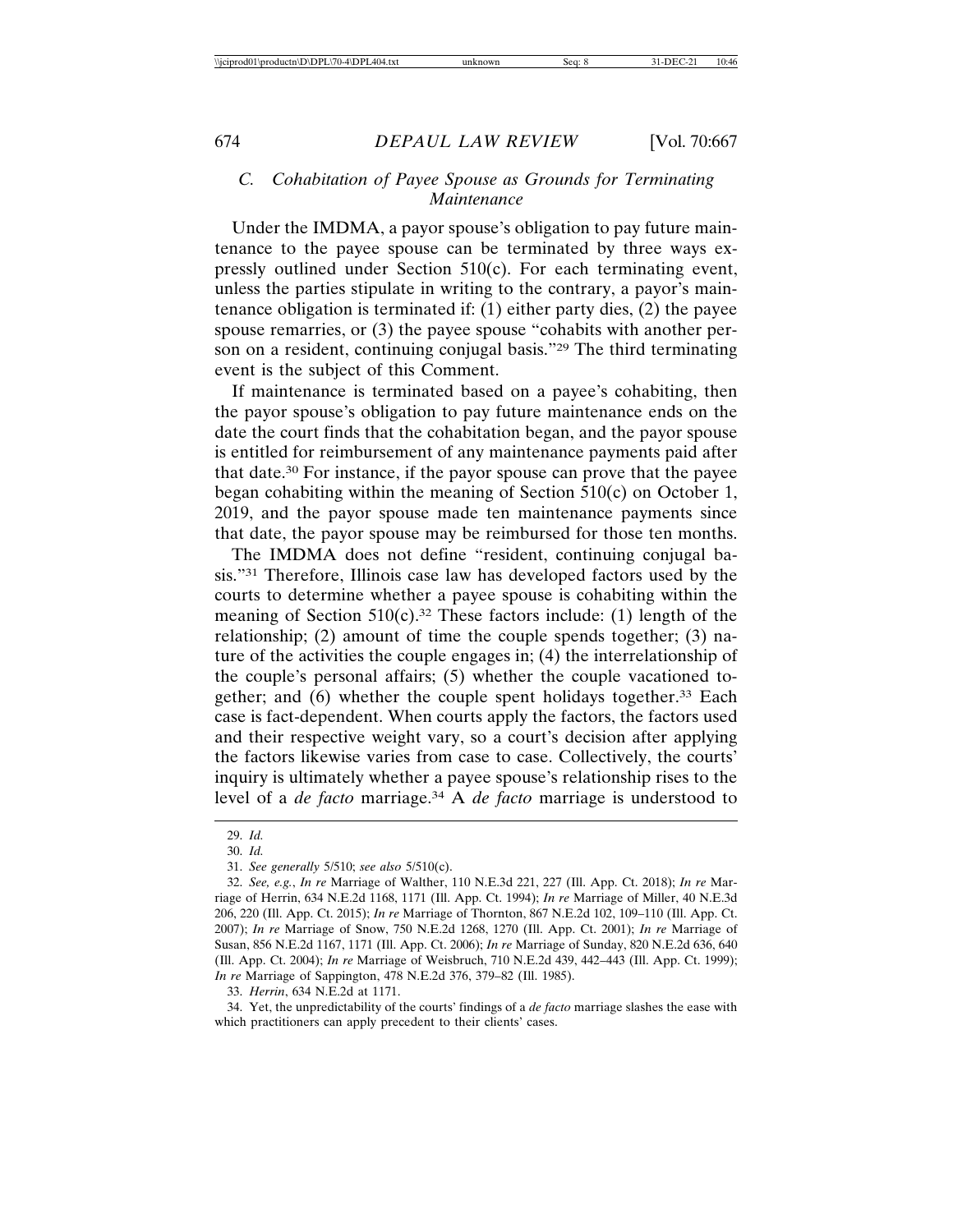mean that the couple is living together as husband and wife and finding that this type of relationship exists requires looking at the payee spouse's behavior after the judgment of dissolution is entered.

However, prior to the 1977 amendments to the IMDMA that inserted grounds for terminating maintenance for cohabiting, courts and matrimonial lawyers did not deal with cohabitation issues that arise under the current version of Section 510. Previously, the law in Illinois supported the proposition that a former spouse's right to maintenance was "not affected by the moral quality of her post-divorce conduct."35 However, shortly after the 1977 amendments, courts had to determine the legislature's intent behind the type of conduct that would qualify as cohabitation.36 For example, the court in *In re Support of Halford* stated:

Our task in this case is to determine what conduct was intended by the legislature to be grounds for termination . . . We believe that it was the intention of our legislature to provide for the termination of an ex-spouse's obligation to pay future maintenance whenever the spouse receiving maintenance has entered into a husband-wife relationship with another, whether this be by legal or other means.37

## *D. Divorce, Marriage, and Cohabitation Rates and Statistics for Divorcees*

Recent data trends of marriage and divorce rates in the U.S. mark a significant change from past years.<sup>38</sup> This shift includes the divorce rate of individuals aged 50 and older, otherwise known as "gray divorce."39 From 1990 to 2015, the number of divorces for people aged 50 and older has increased more than 109%.40 While the divorce rate for this age range has significantly increased, the marriage rate for

<sup>35.</sup> Hall v. Hall, 323 N.E.2d 541, 544 (Ill. App. Ct. 1975).

<sup>36.</sup> *See generally In re* Support of Halford, 388 N.E.2d 1131 (Ill. App. Ct. 1979).

<sup>37.</sup> *Id.* at 1134. The court in *Halford* continued to state that the "statute contemplates acts of sexual intercourse as part of the full or de facto husband-wife relationship . . ." *Id.* Additionally, the court defined "conjugal basis" to mean the implication of the assertion of conjugal rights defined as "the right which husband and wife have to each other's society, comfort and affection" and "the right of sexual intercourse between husband and wife." *Id.* (quoting BLACK'S LAW DICTIONARY 374 (4th ed. rev. 1968) & WEBSTER'S THIRD NEW INTERNATIONAL DICTIONARY 480 (1971)).

<sup>38.</sup> Renee Stepler, *Led by Baby Boomers, divorce rates climb for America's 50+ population*, tbl.1, PEW RES. CTR. (Mar. 9, 2017), https://www.pewresearch.org/fact-tank/2017/03/09/led-bybaby-boomers-divorce-rates-climb-for-americas-50-population/; I-Fen Lin et al., *Marital Biography, Social Security Receipt, and Poverty*, 39 RES. ON AGING 86, 89 (2016).

<sup>39.</sup> Stepler, *supra* note 38; Lin et al., *supra* note 38, at 87.

<sup>40.</sup> Stepler, *supra* note 38.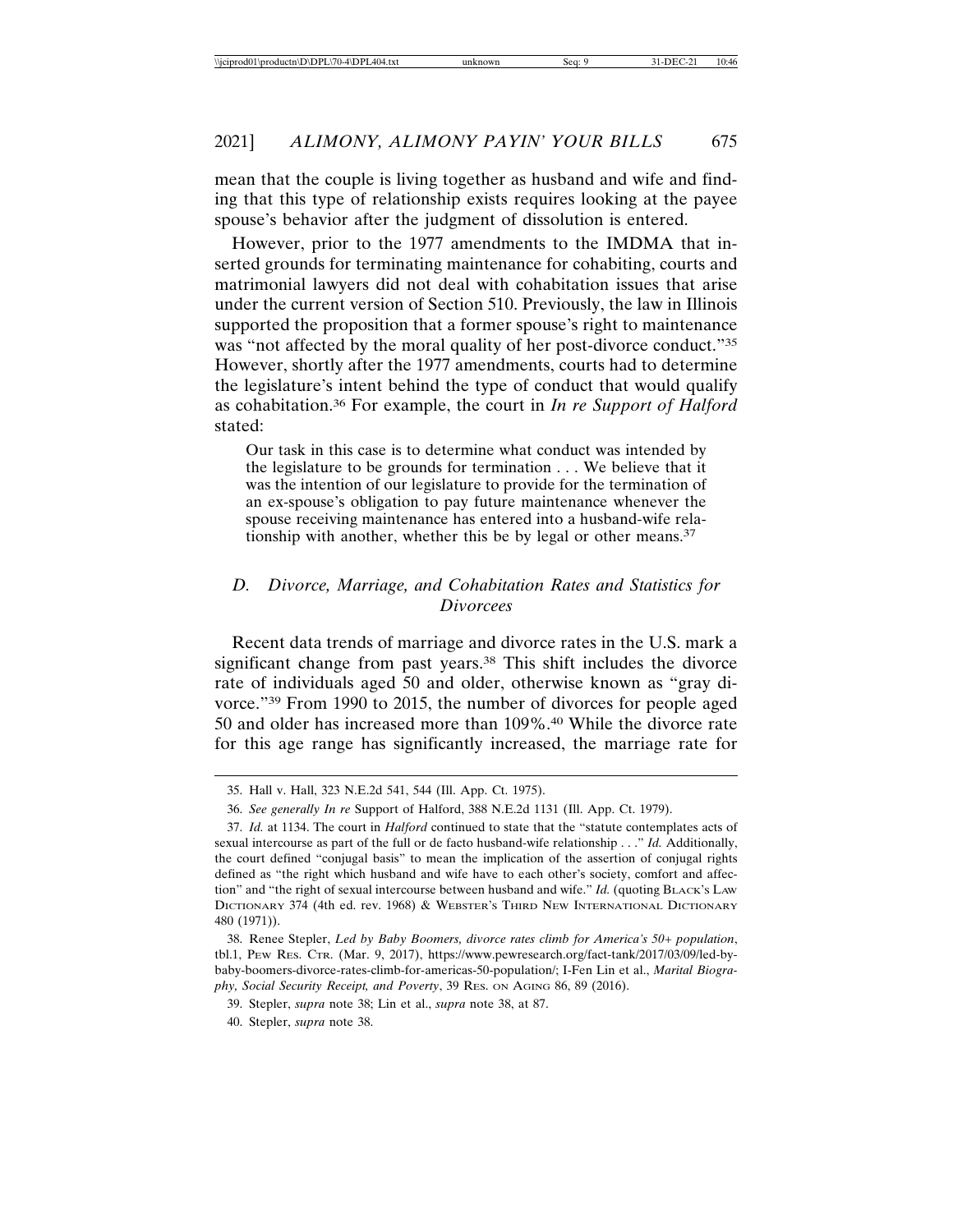younger individuals aged 18 to 34 has plummeted.<sup>41</sup> For instance, compared to 59% of young adults who were married in 1978, only 29% of young adults were married in 2018.42

Along with these changes for divorce and marriage rates, cohabitation rates have likewise experienced a substantial shift.43 As of 2016, cohabitation rates among adults have risen 29% since 2007.44 In other words, of the 18 million cohabiting relationships in 2016, people aged 50 and older account for about 23% of cohabiters—increasing by 75% since 2007.<sup>45</sup> Similarly, cohabiting relationships among young adults aged 18 to 34 have increased by 1.7 million.46 In fact, young adults in this age range are more likely to be cohabiting than marrying, and the majority has never been married at all.47 In contrast, a majority of cohabiters aged 50 and older are divorced.48 This number is significant because prior research on the economic well-being of adults based on varying marital biographies has disregarded gray divorce.<sup>49</sup> Since 1990, gray divorce has doubled and is more prevalent among individuals who remarry, who are less educated, and who have fewer economic resources.50 Though the future consequences of gray divorce are unclear, scholars see it as likely that gray divorce poses alarming financial repercussions for individuals who have been out of, or have

46. *Id.*

49. Lin et al., *supra* note 38, at 89.

50. *Id.* at 91; *see also id.* at 98 ("Cohabitors tend to be less educated than marrieds and remarrieds after divorce."); *id.* at 105 ("Gray divorced women . . . receive smaller Social Security benefits, on average, than all other single women and men. They also confront exceptionally high poverty levels at roughly 27%. By comparison, gray divorced men's poverty is 50% lower.").

<sup>41.</sup> Press Release, U.S. Census Bureau, U.S. Census Bureau Releases 2018 Families and Living Arrangements Tables (Nov. 14, 2018), https://www.census.gov/newsroom/press-releases/2018/ families.html.

<sup>42.</sup> *Id.*

<sup>43.</sup> Renee Stepler, *Number of U.S. adults cohabitating with a partner continues to rise, especially among those 50 and older*, PEW RES. CTR. (Apr. 6, 2017), https://www.pewresearch.org/ fact-tank/2017/04/06/number-of-u-s-adults-cohabiting-with-a-partner-continues-to-rise-especially-among-those-50-and-older/.

<sup>44.</sup> *Id.*

<sup>45.</sup> *Id.*

<sup>47.</sup> *Id.* at tbl.2 ("[M]ajorities of cohabiters younger than 50 have never been married, including nearly all cohabiters ages 18 to 24 (97%) and 85% of those 25 to 34. About half (52%) of cohabiters ages 35 to 49 have never been married . . .").

<sup>48.</sup> *Id.* at tbl.3 ("Among cohabitors ages 50 and older, a majority (57%) are in their 50s. Another three-in-ten are in their 60s, while one-in-ten are in their 70s. Just 3% of cohabiters ages 50 and older are in their 80s or older."); *see also* Lin et al., *supra* note 38, at 95 (For individuals aged 50 and older "who are in a cohabiting union, roughly 6 in 10 are divorced . . . Divorced individuals are more often . . . cohabiting than remarried if their divorce occurred after age 50 . . .").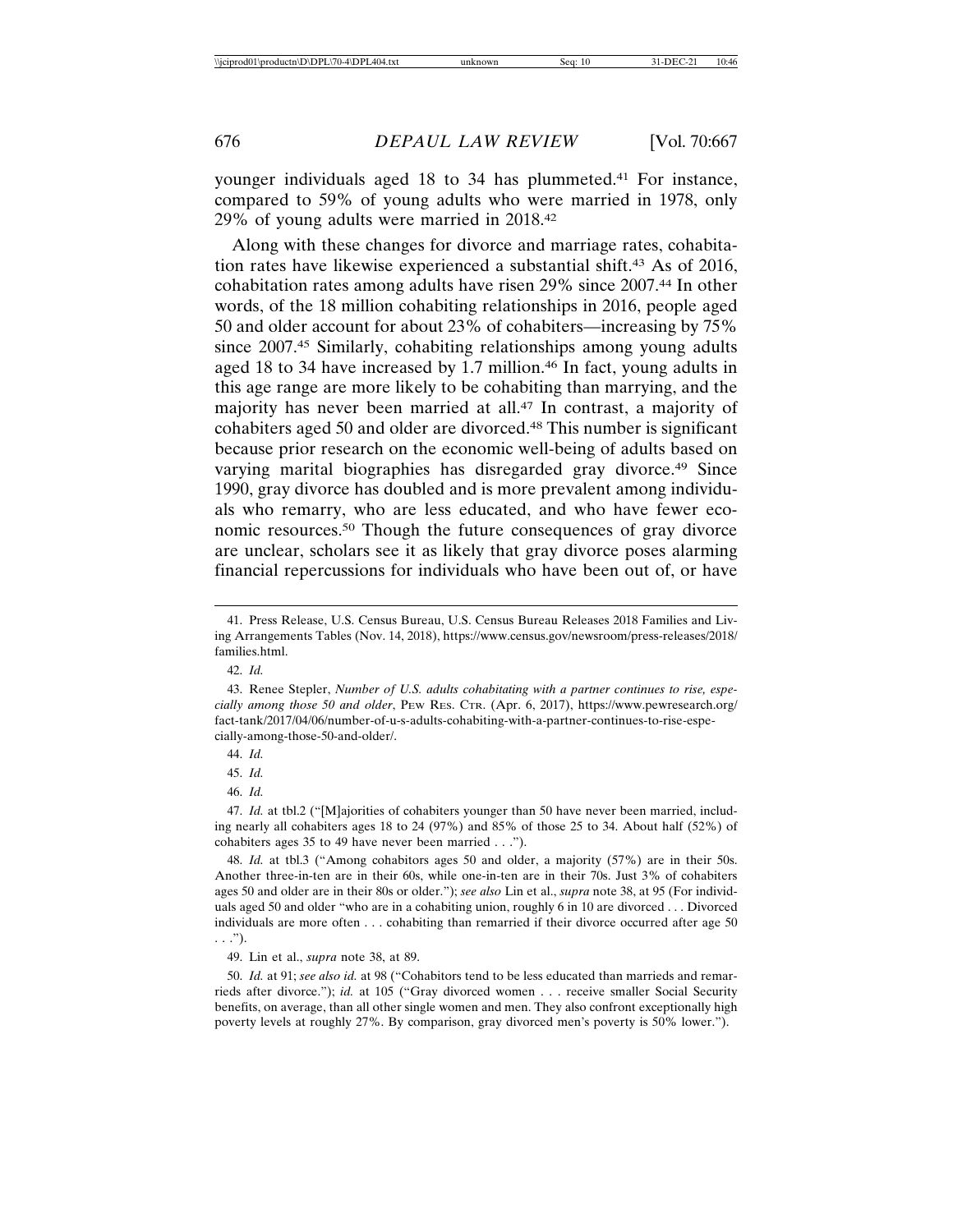never been in, the labor force, such as stay-at-home wives and individuals who have fewer economic resources.51

## *E. Illinois Courts' Treatment of the* De Facto *Marriage Test under Section 510(c)*

Illinois courts vary in their applications of the test to find whether a former spouse "cohabits with another person on a resident, continuing conjugal basis."52 The tests range from courts finding cohabitation when a couple's relationship involves dating aspects that do not affect the payee spouse's need for financial support to courts finding cohabitation in cases where no dating aspects are found, but a shift in the payee's financial circumstances is shown. Further, in finding cohabitation, some courts apply a totality of the circumstances test, and other courts instead focus on certain factors.

## *1. The Six-Factor Cohabitation Test Established by* In re Marriage of Herrin

In *In re Marriage of Herrin*, the Illinois appellate court developed a six-factor test for determining whether a payee spouse's relationship with another person amounted to cohabitation.53 In *Herrin*, the payee ex-wife and her boyfriend "saw each other every day for over  $2 \frac{1}{2}$ years, spent most evenings together, engaged in sexual relations, took vacations and spent holidays together."54 The boyfriend "spent the night at [the ex-wife's] residence every other weekend (when the children stayed with the [ex-husband]), ate most of his meals there, gave [the ex-wife's] phone number to his clients so they could reach him there, used the [ex-wife's] car as much as 90% of the time, and borrowed money from [the ex-wife] to pay his child support."<sup>55</sup> Lastly, the ex-wife "took out loans to pay for [her boyfriend's] van and computer . . . [and the ex-wife and her boyfriend] discussed marriage, but decided against it for financial reasons."56 The court ultimately affirmed the trial court's decision granting the payor spouse's petition to

<sup>51.</sup> *Id.* at 91. Gender roles illustrate the economic disparities between men and women. *Id.* ("Women are economically disadvantaged compared with men and this gender disparity widens with age. Despite rising female labor force participation in recent decades, a majority of women receive Social Security through spousal . . . benefits rather than on the basis of their own contributions.").

<sup>52. 750</sup> ILL. COMP. STAT. 5/510(c) (2019).

<sup>53. 634</sup> N.E.2d 1168, 1171 (Ill. App. Ct. 1994).

<sup>54.</sup> *Id.*

<sup>55.</sup> *Id.*

<sup>56.</sup> *Id.*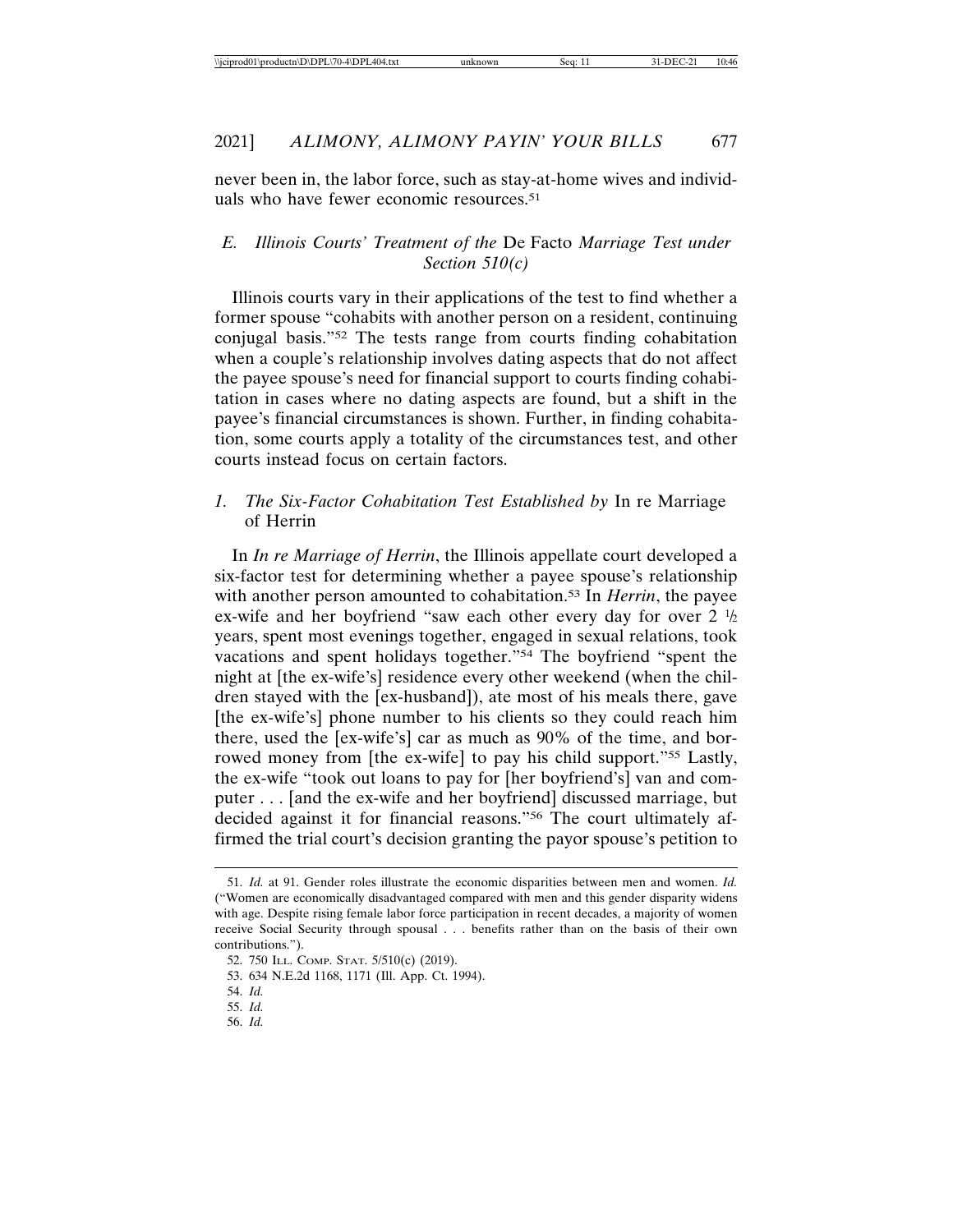terminate his maintenance obligation because his ex-wife and her boyfriend were engaged in a resident, continuing conjugal relationship.57

Prior to *Herrin*, a primary factor that Illinois courts used for finding cohabitation was whether cohabitation materially affects the payee spouse's need for financial support.58 For example, the court in *In re Marriage of Sappington* stated that "an important consideration . . . is whether the cohabitation has materially affected the [payee] spouse's need for support."59 Therefore, relying on *Sappington*, 60 the ex-wife in *Herrin* argued that her relationship with her boyfriend was not a *de facto* marriage because the evidence was insufficient to show that her relationship "materially affected her need for support."61 The *Herrin* court refuted the ex-wife's claim and "found that a demonstrated need for support cannot be controlling and in itself does not defeat a petition to terminate maintenance when . . . all other factors demonstrate a resident, continuing, conjugal relationship exists."62 The *Herrin* court ultimately found that while trial courts may "consider the financial interaction between the interested parties, that factor is not controlling  $\ldots$ ."63

Thus, the court in *Herrin* established the following factors to determine whether the nature of the relationship between the payee exwife and her boyfriend amounted to a *de facto* marriage: "(1) its length; (2) the amount of time [the payee ex-wife and her boyfriend] spent together; (3) the nature of the activities they engaged in; (4) the interrelation of their personal affairs; (5) their vacationing together; and (6) their spending holidays together."64 The court further stated that courts should also use the totality of the circumstances test.65

<sup>57.</sup> *Id.* at 1172.

<sup>58.</sup> *See In re* Marriage of Frasco, 638 N.E.2d 655, 660 (Ill. App. Ct. 1994).

<sup>59. 478</sup> N.E.2d 376, 381 (Ill. App. Ct. 1985); *see also In re* Marriage of Bramson, 404 N.E.2d 469, 473 (Ill. App. Ct. 1980); *In re* Marriage of Arvin, 540 N.E.2d 919 (Ill. App. Ct. 1989); *In re* Marriage of Caradonna, 553 N.E.2d 1161 (Ill. App. Ct. 1990); *In re* Marriage of Johnson, 574 N.E.2d 855 (Ill. App. Ct. 1991); *In re* Marriage of Klein, 596 N.E.2d 1214 (Ill. App. Ct. 1992); Reeder v. Reeder, 495 N.E.2d 1383 (Ill. App. Ct. 1986).

<sup>60. 478</sup> N.E.2d at 381 (quoting *Bramson*, 404 N.E.2d at 473) ("[T]he legislative intent does not appear to be an attempt to control public morals . . . Rather, an important consideration, divorced from the morality of conduct, is whether the cohabitation has materially affected the recipient spouse's need for support because she either received support from her co-resident or used maintenance monies to support him.").

<sup>61.</sup> *Herrin*, 634 N.E.2d at 1171.

<sup>62.</sup> *Id.* at 1172.

<sup>63.</sup> *Id.*

<sup>64.</sup> *Id.* at 1171.

<sup>65.</sup> *Id.*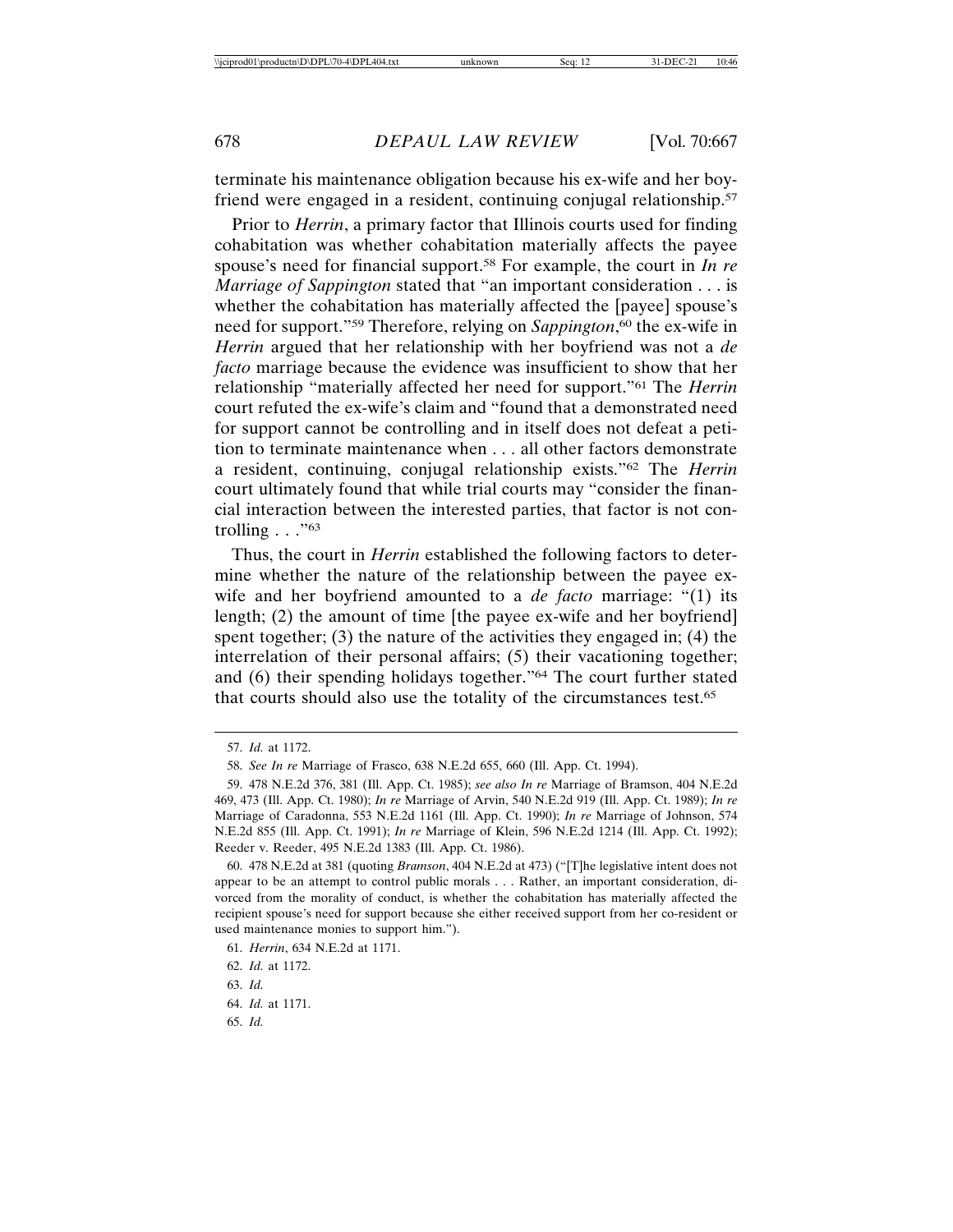#### *2.* In re Marriage of Weisbruch

Five years following the *Herrin* decision, another Illinois appellate court in *In re Marriage of Weisbruch* implemented a different set of factors to determine whether an ex-wife's non-romantic, same-sex relationship constituted cohabitation within the meaning of Section 510(c).66 In *Weisbruch*, the ex-wife and her friend bought a home and titled it in joint tenancy, divided household expenses, shared a joint account, co-signed loans for each other, listed each other as co-owners on their cars, named each other in their wills, and named each other as primary beneficiaries of their life insurance policies.67 The court ultimately concluded that the ex-wife's relationship was more than a casual friendship due to their financial arrangements.<sup>68</sup>

The ex-wife argued that the evidence was insufficient to show that her relationship constituted cohabitation.<sup>69</sup> Namely, the ex-wife pointed to the lack of a sexual relationship; the ex-wife slept in a separate bedroom most of the time and the lack of public affection.70 Contrary to the court in *Herrin* that found a financial need for support is not determinative, the court in *Weisbruch* relied heavily on the financial implications of the relationship at issue because they are the "most relevant to determining the need for maintenance . . ."—the court stated.71 The *Weisbruch* court noted that the purpose of Section  $510(c)$  is to prevent the injustice of requiring the payor spouse to continue paying maintenance to the payee spouse who then "uses the money to support someone else or is receiving support from someone else."72 This purpose for terminating maintenance was commonly articulated by courts pre-*Herrin* that focused primarily on the financial need of the payee spouse. The *Weisbruch* court, however, did not follow *Herrin*'s line of reasoning (dating relationship factors), and instead reverted back to the line of reasoning articulated in cases like *Sappington* (financial intermingling).

The payee spouse in *Weisbruch* was still in need of financial support; however, the *Weisbruch* court ultimately terminated her maintenance.73 In doing so, the court recognized the inconsistencies of its

<sup>66.</sup> *In re* Marriage of Weisbruch, 710 N.E.2d 439, 445 (Ill. App. Ct. 1999) (Illinois Second District Appellate Court); 750 ILL. COMP. STAT. 5/510(c).

<sup>67.</sup> *Weisbruch*, 710 N.E.2d at 441.

<sup>68.</sup> *Id.* at 445.

<sup>69.</sup> *Id.*

<sup>70.</sup> *Id.*

<sup>71.</sup> *Id.* at 443.

<sup>72.</sup> *Id.* at 444.

<sup>73.</sup> *See Weisbruch*, 710 N.E.2d at 444.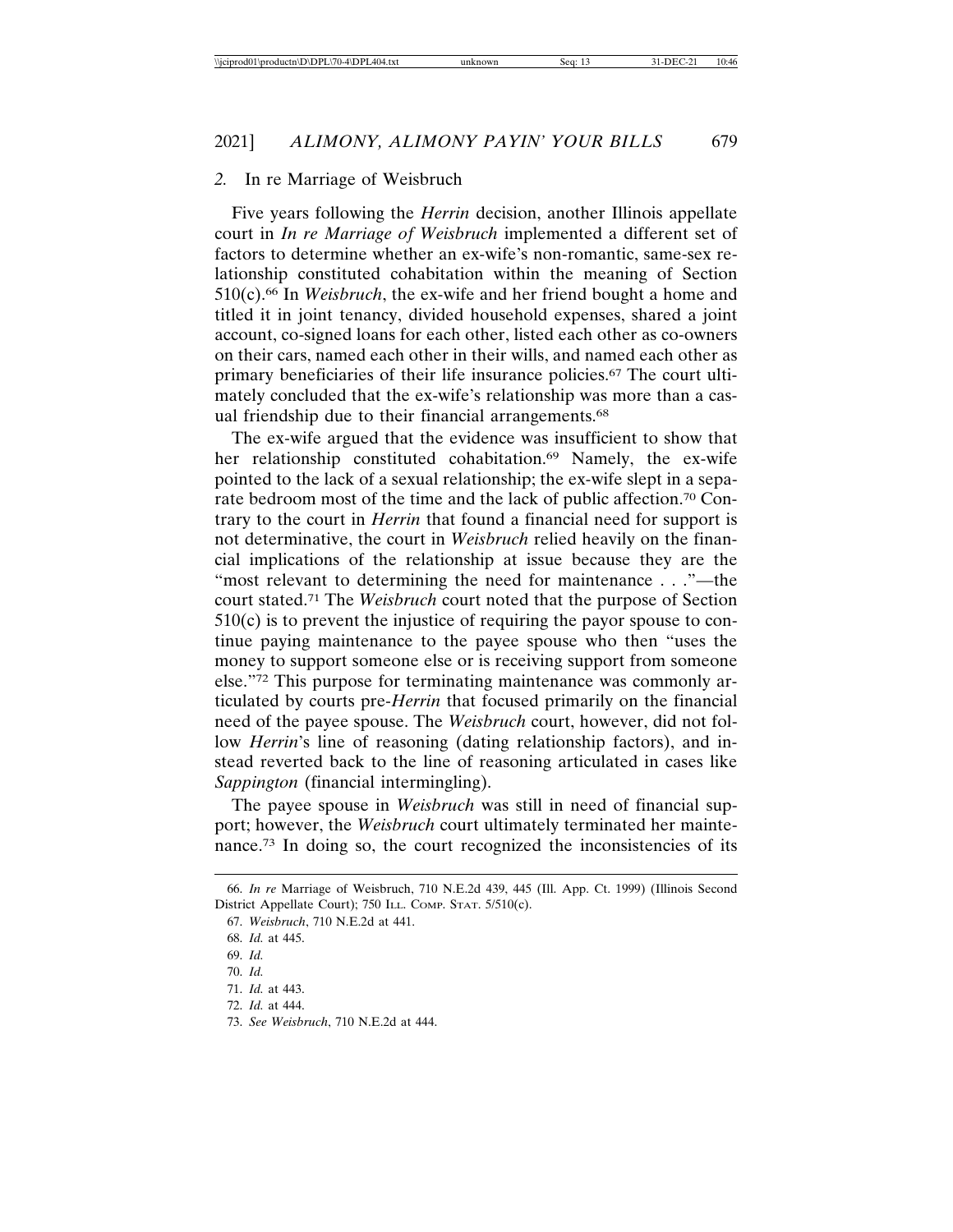holding and the holding in *Sappington*. 74 Both *Weisbruch* and *Sappington* recognized that the payee spouse's "needs are not being completely met by his or her new partner[,]"75 but the court still terminated maintenance anyway. The *Weisbruch* court explained that the reason for these inconsistencies is that Section 510(c) does not allow maintenance payments to be reduced on a proportional basis.76 In other words, cohabitation exists, or it does not. If it does, then a payee spouse's maintenance is terminated regardless of her financial needs. Finally, the court reaffirmed its position that "if the receiving spouse remarries or cohabits, maintenance is terminated even if the new partner's contributions are less than the former spouse's maintenance obligations. The same is true even if the receiving spouse is in fact supporting the new partner."77

Notably, the *Weisbruch* court did not cite to or mention the factors established in *Herrin*. The ultimate inquiry is to determine whether a couple's cohabiting rises to the level of a *de facto* marriage.78 However, the *Weisbruch* case involved a same-sex relationship.79 The exwife in *Weisbruch* argued that her relationship could never be conjugal or a *de facto* marriage because of Illinois's policy against same-sex marriages at the time.<sup>80</sup> The court concluded by stating the lack of a sexual relationship does not prevent a relationship from being conjugal and cited to *Halford* for the proposition that maintenance can be terminated "whenever the receiving spouse has entered into a husband-wife relationship with another, *whether this be by legal or other means*."81

#### *3.* In re Marriage of Snow

Two years after the *Weisbruch* court departed from the factors set forth in *Herrin*, the court in *In re Marriage of Snow* applied the *Herrin* six-factor test and found the existence of a *de facto* marriage.82 In *Snow*, the ex-wife lived with a former neighbor for a year and a half.<sup>83</sup> The neighbor paid rent, paid half of the utilities, and contributed to

<sup>74.</sup> *Id.*; *In re* Marriage of Sappington, 478 N.E.2d 376, 381 (Ill. 1985).

<sup>75.</sup> *Weisbruch*, 710 N.E.2d at 444; *Sappington*, 478 N.E.2d at 381–82.

<sup>76.</sup> *Weisbruch*, 710 N.E.2d at 444.

<sup>77.</sup> *Id.*

<sup>78.</sup> *Id.*

<sup>79.</sup> *Id.* Prior to the Supreme Court's *Obergefell* decision in 2015 that legalized same-sex marriage, same-sex marriage was illegal in Illinois. *See generally* Obergefell v. Hodges, 576 U.S. 644 (2015).

<sup>80.</sup> *Weisbruch*, 710 N.E.2d at 443.

<sup>81.</sup> *Id.* (emphasis added).

<sup>82. 750</sup> N.E.2d 1268, 1270–71 (Ill. App. Ct. 2001) (Illinois Third District Appellate Court).

<sup>83.</sup> *Id.* at 1270.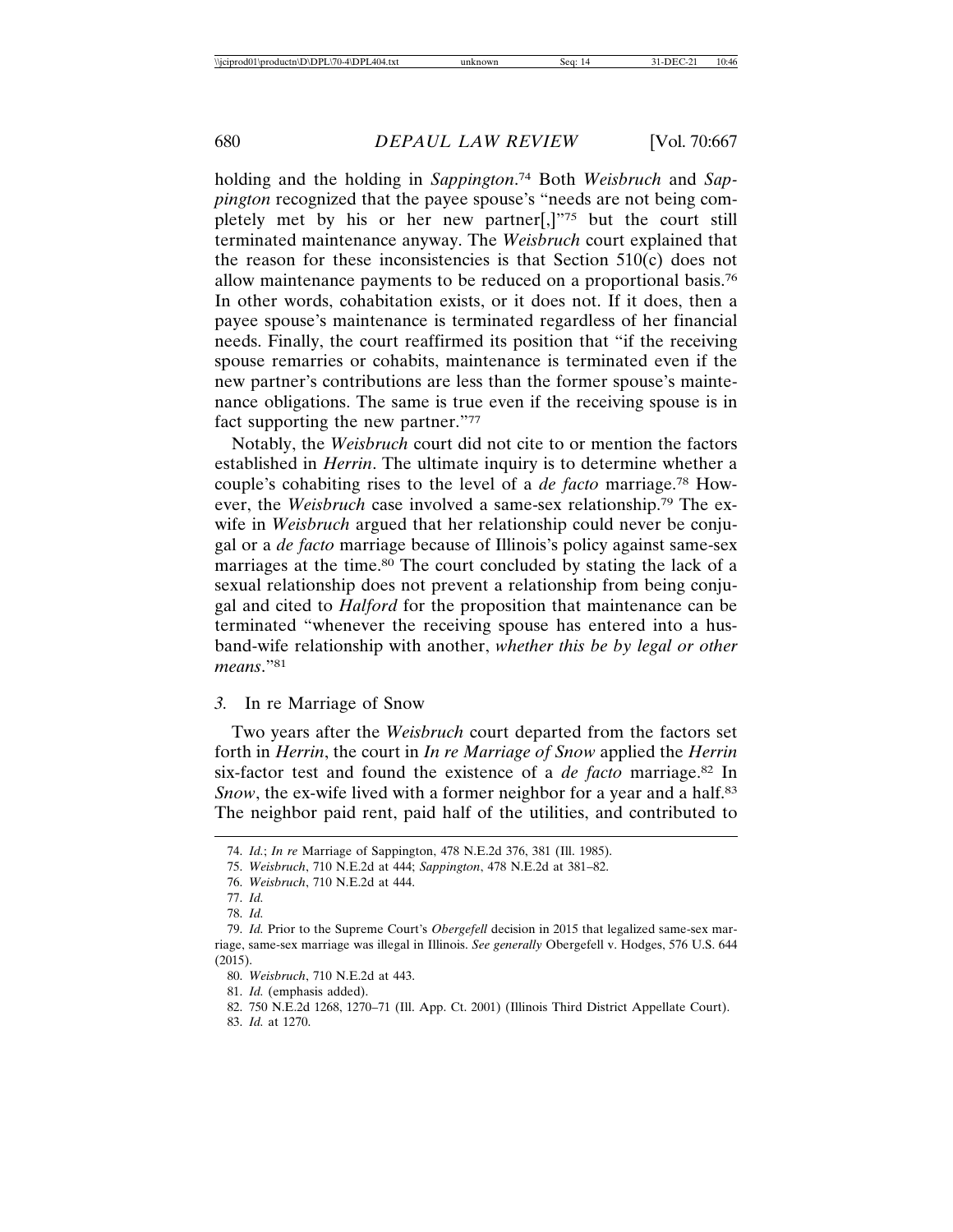household chores.<sup>84</sup> The ex-wife and the neighbor had sexual relations and mingled with the ex-wife's friends.<sup>85</sup> Yet, they did not pay for each other's personal expenses, commingle funds, or plan to enter into a serious, committed relationship.<sup>86</sup> The court determined their relationship rose to the level of a *de facto* marriage under the six-factor test notwithstanding the relationship's lack of financial intertwinement.87 The court established that financial intertwinement was not a necessary condition in order to find cohabitation.88 Thus, the *Snow* decision reaffirmed that courts should apply the six factors from *Herrin*, including that financial intertwinement was not necessary for finding cohabitation.

#### *4.* In re Marriage of Miller

The appellate court's decision in *In re Marriage of Miller* narrowed the *Herrin*/*Snow* six-factor test.89 There, after the dissolution of her twenty-five-year marriage, the ex-wife was awarded permanent maintenance.90 Shortly thereafter, the ex-wife began exclusively dating her boyfriend, which lasted for six years.<sup>91</sup> The ex-husband, on the other hand, had remarried immediately after the divorce.<sup>92</sup> The ex-wife's boyfriend stayed with her Thursday through Sunday, and they were members of the same golf course.93 The couple vacationed and spent holidays together, but they never commingled their finances and always paid for expenses and meals separately.94 The couple's romantic connection eventually dwindled.95 They stopped spending weekends together and the boyfriend terminated his golf course membership.96 By the time the ex-husband filed his petition to terminate his maintenance obligation, the couple's relationship resembled that of a friendly companionship.97

<sup>84.</sup> *Id.* at 1269. 85. *Id.* at 1270. 86. *Id.* 87. *Id.* at 1271. 88. Leon I. Finkel & Katelyn A. Blanchard, *Dating, Maintenance, and* Miller, 104 ILL. BAR J. 34, 36 (2016). 89. Tang, *supra* note 26, at 868. 90. *In re* Marriage of Miller, 40 N.E.3d 206, 212 (Ill. App. Ct. 2015) (Illinois Second District Appellate Court). 91. *Id.* at 213. 92. *Id.* 93. *Id.* at 222. 94. *Id.* 95. *Id.* at 215. 96. *Miller*, 40 N.E.3d at 215. 97. *Id.*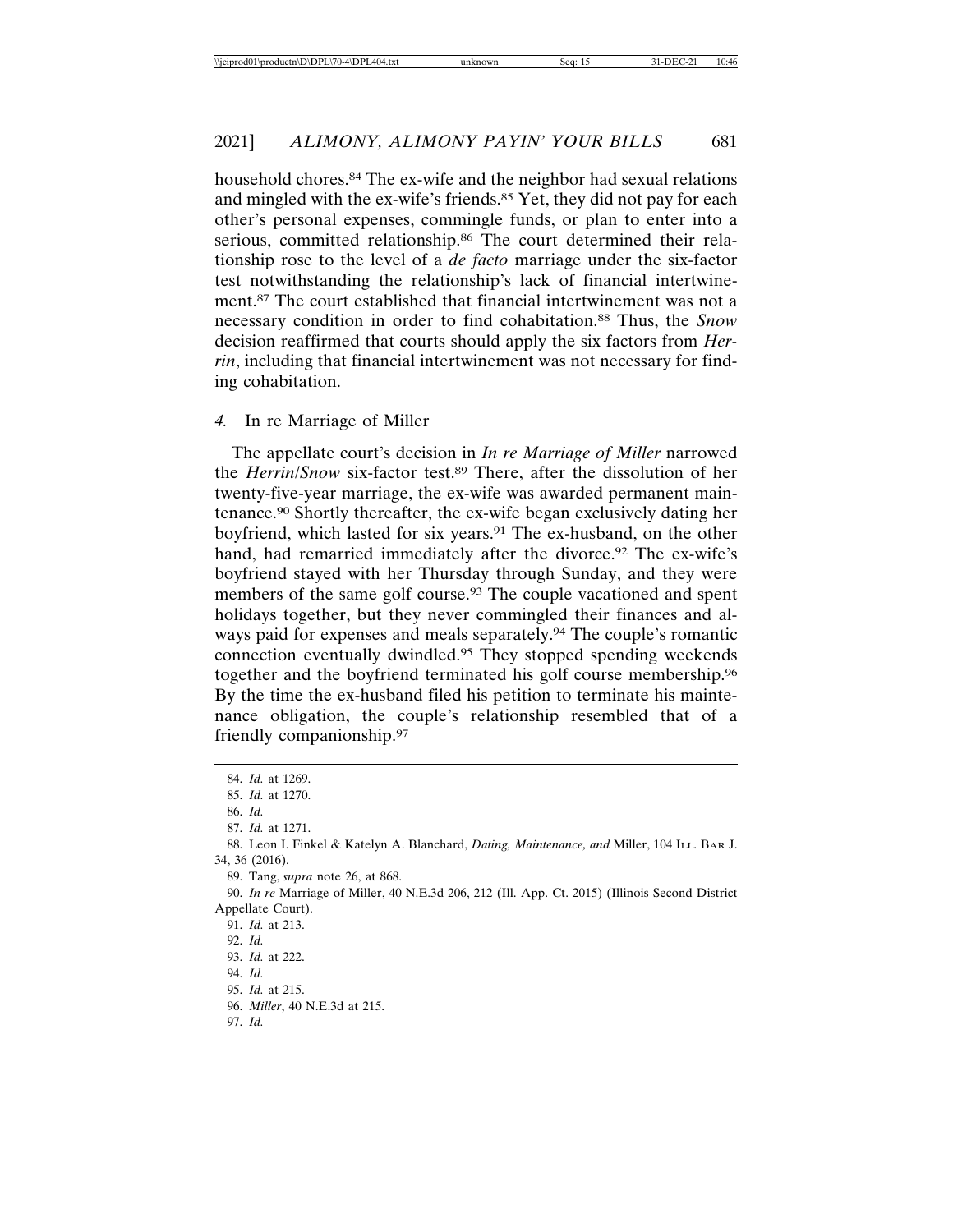The trial court, applying the *Herrin*/*Snow* test, found that the exwife and her former boyfriend had entered into a long-term, exclusive relationship where they spent a significant amount of time together; they traveled, golfed, dined out, and spent holidays together.98 The court noted that although the couple did not commingle finances, they shared a golf membership.<sup>99</sup> Thus, the trial court found their relationship rose to the level of a *de facto* marriage and terminated the exwife's maintenance.100 On appeal, the appellate court reversed the trial court's decision.101 The appellate court found that the couple's relationship established companionship and exclusive intimacy, but it lacked a deep level of commitment, permanence, and financial partnership.102 The appellate court reasoned that there was no evidence that the couple intended to make their relationship permanent, to commingle finances, or to share a home or household duties.103 Therefore, the couple was in an intimate dating relationship but not a *de facto* marriage.104 However, in so holding, the *Miller* court stated the *Herrin*/*Snow* six-factor test was not enough—the totality of the circumstances should be the inquiry.105 After the *Miller* decision, Illinois courts were uncertain under what circumstances a party's relationship would constitute cohabiting under Section  $510(c)$ .<sup>106</sup> This uncertainty paved the way for the court's decision in *In re Marriage of Walther*. 107

#### *5.* In re Marriage of Walther

In *Walther*, the appellate court reversed the trial court's holding that held the payee's relationship did not amount to cohabitation.108 The parties in *Walther* expressly provided for the repercussions of the payee spouses' cohabitation in their MSA.109 The agreement stated that "[payor's] maintenance obligation would terminate if '[payee] cohabits with another person on a resident, continuing conjugal basis in accordance with Section 510(c) . . .'"110 Applying the *Herrin*/*Snow*

98. *Id.* at 222. 99. *Id.* "Happy learned how to putt. Uh-oh." *Happy Gilmore* (1996). 100. *Id.* 101. *Id.* at 224. 102. *Miller*, 40 N.E.3d at 227. 103. *Id.* at 228. 104. *Id.* 105. *Id.* at 227. 106. Tang, *supra* note 26, at 868; *see also Miller*, 40 N.E.3d at 206; 750 ILL. COMP. STAT. 5/ 510(c). 107. *In re* Marriage of Walther, 110 N.E.3d 221 (Ill. App. Ct. 2018). 108. *Id.* at 227. 109. *Id.* at 224. 110. *Id.*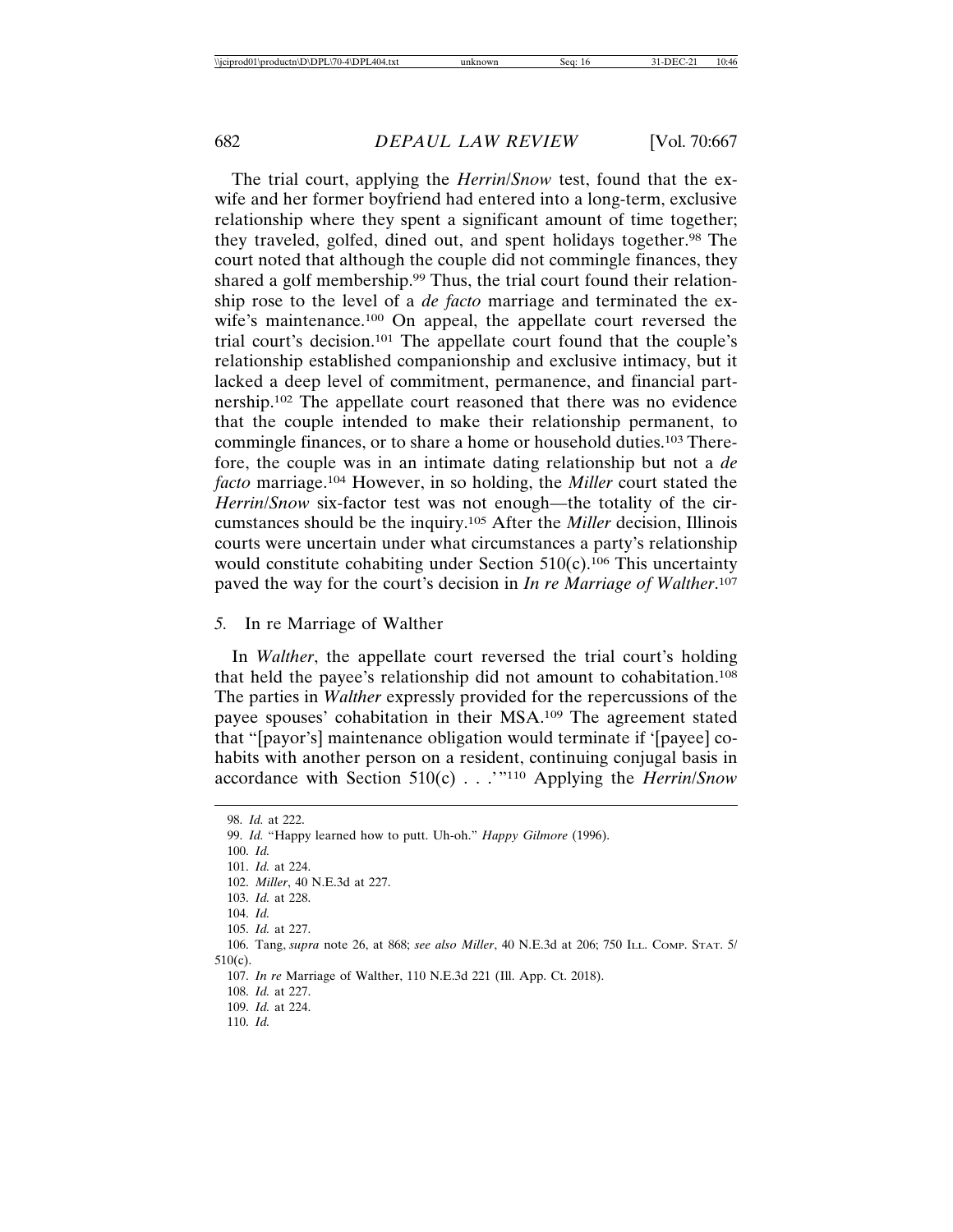factors, the *Walther* court stated that the payee spouse shared a bedroom with her boyfriend and regularly had sex with him; kept clothing at her boyfriend's house; regularly bought the boyfriend's groceries and prepared his meals; freely entered and left the house; spent all major holidays with the boyfriend; and moved her daughter to her boyfriend's house.111 The trial court held that the payee spouse's relationship did not amount to cohabitation.112 The appellate court reversed the trial court's decision under these facts and remanded with directions only to determine the date upon which the payor spouse's obligation to pay future maintenance terminated.113 The appellate court in *Walther*, ultimately followed *Miller*'s lead and applied the totality of the circumstances test, but it also applied the *Herrin*/*Snow* six-factor test.<sup>114</sup>

The dissenting opinion, written by Justice Robert Carter, illustrates how fact-specific the cohabitation analysis is.115 He expressed that the majority erred by not giving enough deference to the trial court as to the factual and credibility determinations in the case.116 Justice Carter reiterated that the payee spouse's relationship lasted only eleven months, and she testified that she did not intend for her relationship to be permanent.117 Also, Justice Carter noted the little evidence that was presented to determine how long the payee spouse spent with her boyfriend during the relationship, including what daily activities they engaged in.118 Further, Justice Carter emphasized that the payee spouse and her boyfriend did not share any financial accounts and received all statements for their accounts at their own addresses.<sup>119</sup> Applying the totality of the circumstances test, Justice Carter stated he would affirm the trial court's ruling—denying the payor's petition to terminate maintenance.120

114. *Id.*

- 116. *Id.*
- 117. *Id.* at 230.
- 118. *Id.*
- 119. *Walther*, 110 N.E.3d at 231.
- 120. *Id.*

<sup>111.</sup> *Id.* at 224–25.

<sup>112.</sup> *Id.* at 226.

<sup>113.</sup> *Walther*, 110 N.E.3d at 229.

<sup>115.</sup> *Id.* (Carter, J., dissenting).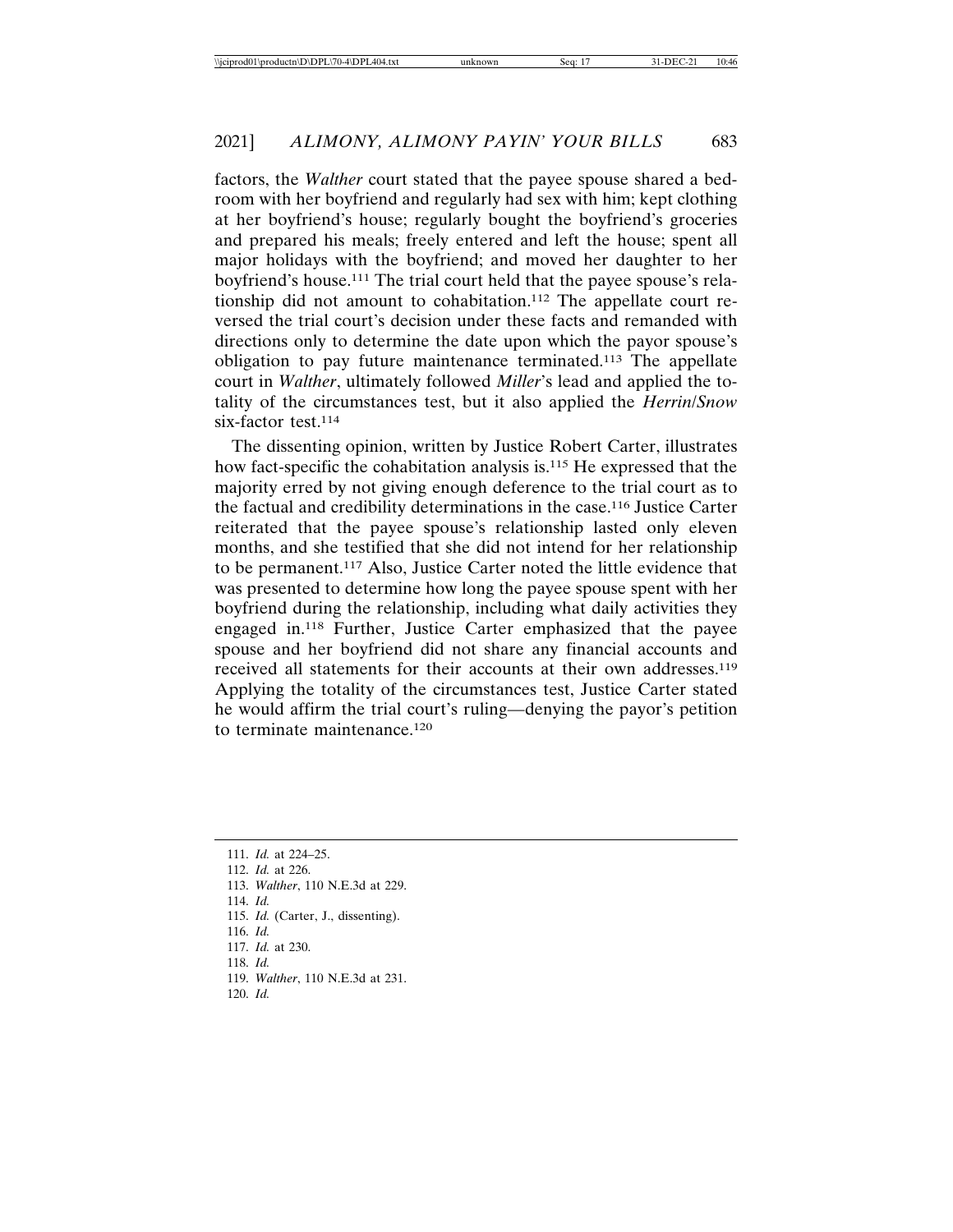#### *F. Relevant Illinois Policy and the Interplay of Section 510(c)*

## *1. Recently Articulated Illinois Policy Against Common-Law Marriage*

Common-law marriage has been expressly prohibited in Illinois for over a century.121 Therefore, individuals who cohabit and are not formally married have no conjugal rights akin to married couples under the IMDMA.122 For instance, cohabiters cannot seek maintenance under Section 504 or property disposition under Section 503.123 The Illinois policy against common-law marriages has been articulated more recently in *Brewer v. Blumenthal*. 124 In *Brewer*, a same-sex couple cohabited for over twenty-six years.125 The parties exchanged rings, presented themselves to their families and friends as a committed couple, had three children that shared the same last name, commingled their assets, jointly purchased a home, and had a joint bank account.126 Upon the termination of their relationship, both parties brought common-law claims.127 Blumenthal moved for partition of the couple's home, and Brewer brought a counter-claim for a constructive trust for the parties' jointly owned home to prevent unjust enrichment from the time and money she invested during their long-term relationship.128 Brewer also sought a constructive trust over Blumenthal's income and sought restitution for funds that Blumenthal withdrew from their joint account for her medical practice.129 Brewer's counterclaim acknowledged that the couple's relationship was "identical in every essential way to that of a married couple."130

To the surprise of many, the Supreme Court of Illinois ultimately dismissed Brewer's common-law claims.131 The court held that the issue in the case was "intimately related and dependent on [the parties'] marriage-like relationship . . ."132 However, the court acknowledged that common-law claims may include available remedies to a party

127. *Id.* at 169.

- 131. *Id.* at 860.
- 132. *Id.* at 855.

<sup>121. 750</sup> ILL. COMP. STAT. 5/214 (1977) ("Common law marriages contracted in this State after June 30, 1905 are invalid."); 12 ILL. PRAC., FAM. L. 750 5/214 (2021 ed.) (Westlaw database updated Feb. 2021) [hereinafter 12 ILL. PRAC. FAM. L. 750 5/214].

<sup>122. 12</sup> ILL. PRAC. FAM. L. 750 5/214, *supra* note 121 ("The IMDMA generally applies to legally married couples only.").

<sup>123.</sup> *Id.*

<sup>124. 69</sup> N.E.3d 834, 851 (Ill. 2016).

<sup>125.</sup> *Id.* at 869.

<sup>126.</sup> Blumenthal v. Brewer, 24 N.E.3d 168, 171 (Ill. App. Ct. 2014).

<sup>128.</sup> *Brewer*, 69 N.E.3d at 840–41.

<sup>129.</sup> *Id.* at 841.

<sup>130.</sup> *Id.* at 840.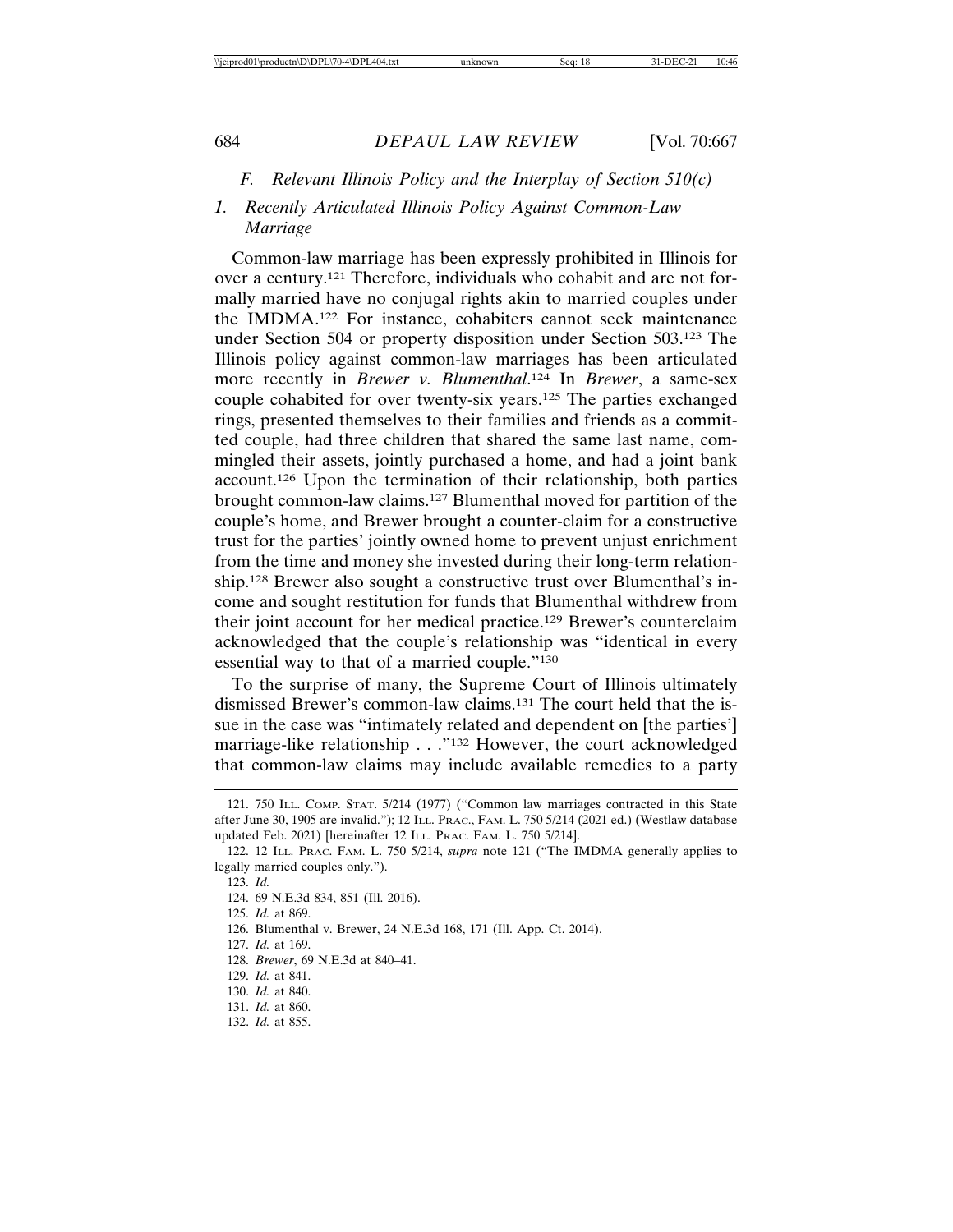that has cohabited with another if there is an "independent economic basis apart from the parties' relationship."133 The court concluded that refusing to recognize common-law claims based on marriage-like relationships supports the well-settled policy of the IMDMA that gives "the state a strong continuing interest in the institution of marriage and the ability to prevent marriage from becoming in effect a private contract terminable at will, by disfavoring the grant of mutually enforceable property rights to knowingly unmarried cohabitants."134 Further, the court's holding reaffirmed the policy against allowing substantial amounts of litigation involving the intimate details of the parties' living arrangements.135

Presently, the factors illustrated by *Brewer* are the same or substantially similar to the factors used to decide whether a *de facto* marriage exists for determining whether a payee spouse's post-divorce relationship amounts to cohabitation. The Supreme Court of Illinois held that since common-law marriages are prohibited in Illinois, the parties' common-law claims in Brewer must be dismissed.136 Further, the Court stated subsequent common-law claims brought by parties that cohabit should likewise be dismissed to prevent litigation involving the intimate details of the parties' relationship.137 When a court analyzes a payee spouse's post-divorce relationship, it focuses on the factors articulated in *Brewer*. If a court finds a payee's relationship amounts to cohabitation, it in effect determines that while commonlaw marriages are not recognized in Illinois for common-law claims, the presence of the same factors operate to terminate the payee's maintenance. Under the same or substantially similar factors, Illinois courts come to opposite conclusions.

## *2. Interplay of Illinois Policy and the Operation of Section 510(c)'s Termination of Maintenance*

The policy articulated by the Supreme Court of Illinois in *Brewer* against litigating over the intimate details of a parties' living arrange-

<sup>133.</sup> *Id.* at 856.

<sup>134.</sup> *Brewer*, 69 N.E.3d at 858 (citing Hewitt v. Hewitt, 394 N.E.2d 1204, 1211 (Ill. 1979)).

<sup>135.</sup> *Id.*; *Hewitt*, 394 N.E.2d at 1207. The Illinois supreme court in *Brewer* reaffirmed its holding in *Hewitt* as good law; therefore, it incorporated the policy behind the decision in *Hewitt* in their decision in *Brewer. See also* Stefanie L. Ferrari, *Cohabitation in Illinois: The Need for Legislative Intervention*, 93 CHI.-KENT L. REV. 561, 591 (2018).

<sup>136.</sup> *Brewer*, 69 N.E.3d at 858–59.

<sup>137.</sup> *Id.* at 851 (The Supreme Court also stated, "judicially recognizing mutual property rights between knowingly unmarried cohabitants—*where the claim is based upon or intimately related to the cohabitation of the parties*—would effectively reinstate common-law marriage and violate the public policy of this state since 1905, when the legislature abolished common-law marriage.") (emphasis added).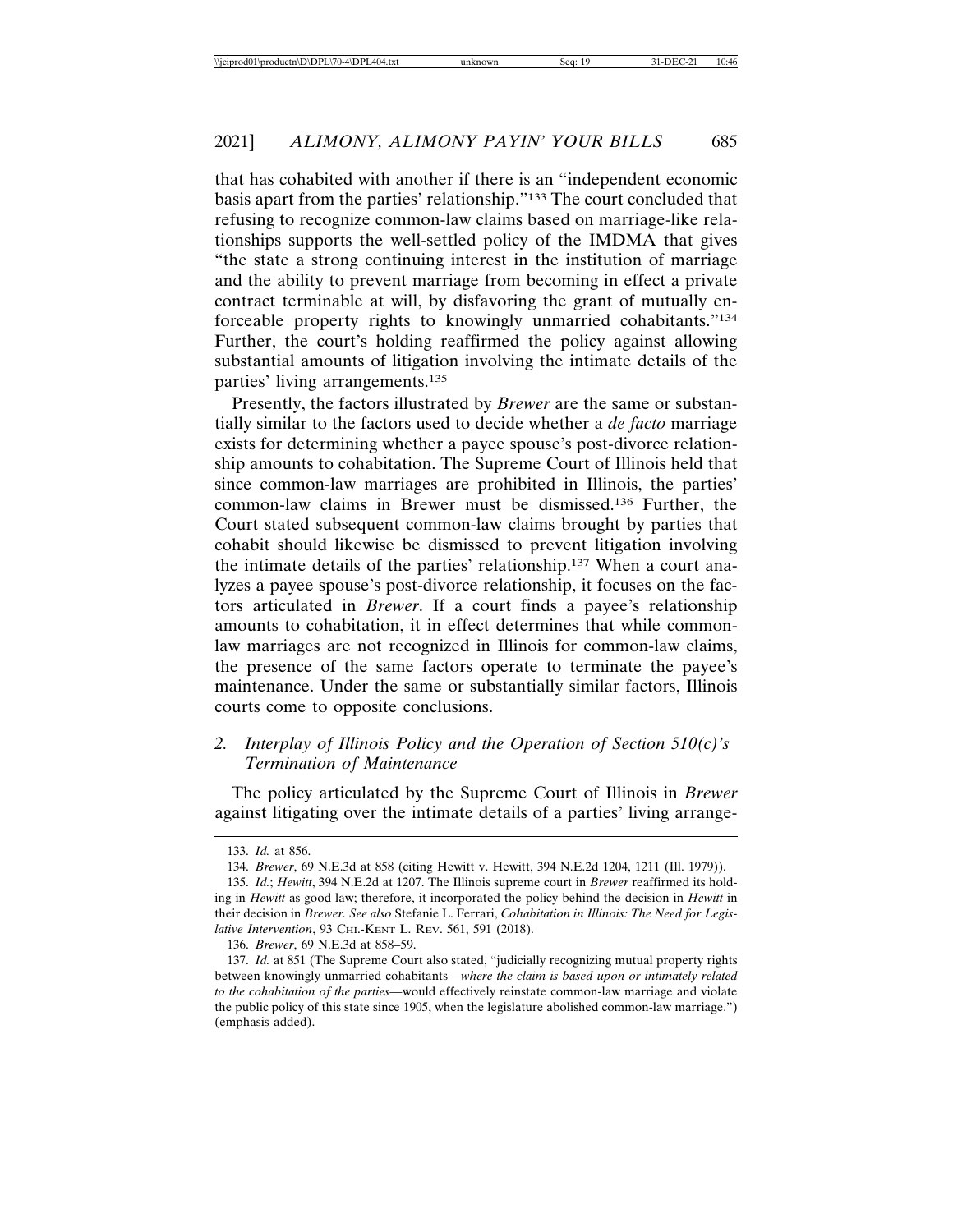ments or relationships is relevant when looking at how the payor spouse seeking termination of maintenance builds their case against the payee spouse. Further, the policy behind the IMDMA's provision for maintenance awards and its calculation guidelines is also relevant to the operation of Section 510(c).

#### a. The Parties' Use of Private Investigators to Prove Cohabitation

When a payor spouse seeks to terminate her maintenance obligation, she has to prove that the payee spouse is cohabiting on a resident, continuing conjugal basis.138 Therefore, parties' seeking redress under Section 510(c) can typically hire private investigators to build their case against the payee spouse.139 A private investigator helps the payor amount gather informationfacts concerning the payee spouse's post-divorce relationship that she can use to prove whether a *de facto* marriage exists. Private investigators can be professionally licensed in Illinois as a private detective agency, and their expertise can range from a national to international scale.140 They involve trained professionals that use surveillance technology to gather information for purposes of terminating maintenance and avoid detection doing so.141 Some of the equipment and services employed by these detective agencies can include mobile surveillance, high-definition low-light video cameras, fingerprinting, drone surveillance, DNA testing, email tracing, internet usage, cell phone data, and computer usage, to name a few.142 Private investigators can search through the payee spouses' garbage to find evidence of the relationship by locating "receipts, phone records, banking and credit card statements, letters, discarded suspicious items, etc."143

The evidence gathered by private investigators has been used by courts for determining whether a payee's relationship amounts to cohabitation. In *In re Marriage of Bates*, the payor employed a private investigator to obtain evidence of the payee's relationship in order to provide the court with information with which it can use to to termi-

141. *Id.*

<sup>138. 750</sup> ILL. COMP. STAT. 5/510(c).

<sup>139.</sup> Janice Boback, *'Til Divorce Do Us Part: Termination of Spousal Maintenance or Alimony Due to Cohabitation*, ANDERSON & BOBACK (Oct. 17, 2020), https://illinoislawforyou.com/ spousal-support/termination-of-maintenance-alimony-due-to-cohabitation/.

<sup>140.</sup> PRIVATE INVESTIGATOR CHICAGO, http://privateinvestigatorchicago.com/2012/ (last visited June 17, 2021).

<sup>142.</sup> *Id.*; *Cohabitation Investigation*, ICS (Feb. 20, 2013), https://www.icsworld.com/Pri vate\_Investigation\_Case\_Types/Cohabitation\_Investigation.aspx (last visited May 16June 17, 2021).

<sup>143.</sup> Kimberly Faber, *What a Private Investigator Cannot Do*, LAWGICAL (Aug. 10, 2011), https://www.pinow.com/articles/456/what-a-private-investigator-cannot-do.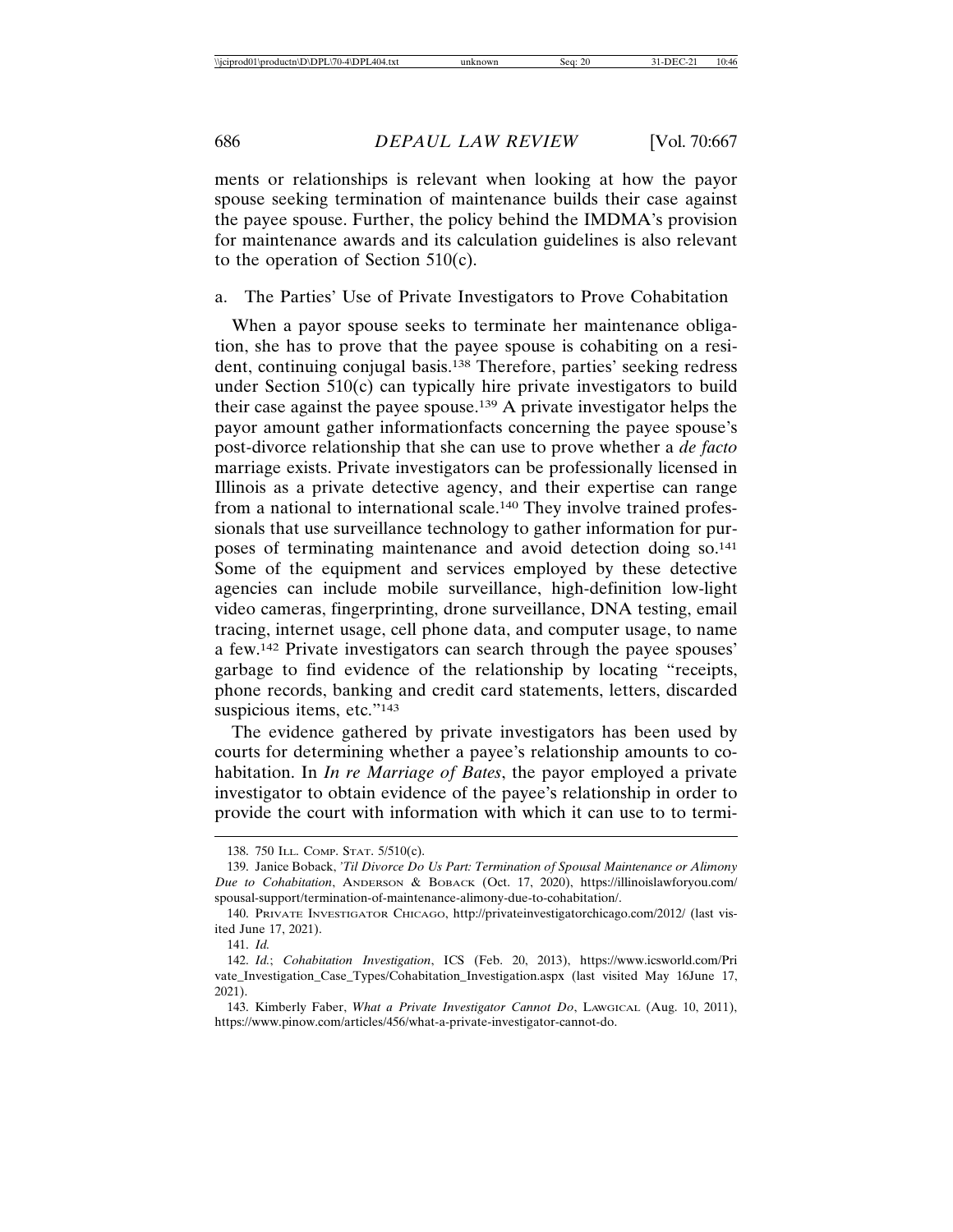nate her the payee's maintenance for cohabiting.144 The evidence gathered was used at trial in addition to the private investigator's testimony.145 In *Bates*, the private investigator testified that he observed the couple "kissing and hugging on several occasions[,]" and that he saw the boyfriend "enter [the payee's] home several times, but did not see him leave."146 Further, the private investigator saw the couple about town and observed that "[t]he two went on walks, went to movies, dined out together, and spent some nights together . . ."147 The evidence gathered by the private investigator, which was intimate information about the couple's dating relationship, was the subject of lengthy litigation.<sup>148</sup>

#### b. The IMDMA's Policy for Awarding Maintenance

Courts have terminated maintenance even after acknowledging that the payee spouse was not financially independent and could not enjoy the same or similar standard of living.149 However, the policy behind the IMDMA's provision for awarding maintenance is to provide the recipient spouse with the financial means until she becomes self-supporting or to exact the same or similar standard of living enjoyed during the parties' marriage.150 This policy becomes important when longer term marriages are at issue. A court has the authority, after first making a finding that maintenance is appropriate, to award a recipient spouse permanent maintenance for marriages lasting twenty years or longer.151 In *In re Marriage of Kerber*, the parties were married for thirty years and four children were born out of the marriage, all emancipated at the time of the case.152 The wife was "[fifty] years old, ha[d] a high-school education, and [had no] specialized skills for working outside of the home."153 At the timeWhen the parties were married, the wife worked as a dental assistant.154 After becoming pregnant, the wife quit her job and stayed home to raise the chil-

148. *Bates*, 819 N.E.2d at 723.

149. *See In re* Marriage of Sappington, 478 N.E.2d 376, 381 (Ill. 1985); *In re* Marriage of Weisbruch, 710 N.E.2d 439, 445 (Ill. App. Ct. 1999).

<sup>144. 819</sup> N.E.2d 714, 723 (Ill. 2004).

<sup>145.</sup> *Id.* at 722.

<sup>146.</sup> *Id.* at 723. Of note, the boyfriend's intangibility (or invisibility capabilities) has never been determined.

<sup>147.</sup> *In re* Marriage of Miller, 40 N.E.3d 206, 224 (Ill. App. Ct. 2015).

<sup>150.</sup> IL H.R. Tran. 2001 Reg. Sess. No. 64 (Statement by Rep. Hamos).

<sup>151. 750</sup> ILL. COMP. STAT. 5/504.

<sup>152. 574</sup> N.E.2d 830, 831 (Ill. App. Ct. 1991).

<sup>153.</sup> *Id.*

<sup>154.</sup> *Id.*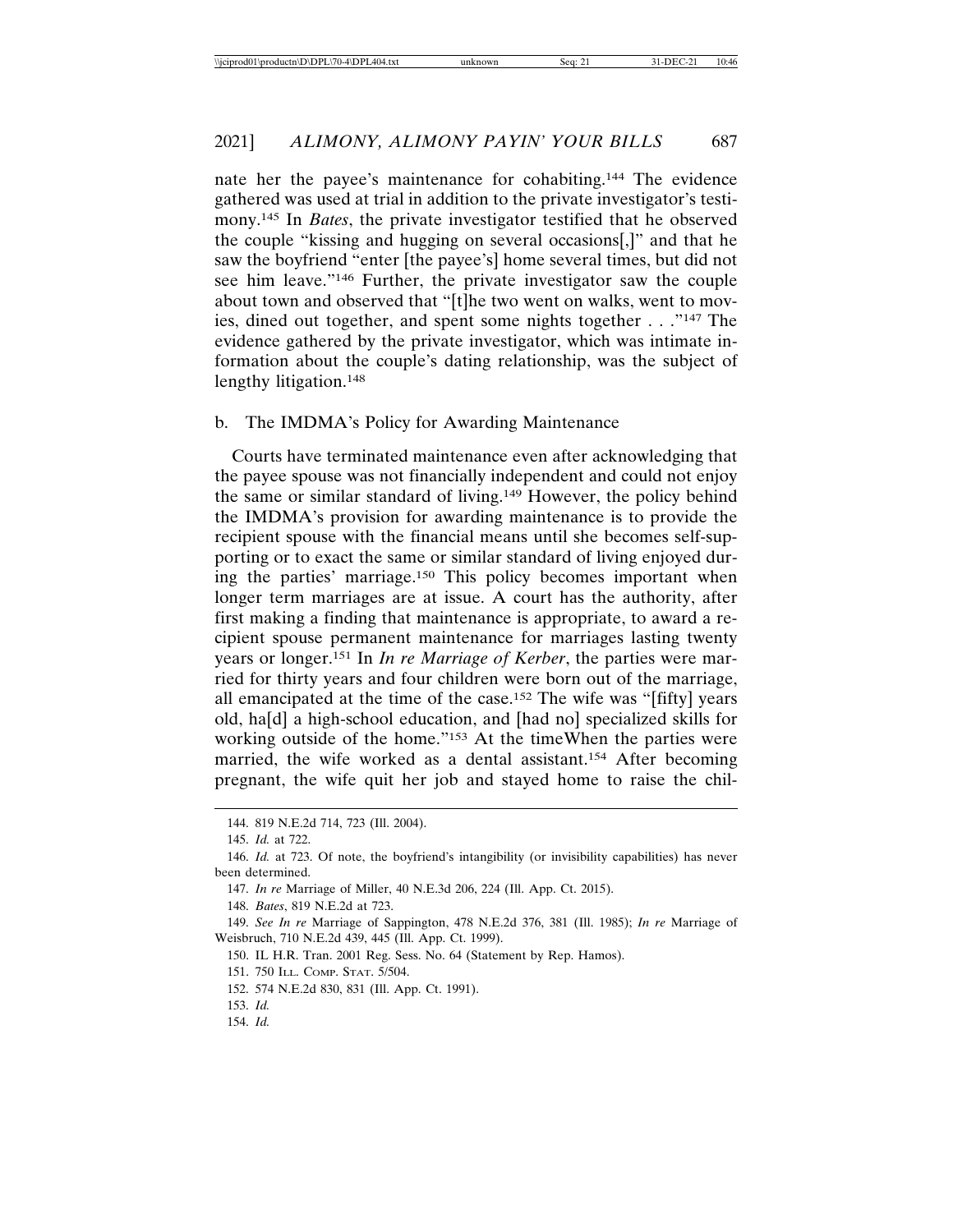dren.155 The wife did not resume employment until after the parties separated in 1989.156 The husband, at the time of the parties' divorce, was 53 years old, and earned about \$34,668 as an assistant administrator for the Illinois Secretary of State.157 The trial court entered an order requiring the husband to pay the wife "\$600 per month in rehabilitative maintenance for one year 'at which time the court [would] review the rehabilitative maintenance award.'"158

The appellate court reversed and held the wife should have been awarded permanent maintenance.159

Applying the statutory factors, the appellate court noted that the parties' circumstances illustrate "the classic case for the award of permanent maintenance."160 The court stated that the wife had limited resources to independently meet her needs; she only has a high school education, and the time that would be required for her to obtain education or training to seek employment at someplace other than a fastfood restaurant will be significant.161 The marriage involved a division of labor, where the wife stayed at home to raise all four children over their thirty-year marriage, which enabled the husband to gain marketable skills that allow him to earn his present salary.162 The wife was attempting to enter the workforce very late in life with limited skills.163 The appellate court continued:

Marriage is a partnership, not only morally but financially. Spouses are coequals, and homemaker services must be recognized as significant when the economic incidents of divorce are determined. Petitioner should not be penalized for having performed her assignment under the agreed-upon division of labor within the family. It is inequitable upon dissolution to saddle petitioner with the burden of her reduced earning potential and to allow respondent to continue in the advantageous position he reached through their joint efforts.164

Other courts in Illinois have taken a similar outlook on a spouse's sacrifice during a marriage to raise children as forgoing obtaining marketable skills.165

155. *Id.* 156. *Id.* 157. *Id.* 158. *Kerber*, 574 N.E.2d at 833. 159. *Id.* at 833. 160. *Id.* 161. *Id.* 162. *Id.* 163. *Id.*

164. *Kerber*, 574 N.E.2d at 832 (quoting *In re* Marriage of Hart, 551 N.E.2d 737, 745 (Ill. App. Ct. 1990) (Steigmann, J., specially concurring)).

165. *See, e.g.*, *In re* Marriage of Carpenter, 677 N.E.2d 463, 467 (Ill. App. Ct. 1997) (reversing award of rehabilitative maintenance and awarding permanent maintenance for twenty-seven-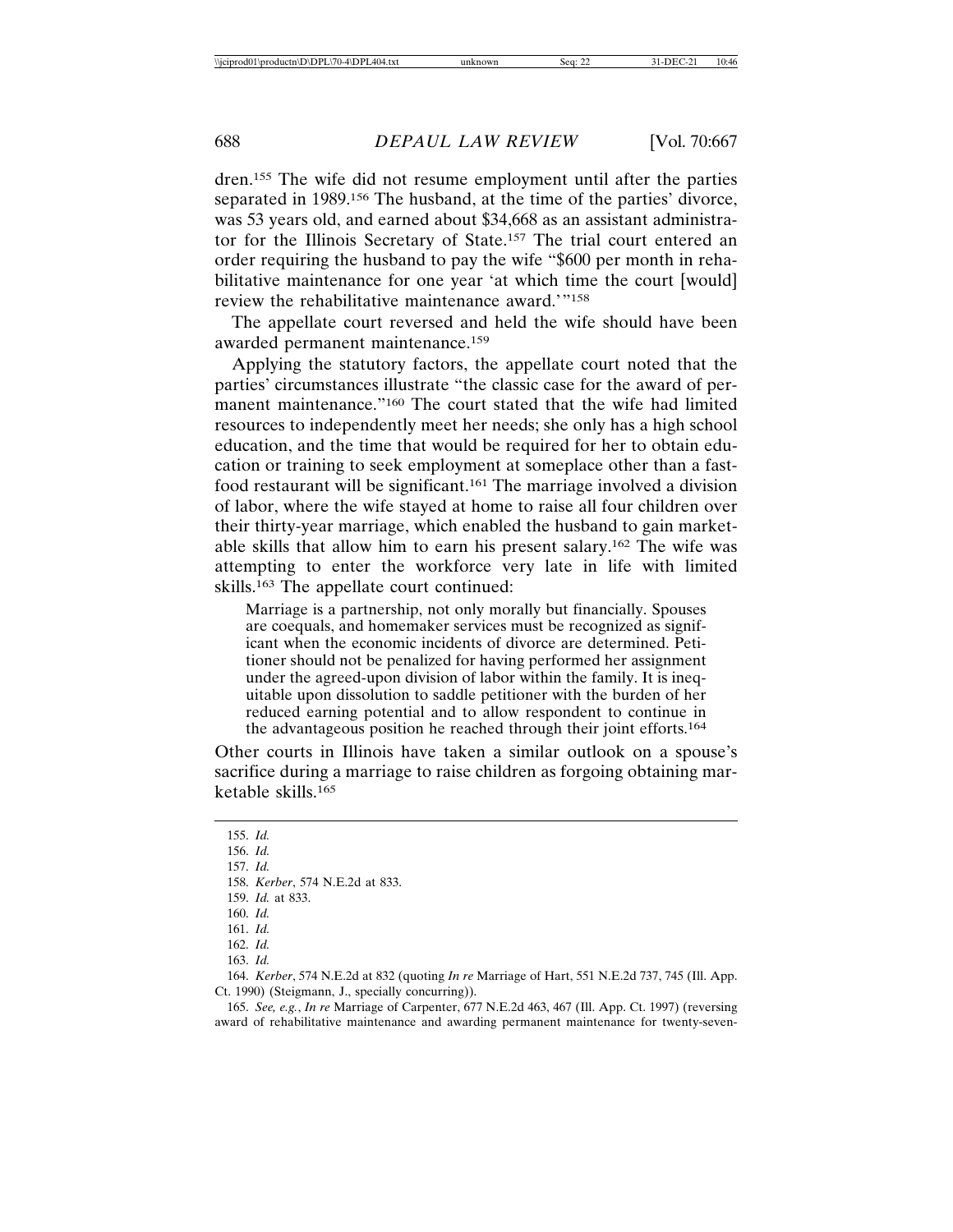In addition to forgoing education and employment during a marriage to raise children and perform domestic duties, the likelihood for spouses to earn a reliable income post-divorce is low, according to sociologists in this field.166 Professor Susan Brown, Co-Director of the National Center for Family & Marriage Research, has indicated that studies show individuals that split up after age 50 should expect their "wealth to drop by about 50%[.]"<sup>167</sup> This is not surprising, considering the family's resources are being divided, she states.168 However, incomes for women aged fifty and older provide a stark economic future.169 They collapse after a gray divorce, and researchers that have looked at standard of living found that "when women divorce after age 50, standard of living plunges [by] 45%. That's about double the decline found in previous research on younger divorced women."170 Brown further states that the standard of living for older men drops by 21% after a divorce, and previous studies "have found a small or negligible effect of divorce on younger men's incomes."171

Further, older individuals who divorce do not see an appreciable recovery in wealth or in standard of living.172 Brown states, "Late in their careers, older Americans simply don't have time to undo the financial destruction that a divorce causes. Women who spent years at home caring for children find it difficult to re-enter the workforce."<sup>173</sup> Brown and I-Fen Lin's research suggests that by 2030, the estimated number of Americans divorcing aged 50 or older each year is

173. *Id.*

year marriage where wife "devoted her time to domestic duties, foregoing any education, training, employment, or career opportunities[,]" which severely limited wife's earning potential and employment opportunities); *In re* Marriage of Veile, 43 N.E.3d 1196 (Ill. App. Ct. 2015) (reversed award of \$650 a month with possible termination in five years where parties had a 28-year marriage; remanded for determination of proper amount of permanent maintenance); *In re* Marriage of Heroy, 895 N.E.2d 1025 (Ill. App. Ct. 2008) (upholding permanent maintenance of \$35,000 per month for 26-year marriage where wife forgone full-time employment to raise her two children).

<sup>166.</sup> Ben Steverman, *Divorce Destroys Finances of Americans Over 50, Studies Show*, BLOOM-BERG (July 19, 2019, 7:01 AM), https://www.bloomberg.com/news/articles/2019-07-19/divorce-destroys-finances-of-americans-over-50-studies-show (quoting Susan Brown, Sociology Professor at Bowling Green State University, Co-Director of the National Center for Family & Marriage Research).

<sup>167.</sup> *Id.*

<sup>168.</sup> *Id.*

<sup>169.</sup> *Id.*

<sup>170.</sup> *Id.*

<sup>171.</sup> *Id.*

<sup>172.</sup> Steverman, *supra* note 166 (quoting Professor Brown).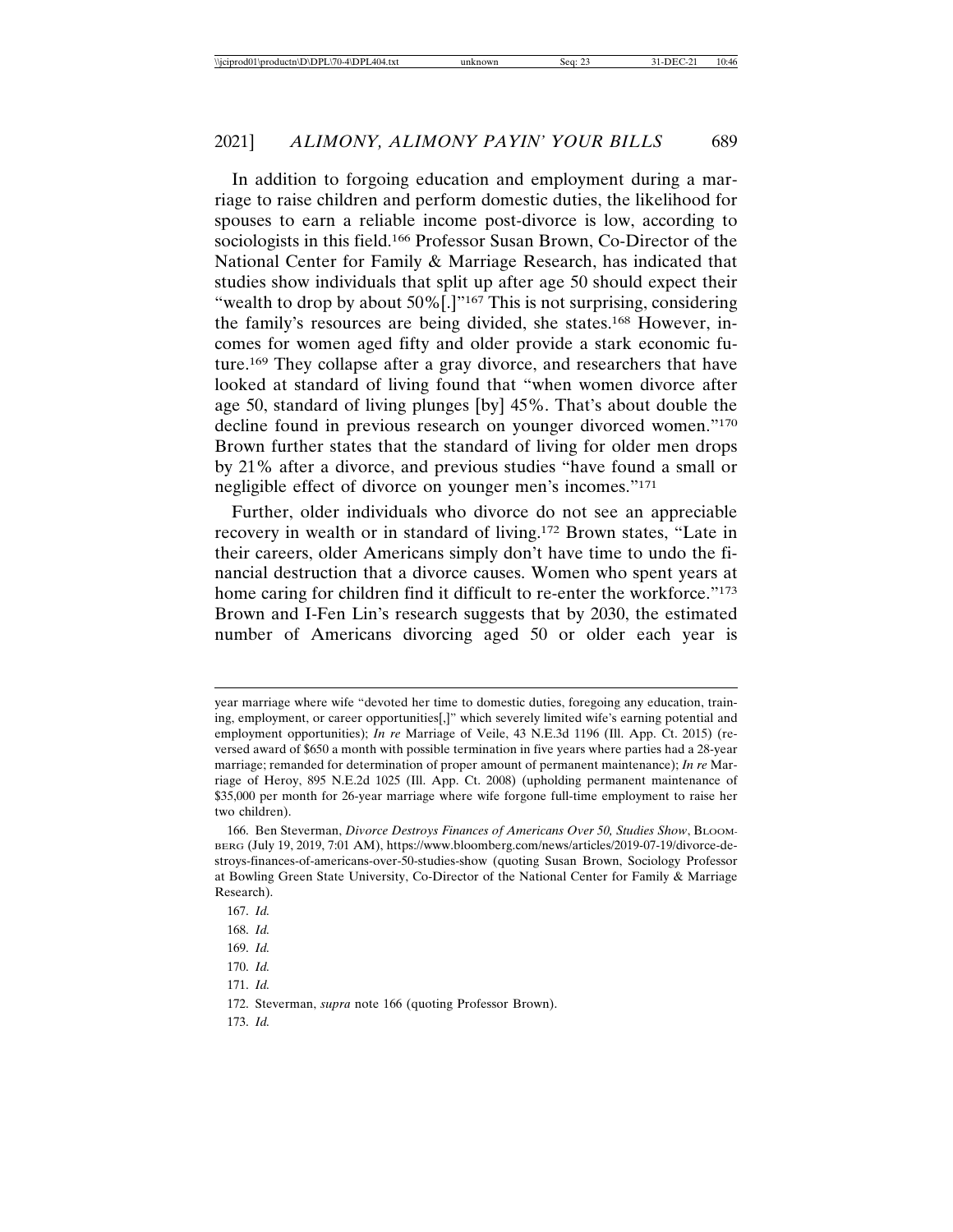828,000.174 This estimate is derived from the baby boomer generation's likelihood for divorce and the U.S. population aging.175

Additionally, according to one study, "people who [have] gone through a gray divorce report higher levels of depression than those whose spouses died."<sup>176</sup> Research suggests that the best way for gray divorcees to recover from divorce is to "find a new spouse or partner."177 Depression levels return to earlier levels four years after a gray divorce, and "remarrying or re-partnering will end depression almost immediately."178

Notably, some factors that the court considers for awarding the duration and amount of maintenance involve the factors at issue for gray divorcees: the income and property of each party; the needs of the party; the realistic present and future earning capacity of each party; the standard of living established during the marriage; the age, health, station, etc.179 While research suggests that finding a new partner after a gray divorce will ameliorate depression, under Section 510(c), maintenance is terminated for cohabitation.180

#### c. Ex-Spouses Receiving Child Support and Maintenance

Maintenance payments are calculated before child support in Illinois.181 Therefore, maintenance is a deduction in determining net income for child support.182 To determine child support in Illinois, maintenance paid is deducted from the maintenance payor's gross income and included in the recipient's gross income.183 Thus, the maintenance guidelines lower child support awards whenever maintenance

182. *Id.*; 505(a)(3)(F)(II).

183. O'Flaherty, *supra* note 181; 505(a)(3)(F)(II)*.* The treatment of maintenance as a deduction is applicable for child support calculations, not for tax purposes. Notably, the Tax Cuts and Jobs Act of 2017 removed the tax deduction for payors and tax liability for payees for divorces entered into after December 31, 2018. Tax Cuts and Jobs Act of 2017, Pub. L. No. 115-97, 131 Stat. 2054 (to be codified in scattered sections of 26 U.S.C.). *See also* I.R.S. PUB. 5307, https:// www.irs.gov/forms-pubs/clarification-changes-to-deduction-for-certain-alimony-payments-effective-in-2019 (last updated Mar. 24, 2021) ("Beginning Jan. 1, 2019, alimony or separate maintenance payments are not deductible from the income of the payer spouse, or includable in the income of the receiving spouse, if made under a divorce or separation agreement executed after Dec. 31, 2018.").

<sup>174.</sup> *Id.* at tbl.3.

<sup>175.</sup> *Id.*

<sup>176.</sup> *Id.* (citing I-Fen Lin et al., *Depressive Symptoms Following Later-life Marital Dissolution and Subsequent Repartnering*, 60 J. HEALTH SOC. BEHAV. 153 (2019)).

<sup>177.</sup> *Id.*

<sup>178.</sup> Steverman, *supra* note 166 (quoting Professor Brown).

<sup>179. 750</sup> ILL. COMP. STAT. 5/504(a).

<sup>180. 5/510(</sup>c).

<sup>181.</sup> Kevin O'Flaherty, *Illinois Child Support 2019*, O'FLAHERTY L. (Nov. 16, 2020), https:// www.oflaherty-law.com/learn-about-law/illinois-child-support-2019.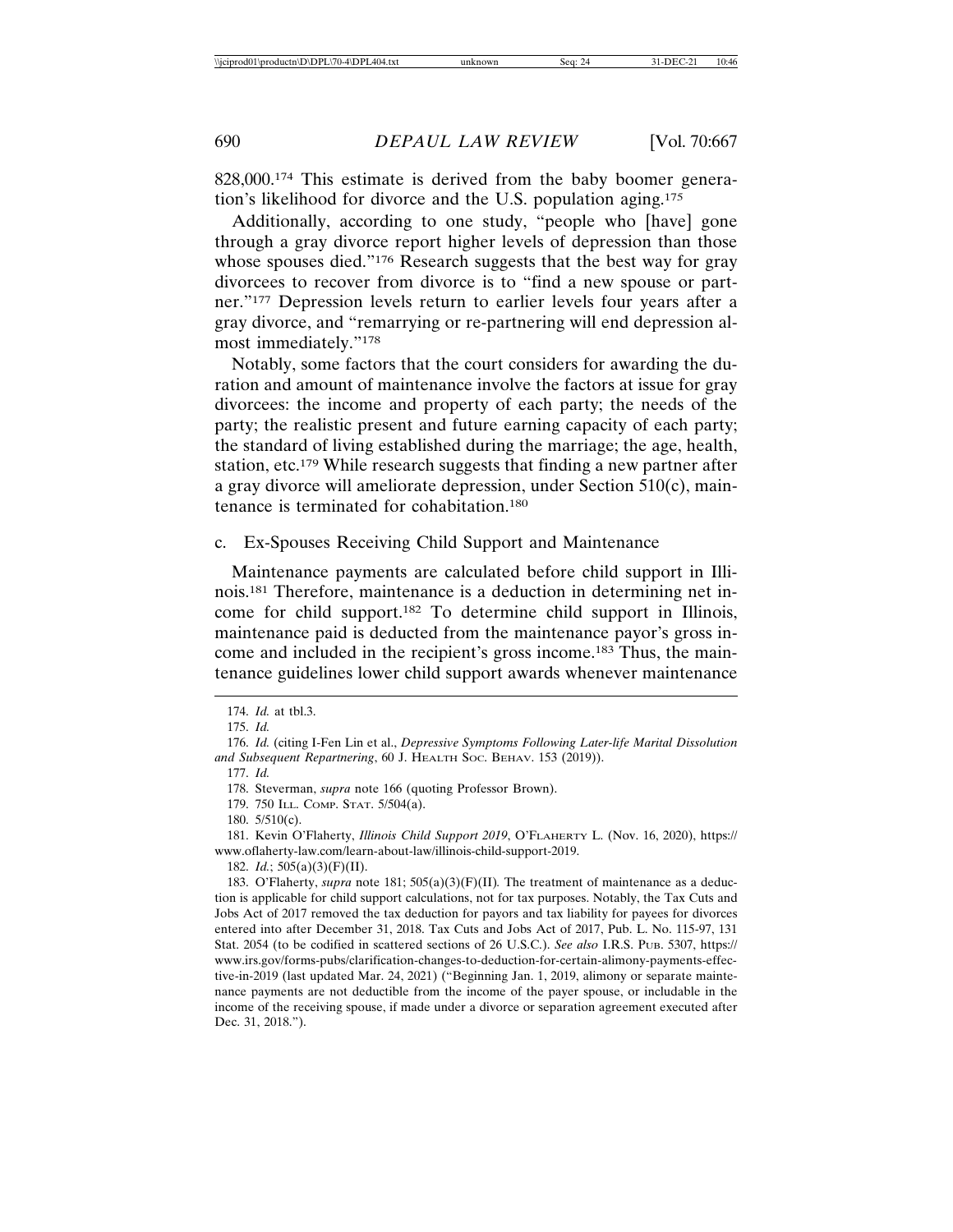is awarded. In other words, if a spouse receives maintenance, then her overall income increases.184 Likewise, if a spouse pays maintenance to the same person that will receive child support, his overall income decreases.185

To illustrate: Spouse A has an income of \$100,000. Spouse B has an income of \$0.186 If Spouse A pays \$50,000 (for the sake of simplicity) in maintenance to Spouse B, then Spouse A's income becomes \$50,000, and Spouse B's "income" becomes \$50,000.187 Now, each Spouse has an income of \$50,000.188 When you take both spouses' income of \$50,000 and enter it in the child support calculation that considers both spouse's incomes, the recipient Spouse B is not getting as much in child support because she already earns \$50,000 from maintenance.189 Likewise, Spouse A will not pay as much in child support because his new income is \$50,000.190 The effect of calculating maintenance before child support is essentially lowering one person's income and raising the other.191

If Spouse B's maintenance is terminated, then the recipient's child support is affected. All things being equal, if Spouse B, the person who had \$50,000 of maintenance, now receives nothing, then Spouse B's income is now \$0.192 Likewise, Spouse A, the person that was paying maintenance, now has \$100,000 in income.193 This results in an increase of child support being paid to Spouse B (setting aside other factors, such as Spouse A's overnights with the children).194 When Spouse B's maintenance is terminated, then her income only consists of child support payments, and the child support recipient must then go back to court seeking an increase in the support award.

Admittedly, child support payments indirectly support the obligee (parent receiving child support). Take the case of *In re Keon C*.,195 where the court upheld an obligor's (parent paying child support)

<sup>184.</sup> O'Flaherty, *supra* note 181; 505(a)(3)(F)(II).

<sup>185.</sup> *Id.*

<sup>186.</sup> Conversation with Mario R. Ventrelli, Adjunct Professor of Law at DePaul University College of Law, Partner at Ventrelli Simon, LLC (Mar. 27, 2020) [hereinafter March Conversation with Professor Mario R. Ventrelli].

<sup>187.</sup> *Id.*

<sup>188.</sup> *Id.*

<sup>189.</sup> *Id.*

<sup>190.</sup> *Id.*

<sup>191.</sup> March Conversation with Professor Mario R. Ventrelli, *supra* note 186.

<sup>192.</sup> *Id.*

<sup>193.</sup> *Id.*

<sup>194.</sup> *Id.*

<sup>195. 800</sup> N.E.2d 1257 (Ill. App. Ct. 2003).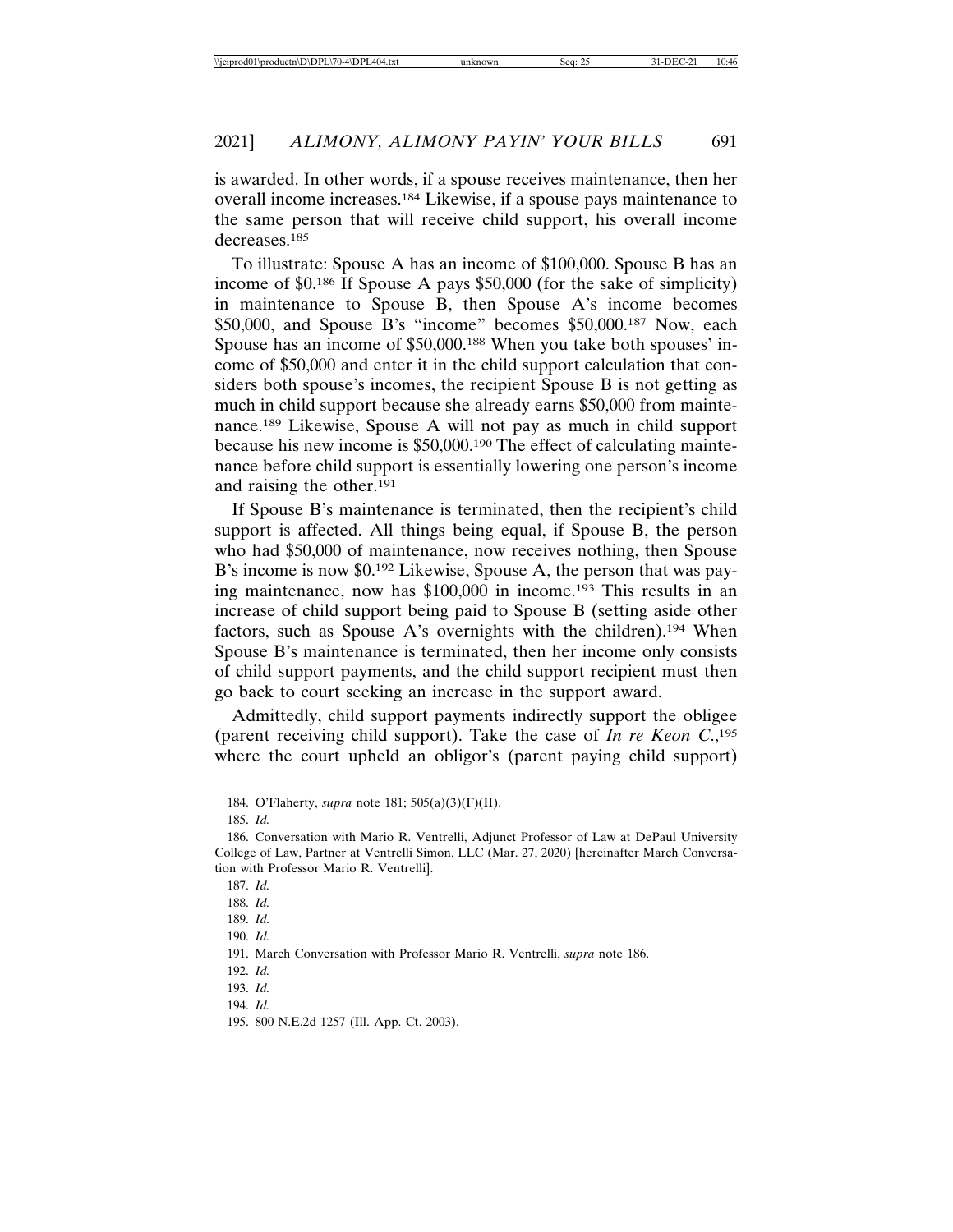monthly child support award of \$8,500.196 The obligee earned a net monthly income of \$731.64, which was nominal compared to the obligor's \$58,404.197 The court determined that the child support award of \$8,500 was proper, even though this amount exceeded the monthly expenses for the obligee's entire household.198 Since this case involved parentage and was not a dissolution case,<sup>199</sup> maintenance was not on the table.200 Thus, the court held that the obligor's monthly child support payments, albeit *ersatz* maintenance,<sup>201</sup> were proper.<sup>202</sup> Implicit in the court's holding is that the excessive child support award would be indirectly used by the custodial parent for expenses such as rent, water, and other necessities that support the parent and the child's standard of living.

However, Illinois courts do not allow a parent's direct personal use of child support. In cases involving the deviation of child support guidelines for affluent parents, the courts have recognized the improper practice of intending a portion of child support for a spouse's personal use. In *In re Marriage of Scafuri*, the court held that the trial court's excessive child support award and five-year reservation of maintenance was improper.203 The court stated that if maintenance was warranted, then the trial court should have ordered it instead of implicitly including maintenance in an excessive child support award of \$31,250 each for the wife and three children.204 Although the court did not determine whether the trial court intended to, it stated that to award any portion of the child support award as *ersatz* maintenance for the wife is an improper practice.205 The court continued that "[c]hild support is for the support of the children, and maintenance is

<sup>196.</sup> *Id.* at 1264.

<sup>197.</sup> *Id.* at 1261.

<sup>198.</sup> *Id.* at 1262.

<sup>199.</sup> *Id.*

<sup>200.</sup> Maintenance is only a possible option only if the parties were married in cases where the parties were married. Parentage cases, on the other hand, involve unmarried individuals who have children together. *See* 750 ILL. COMP. STAT. 5/504(a).

<sup>201.</sup> *Ersatz*, MERRIAM-WEBSTER DICTIONARY, https://www.merriam-webster.com/dictionary/ ersatz (defining "ersatz" as "being a usually artificial and inferior substitute or imitation") (last visited June 17, 2021); *see also In re* Marriage of Scafuri, 561 N.E.2d 402, 407 (Ill. App. Ct. 1990) (noting that any intended portion of a child support award to be ersatz maintenance is an improper practice and stating that "[c]hild support is for the support of the children, and maintenance is for the support of the spouse. While the two concepts are related, one should not be substituted for the other.").

<sup>202.</sup> *Keon C.*, 800 N.E.2d at 1262.

<sup>203.</sup> *Scafuri*, 561 N.E.2d at 402.

<sup>204.</sup> *Id.* at 407.

<sup>205.</sup> *Id.*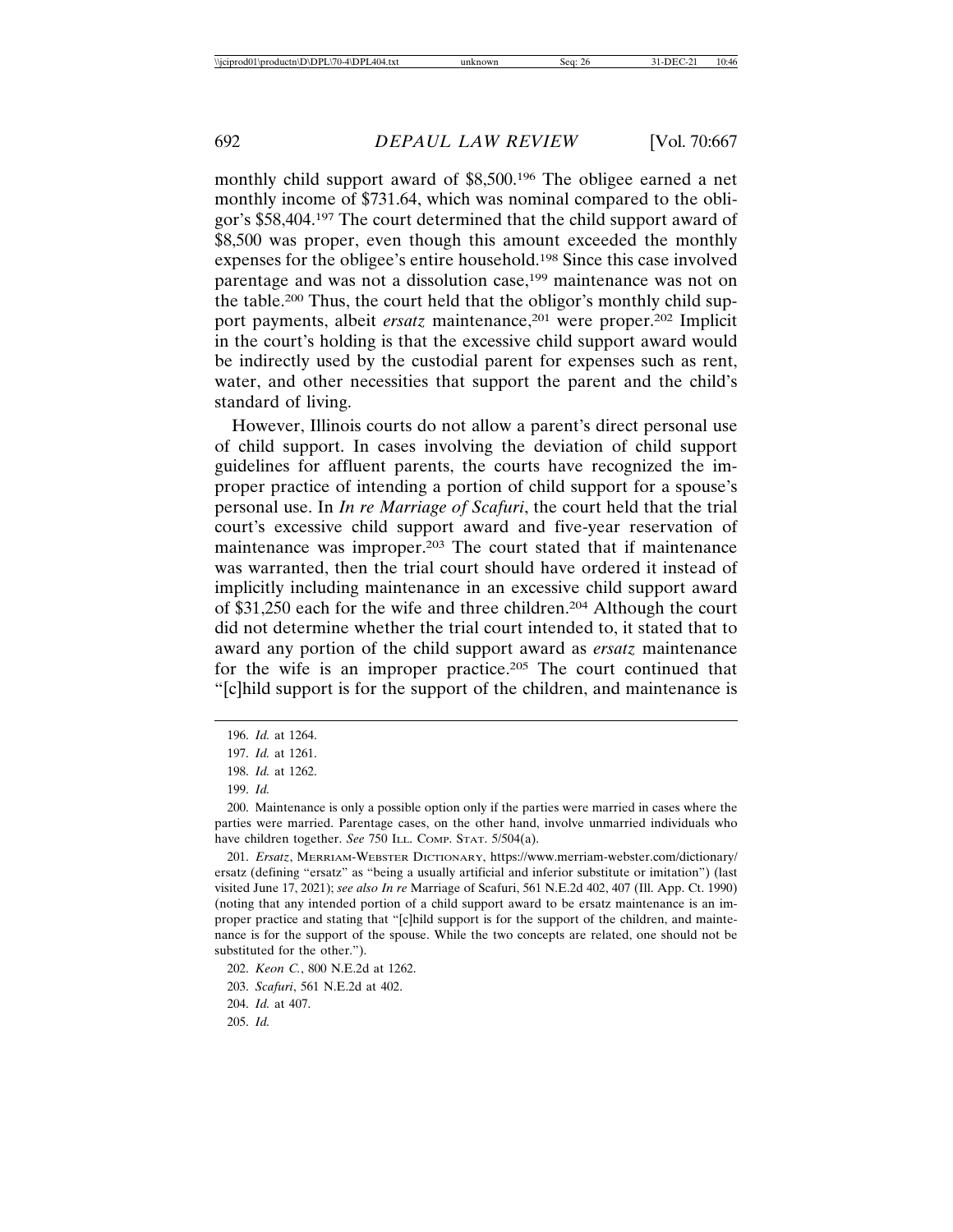for the support of the spouse. While the two concepts are related, *one should not be substituted for the other.*"206

#### III. ANALYSIS

The current operation of Section 510(c) and its companion case law poses severe risks for future termination of payee spouses' maintenance. Illinois courts have inconsistently applied the factors for finding cohabitation, on top of applying factors that serve zero purpose for determining whether a payee's financial position has changed. Setting aside income-producing assets that are subject to market fluctuations anyway, for many recipient spouses divorcing after a long-term marriage, for many payees, if not most, maintenance is the only fixed income they receive. Terminating it for the wrong reasons, under the wrong factors, and for the wrong group of divorcees severely undercuts many policies in Illinois, including the purpose behind awarding maintenance in the first place. The termination of maintenance causes financial hardship, and this hardship considerably increases when focusing on individuals aged fifty and older.

This Part proceeds in four sections. First, Section A discusses the inequities that follow from a court incorrectly applying a Section  $510(c)$  analysis, the economic hardships gray divorcees will undergo if their maintenance is improperly terminated, and why cohabitation agreements are insufficient to protect against future maintenance termination. Section B illustrates how the operation of Section 510(c) contravenes Illinois policy against common-law marriage and IMDMA's policy for awarding maintenance. Third, Section C discusses the risks of turning child support awards into *ersatz* maintenance when maintenance is terminated. Lastly, Section D provides a menu of options for ameliorating the inequitable repercussions of successful Section 510(c) findings.

## *A. The Inequity of Terminating Maintenance Based on Cohabitation Under Illinois Law*

Section 510(c) of IMDMA provides payor spouses unjust recourse to terminate their maintenance payment obligations based on a payee spouse's cohabitation.207 However, the idea of cohabitation under Illinois divorce law is just that—an idea—one which courts have continuously grappled with and have capriciously applied during a Section  $510(c)$  analysis. The ultimate goal when applying Section  $510(c)$  is to

<sup>206.</sup> *Id.* (emphasis added).

<sup>207. 750</sup> ILL. COMP. STAT. 5/510(c).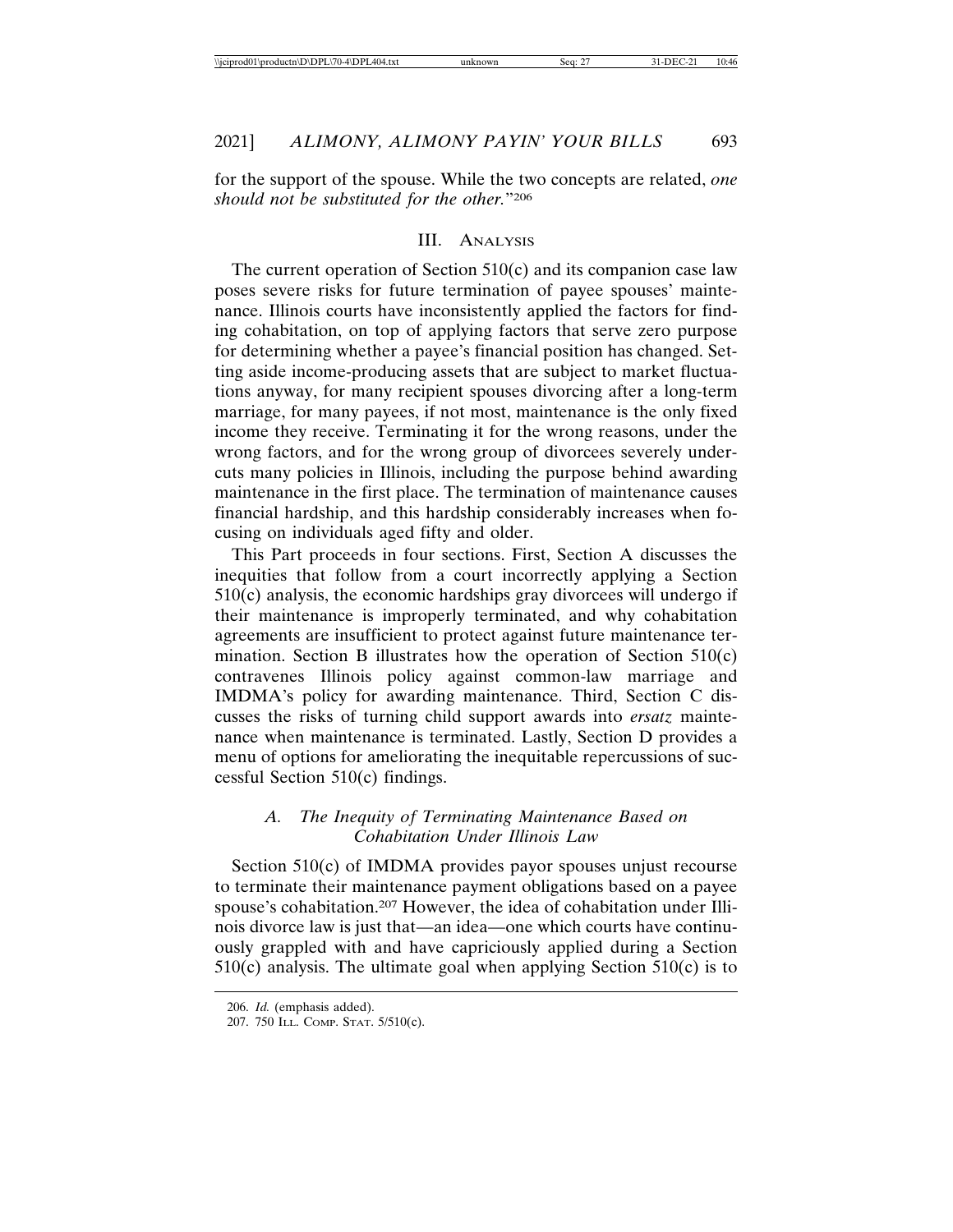determine whether a payee spouse's cohabitation is resulting in double-pocketed income from the payor spouse and post-divorce partner, thus causing inequity to the payor spouse.208 However, Illinois case law on cohabitation shows that courts are still unsure of the proper test to find cohabitation and are likewise misguided in their application of arbitrary factors that fail to show any meaningful financial connection between a payee spouse and a post-divorce partner.209 Instead, courts incorrectly look to factors that are found in virtually all dating relationships, such as vacationing together and eating meals together.210

The *Herrin* six-factor test developed a broad evidentiary standard that left courts uncertain about how much weight they should afford to each factor, either individually or collectively.211 Importantly, these factors did not concentrate on a relationship's financial intertwinement.212 Instead, courts were left analyzing aspects of a relationship that apply to practically all dating relationships.213 Therefore, when courts utilized the six-factor test to find whether a *de facto* marriage exists, the broad scope of the test left courts more likely to find cohabitation, thus terminating maintenance.214 Further, the *Herrin* six-factor test with the gloss of *Snow* prevented payee spouses from knowing what type of relationship they can enter into without risking future maintenance payments.215 For instance, could a payee spouse and her new partner spend a lot of time together?216 How much time is too much?217 Could they vacation or spend holidays together?218 Could they buy one another gifts or pay for each other's meals without these

218. *Id.*

<sup>208.</sup> The inequity results to the payor spouse because maintenance awards are ultimately determined based on the needs of the payee spouse at the time of dissolution proceedings. Thus, a payee spouse stands to earn more from a payor spouse's higher payment obligations. However, once a payee spouse is cohabiting with a post-divorce partner that is contributing to the payee spouse's financial obligations—the payor spouse's maintenance payments are not adjusted, or decreased, to reflect the change in financial position of the payee spouse.

<sup>209.</sup> Tang, *supra* note 26, at 868; Finkel & Blanchard, *supra* note 88, at 35–36; *see also In re* Marriage of Herrin, 634 N.E.2d 1168, 1171 (Ill. App. Ct. 1994); *In re* Marriage of Weisbruch, 710 N.E.2d 439, 445 (Ill. App. Ct. 1999); *In re* Marriage of Snow, 750 N.E.2d 1268 (Ill. App. Ct. 2001); *In re* Marriage of Miller, 40 N.E.3d 206 (Ill. App. Ct. 2015); *In re* Marriage of Walther, 110 N.E.3d 221 (Ill. App. Ct. 2018).

<sup>210.</sup> Tang, *supra* note 26, at 868–69.

<sup>211.</sup> *Id.* at 868.

<sup>212.</sup> Finkel & Blanchard, *supra* note 88, at 36.

<sup>213.</sup> Tang, *supra* note 26, at 868.

<sup>214.</sup> Finkel & Blanchard, *supra* note 88, at 36*.*

<sup>215.</sup> *Id.*

<sup>216.</sup> *Id.*

<sup>217.</sup> *Id.*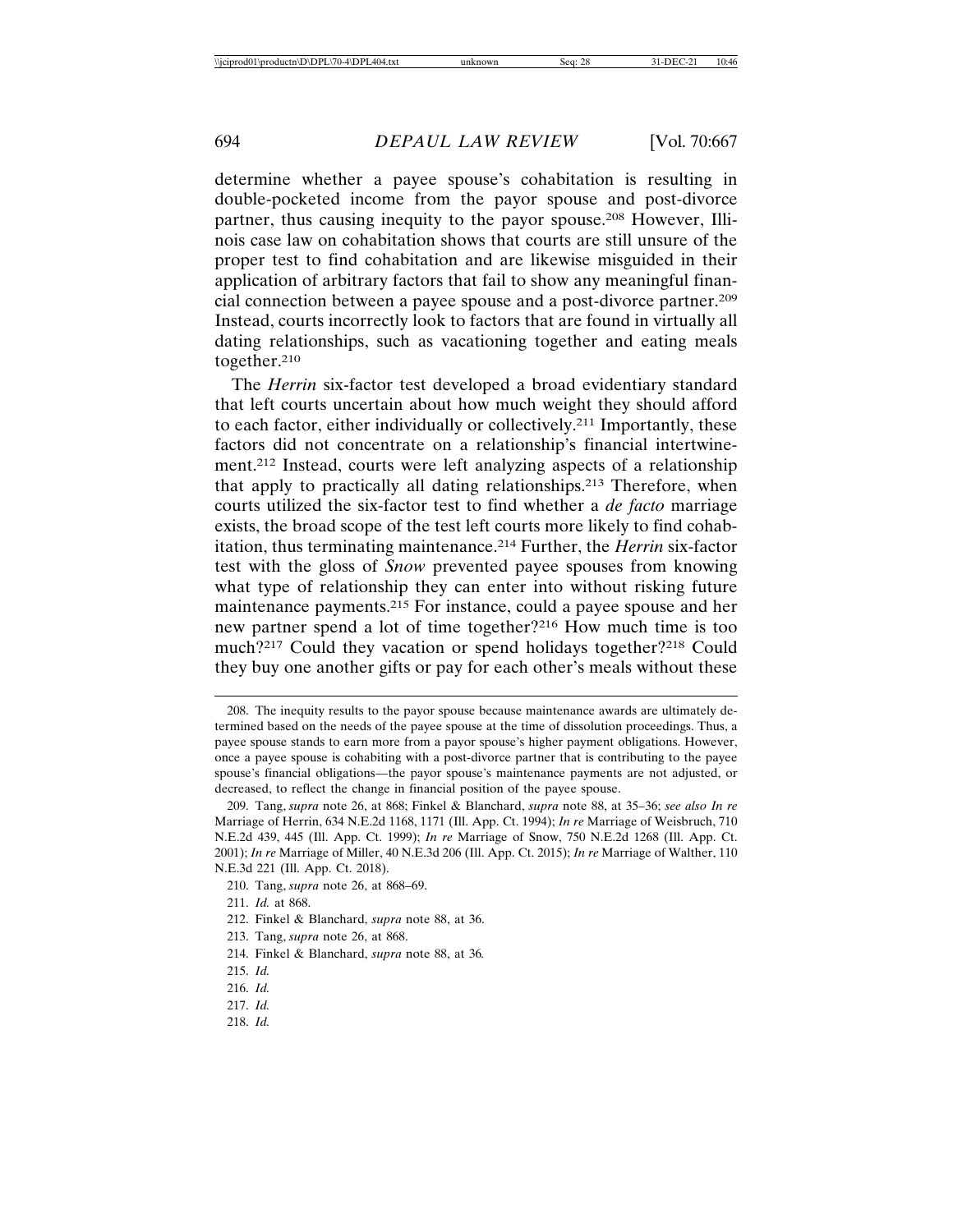actions constituting cohabitation?219 These aspects, found in nearly every dating relationship, were often identified by the courts as aspects of a *de facto* marriage.220 This broad standard of the six-factor test also created notable inequities between former spouses.221 The payor ex-spouse was free to enter into any kind of dating relationship without the fear of legal consequences, but the payee ex-spouse was often left unguided about what type of dating relationship she could enter into and often feared maintenance termination.222 After *Snow*, any distinction between an intimate dating relationship and a *de facto* marriage was blurred.223

A survey of these cases illustrates that the law surrounding the operation of Section 510(c) is unclear and inconsistent, resulting in inequitable decisions. Not only does the case law in this area severely undercut the ease with which practitioners can advise their clients, these court decisions also contradict firmly held Illinois policy. Moreover, when a court finds cohabitation exists based on the factors outlined previously, the level of inequity experienced by the payee spouse is greater than that of the payor spouse. Of course, the payor spouse's perspective is worth exploring.224 One could argue that requiring a payor spouse to remain in the workforce to afford making maintenance payments is just as inequitable as terminating maintenance to a spouse that needs financial support. The inequity in this situation can be based on a payor spouse's plan of future retirement. If a payor spouse retires at a point in time at which a court determines is "premature," then the payor spouse risks litigating against a future imputation claim by the payee spouse. Imputation occurs when a payor, or obligor in a child support context, becomes voluntarily unemployed or underemployed based on the circumstances of each case.225 Typically,

<sup>219.</sup> *Id.*

<sup>220.</sup> Finkel & Blanchard, *supra* note 88, at 36*.*

<sup>221.</sup> *Id.*

<sup>222.</sup> *Id.*

<sup>223.</sup> *Id.*

<sup>224.</sup> Conversation with Mario R. Ventrelli, Adjunct Professor of Law at DePaul University College of Law, Partner at Ventrelli Simon LLC (Feb. 2, 2020) [hereinafter February Conversation with Professor Mario R. Ventrelli]. Many thanks also to Professor Ventrelli for illustrating the importance of understanding both parties' perspectives.

<sup>225.</sup> Kevin O'Flaherty, *How is Illinois Child Support Calculated When One Parent is Unemployed or Underemployed?*, O'FLAHERTY L. (Nov. 16, 2020), https://www.oflaherty-law.com/ learn-about-law/how-is-illinois-child-support-calculated-when-one-parent-is-unemployed-or-underemployed ("If the unemployment or underemployment is involuntary and the parent has made and continues to make good faith efforts to seek employment, the parent's actual income will be used to calculate child support . . . On the other hand, if a parent's unemployment or underemployment is voluntary, due to a lack of effort to find a job, a motivation to evade child support, or passing up on potential business opportunities, the court will use the unemployed or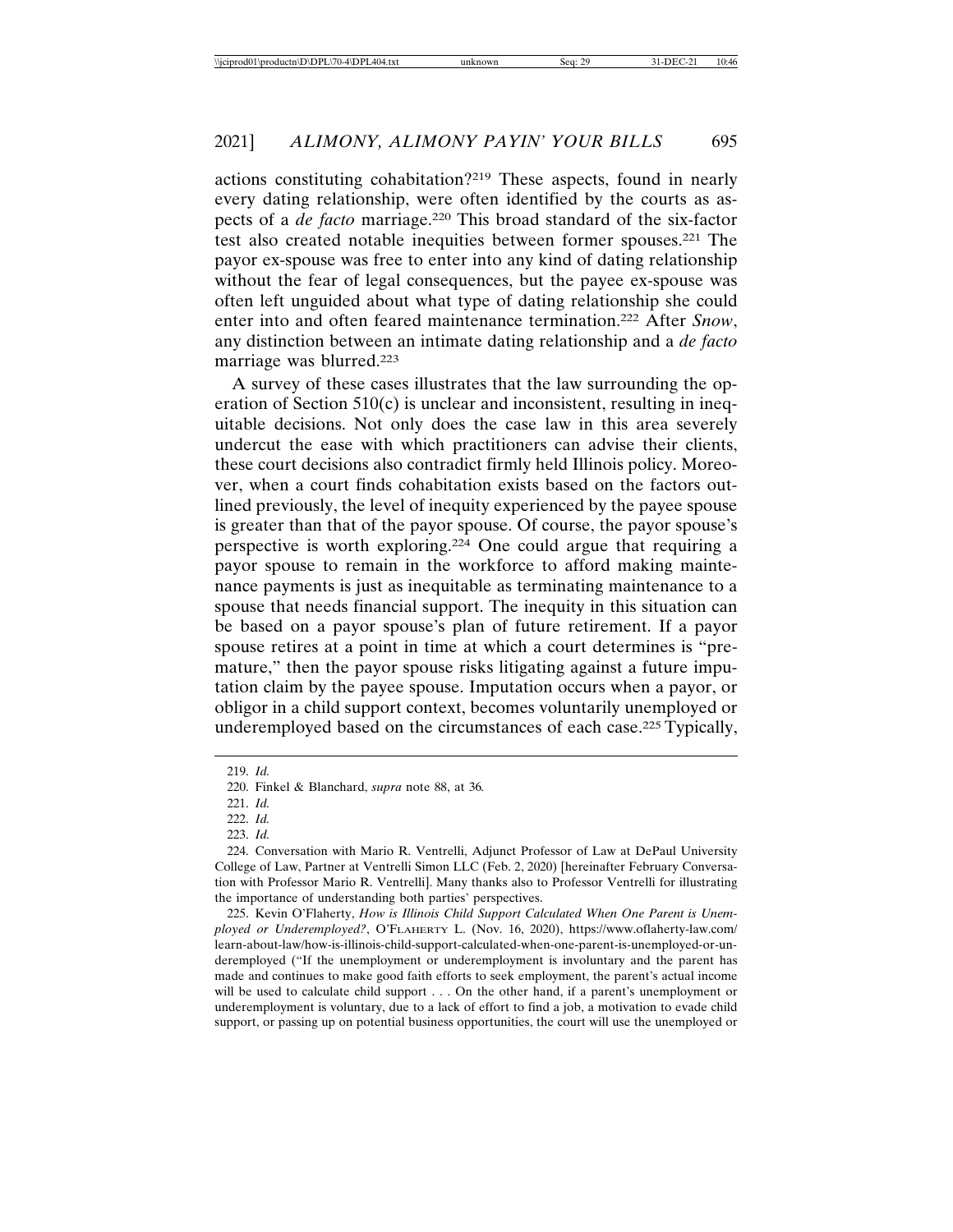the argument goes: payor quits a higher paying job and accepts a lower paying job (if at all) for the single goal of reducing her income, thus reducing the amount of maintenance (or child support) based on the decreased salary, or evading her support obligation altogether.

This perspective, and the repercussions of this type of situation, is important when determining the level of the inequities facing payor and payee spouses during any Section  $510(c)$  analysis.<sup>226</sup> However, the fact a payor spouse has the ability to quit an occupation and obtain one with a comparable base salary supports the idea that payors do not share the same risk when ordered to pay maintenance or other payment obligations. It is the payee, on the other hand, that *needs* financial support. The payee is not in a situation where they she makes too much money. The payee, by the very fact they areshe is the *payee*, cannot simply change jobs—it is likely she is not currently part of the labor force.227 Instead, the payee finds herself in the precarious situation of either having her maintenance terminated or receiving a reduced maintenance amount when a payor successfully quits or retires from a previous job. A payor does not face these challenges. Setting aside the imputation argument, when a court incorrectly applies a Section 510(c) analysis, the payee is harmed.

Imagine a situation where a couple is married for over twenty-five years. The IMDMA allows a payee spouse to receive indefinite maintenance payments for a statutorily defined term of marriage.228 This term is at least twenty years.229 The amount of maintenance is determined based on the net income of the parties with a focus on the needs of the payee spouse.230 Therefore, a payee spouse may be awarded, for example, in excess of \$5,000 a month indefinitely. This source of income may be the only reliable financial means to the payee spouse, while the payor spouse is still currently receiving income from employment.

This is in stark contrast to the payee spouse that sacrificed obtaining marketable skills during the marriage and is therefore unlikely to be

- 228. 750 ILL. COMP. STAT. 5/504(b-1)(1)(B); *see also* Part II and accompanying notes and text.
- 229. 5/504(b-1)(1)(B); *see also* Part II and accompanying notes and text.
- 230. 5/504(b-1)(1)(A).

underemployed parent's potential income to calculate child support, rather than his or her actual income.").

<sup>226.</sup> IL H.R. Tran. 2001 Reg. Sess. No. 64. (Statement of Rep. Hamos: "[I]t could be a firefighter, let's say, who had to pay maintenance. He has an injury on the job. He is now disabled. He can't, you know, he's living on disability. He no longer has the same income he had before. He would be able to come in, show a substantial change in circumstances and point to that as one of the factors.").

<sup>227.</sup> *See* Part II.F and accompanying notes and text.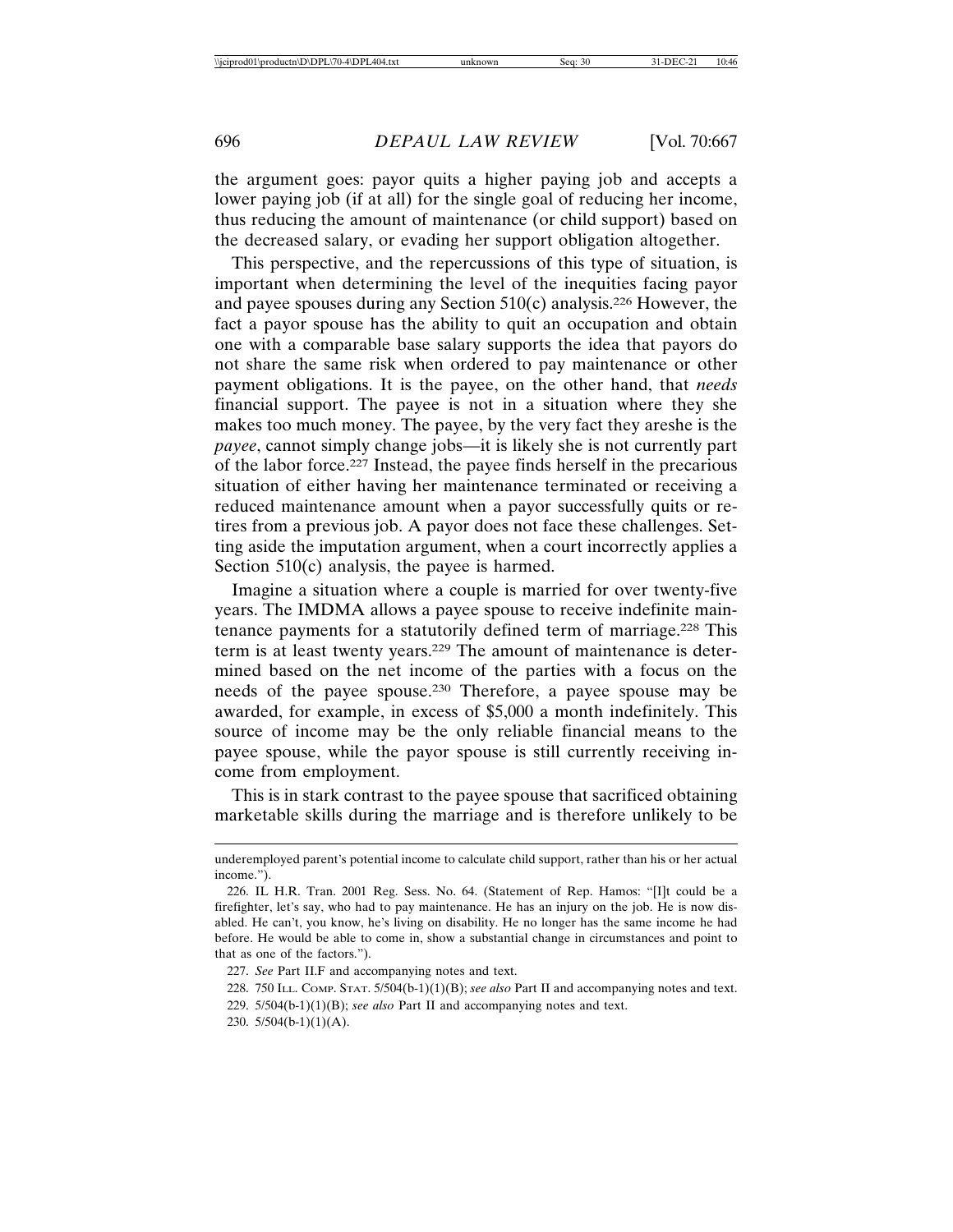able to join the labor force after twenty or more years of static marital duties.231 Furthermore, when the payor spouse suspects the payee spouse is cohabiting, she has the financial capabilities to hire private investigators to gather evidence that cohabitation exists.232 As the case law illustrates, Illinois courts are willing to terminate a payee spouse's maintenance based on the existence of her spending time with a post-divorce partner under the guise that the payee spouse is double pocketing income. Therefore, the payee spouse is left emptyhanded after dedicating twenty or more years in the marriage. Is this equitable? The answer is "no." The inquiry in Illinois when courts undertake a Section 510(c) analysis should solely be the change of financial positions of the payee and payor. A payee normally provides financial statements to refute claims of cohabitation by showing she is not receiving "double income" from the payor and post-divorce partner. A payor that is also trying to modify her maintenance payments based on a substantial change in circumstances already has to support their modification claim with financial documentation. Why then, would it be so difficult to solely base a cohabitation inquiry on the financial aspects of the payee or payor? Do the courts truly need to know whether a payee is vacationing or enjoying "too many" nights out dining with someone? Indeed, basing a Section 510(c) analysis solely on the financial aspects of the payee and payor spouse would eliminate the unsavory task of digging through the most intimate details of the parties' lives and prevent the courts from being bogged down by this process—the policy expressly articulated in *Brewer*.

<sup>231.</sup> *See also* IL H.R. Tran. 2001 Reg. Sess. No. 64. (Statement of Rep. Hamos: "[I]f there is a 30-year marriage and the woman has been a homemaker during that entire period and has very few skills with which she is able to go out and get a job, that is, in fact, the most typical situation in which maintenance is still awarded.").

<sup>232.</sup> *See, e.g.*, *Cohabitation Investigation*, ICS (Feb. 20, 2013), https://www.icsworld.com/Private\_Investigation\_Case\_Types/Cohabitation\_Investigation.aspx (last visited May 16June 17, 2021) (international private investigation services provider offering the following for cohabitation investigation: "Asset Investigation, Property Inventory, Conflict of Activity, Cohabitation Reports, Background Investigations, Polygraph Examination Lie Detection, Semen Testing, Bodily Fluid Testing, DNA for Hair and Skin, Covert Pregnancy Testing - Paternity Investigations, Surface Drug Testing, Surveillance, Photos of Unknown Subjects, Communications Activity, Computer Usage, Internet Usage, Email Tracing, Identity Verification, Covert and Undercover Assignments . . ."); *Alimony Termination In The Event of Cohabitation*, HERITAGE INVESTIGATIONS & SURVEILLANCE, http://privateinvestigatorchicago.com/2012/alimony-elimination/ (last visited May 16June 17, 2021) ("Our private investigators are trained to gather the facts and look for evidence one step at a time . . . Demonstrate the major components of cohabitation including; spending nights together, sharing keys to house or garage door opener, shopping together, attending family functions together, etc.").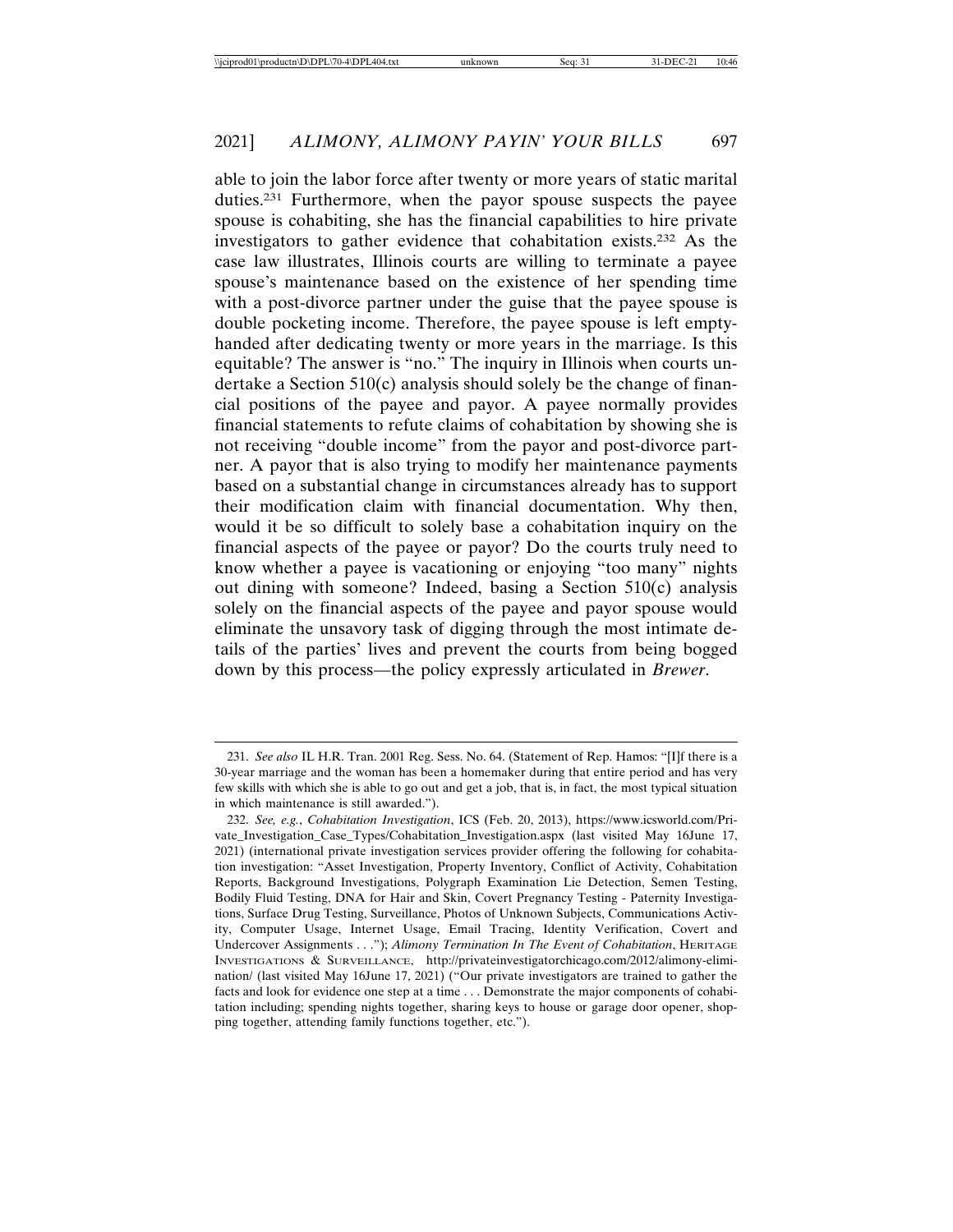### *1. Gray Divorcees Undergo Severe Financial Hardship Upon Maintenance Termination*

The inequity undergone by payee spouses is heightened when focusing on the financial repercussions of gray divorcees whose maintenance is terminated. Individuals aged fifty and older who divorce are less financially stable.233 Gray divorced women, in particular, "are the most economically disadvantaged group" and are likely to live in poverty since the Social Security benefits they receive are insufficient to offset their financial hardships.234 Additionally, if courts terminate maintenance payments, gray divorcees will undergo grave financial hardship due to their financial incapability to plan or to afford longterm care, such as nursing facilities, and will experience difficulty when establishing an estate plan.<sup>235</sup>

Particularly for gray divorcees, cohabitation in later life has its benefits, such as not living alone and pooling humble resources when necessary.236 Unlike marriage, couples that cohabit are not liable for each other's medical expenses and do not have any rightful claims to each other's financial assets. Furthermore, cohabiters do not have to worry about securing the transfer of their assets to their kin, and they can remain financially autonomous. Likewise, they can receive Social Security and pension benefits that would otherwise terminate upon remarriage. For gray divorcees, the fear of forgoing maintenance payments will prevent older individuals from entering into post-divorce relationships. Considering that the baby boomer generation accounts for about seventy-two million Americans and the divorce rates amongst this age group continue to rise as the stigma of divorce lessens, the execution of Section 510(c) will negatively affect the social, physical, and economic well-being of our elders.237 Can we afford to stand idly by while our older generation lives and dies alone for fear

<sup>233.</sup> Lin et al., *supra* note 38, at 91. And many fail to comprehend the meaning of "pleadings." 234. *Id.* at 106.

<sup>235.</sup> *See* Neale Godfrey, *Show Me the Money: How to Protect Yourself in Gray Divorce*, KIP-LINGER (Sept. 10, 2019), https://www.kiplinger.com/article/retirement/T065-C032-S014-show-methe-money-protect-yourself-in-gray-divorce.html; Brent Bohan, *Gray Divorce*, MCKINLEY IR-VIN, https://www.mckinleyirvin.com/resources/gray-divorce/ (last visited May 16June 17, 2021); Scott Hanson, *The True Cost of Gray Divorce*, KIPLINGER (Sept. 25, 2017), https:// www.kiplinger.com/article/retirement/T065-C032-S014-the-true-cost-of-gray-divorce.html; *Special Considerations for Gray Divorces*, HG.ORG, https://www.hg.org/legal-articles/special-considerations-for-gray-divorces-37438 (last visited May 16June 17, 2021).

<sup>236.</sup> Paula Span, *More Older Couples Are 'Shacking Up'*, N.Y. TIMES (May 8, 2017), https:// www.nytimes.com/2017/05/08/health/older-americans-unmarried-couples.html.

<sup>237.</sup> Richard Fry, *Millennials overtake Baby Boomers as America's largest generation*, PEW RES. CTR. (Apr. 28, 2020), https://www.pewresearch.org/fact-tank/2018/03/01/millennials-overtake-baby-boomers/.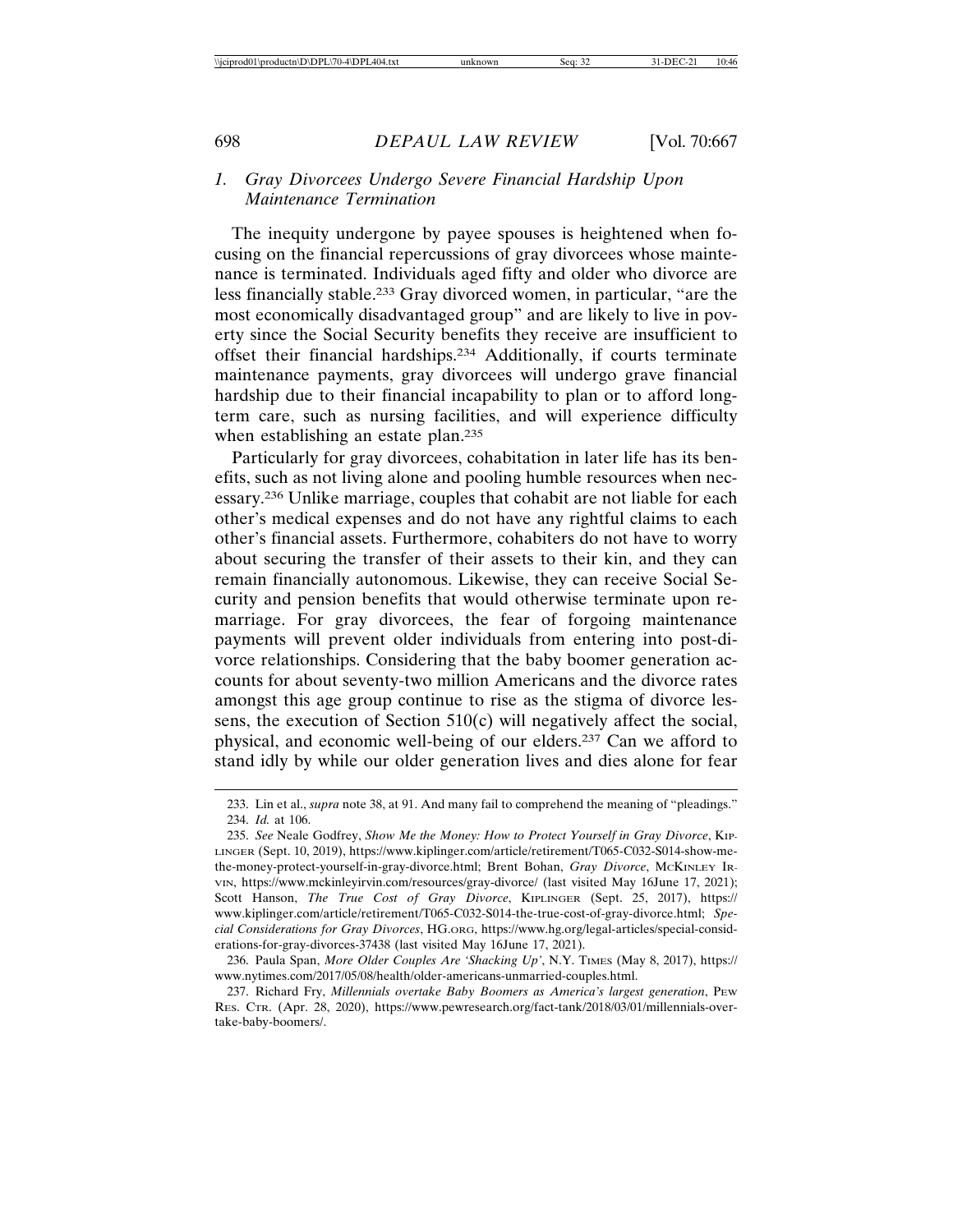of falling into poverty? Notably, men and women these days aged 65 are expected to live, on average, until 84.0 and 86.5, respectively.238 With high numbers of people getting divorced around age fifty, there is roughly thirty-four to thirty-six years of potential solitude to account for.

Importantly, an incorrect application of the *Herrin*/*Snow* factor test will result in termination of a gray divorcee's maintenance. Since the percentage of divorcing individuals aged fifty and older continues to increase, this in turn creates a substantial risk for future poverty rates to increase amongst this age group. Further, although age discrimination in the workplace is illegal, older women and men are less desirable from a hiring standpoint. Thus, in addition to the years of forgone education and obtaining marketable skills, gray divorcees are at bat against numerous factors that impede the likelihood of new future income.

Also, with Social Security drying up, there are arguably far fewer financial resources available for older individuals who divorce and are thus left empty-handed. Not only are gray divorcees unable to cohabit for fear of maintenance termination; they are also adjusting to a postdivorce life that consists of a thinning social circle as divorce forces friends and family members to choose a side. These individuals are also dealing with a shrinking social circle as the passing of time naturally leaves individuals in solitude. Divorce amongst this age group has also been shown to negatively impact individuals' mental stability. Thus, though it might be obvious, an older individual that divorces and cohabits with a partner shortly thereafter stands to receive the natural benefits of companionship, assuming she is not solely after another's financial accomplishments.

Considering that gray payee spouses already undergo devastating economic disadvantages after marital dissolution, courts' misapplication of the *de facto* marriage test will likely cause further severe economic hardships.239 These payments are often the only reliable source of income for some payee spouses, $240$  and for gray payee spouses,

<sup>238.</sup> *Retirement Benefits*, SOC. SEC. ADMIN. https://www.ssa.gov/benefits/retirement/planner/ otherthings.html?tl=1 (last visited May 16June 17, 2021).

<sup>239.</sup> Lin et al., *supra* note 38, at 90; *see also id.* at 105 ("[I]t is gray divorced women who are left behind when a marital dissolution occurs in late life. Divorce timing matters for women: Early divorced women enjoy a 30% lower poverty rate than gray divorced women. Either early divorce is less financially devastating than gray divorce or early divorced women are able to recoup divorce-related financial losses over time.").

<sup>240.</sup> *How Gray Divorce Affects Spousal Maintenance*, CALABRESE ASSOCIATES (Aug. 14, 2020), https://www.dupagefamilylaw.com/naperville-attorney/how-gray-divorce-affects-spousalmaintenance (last visited May 16June 17, 2021).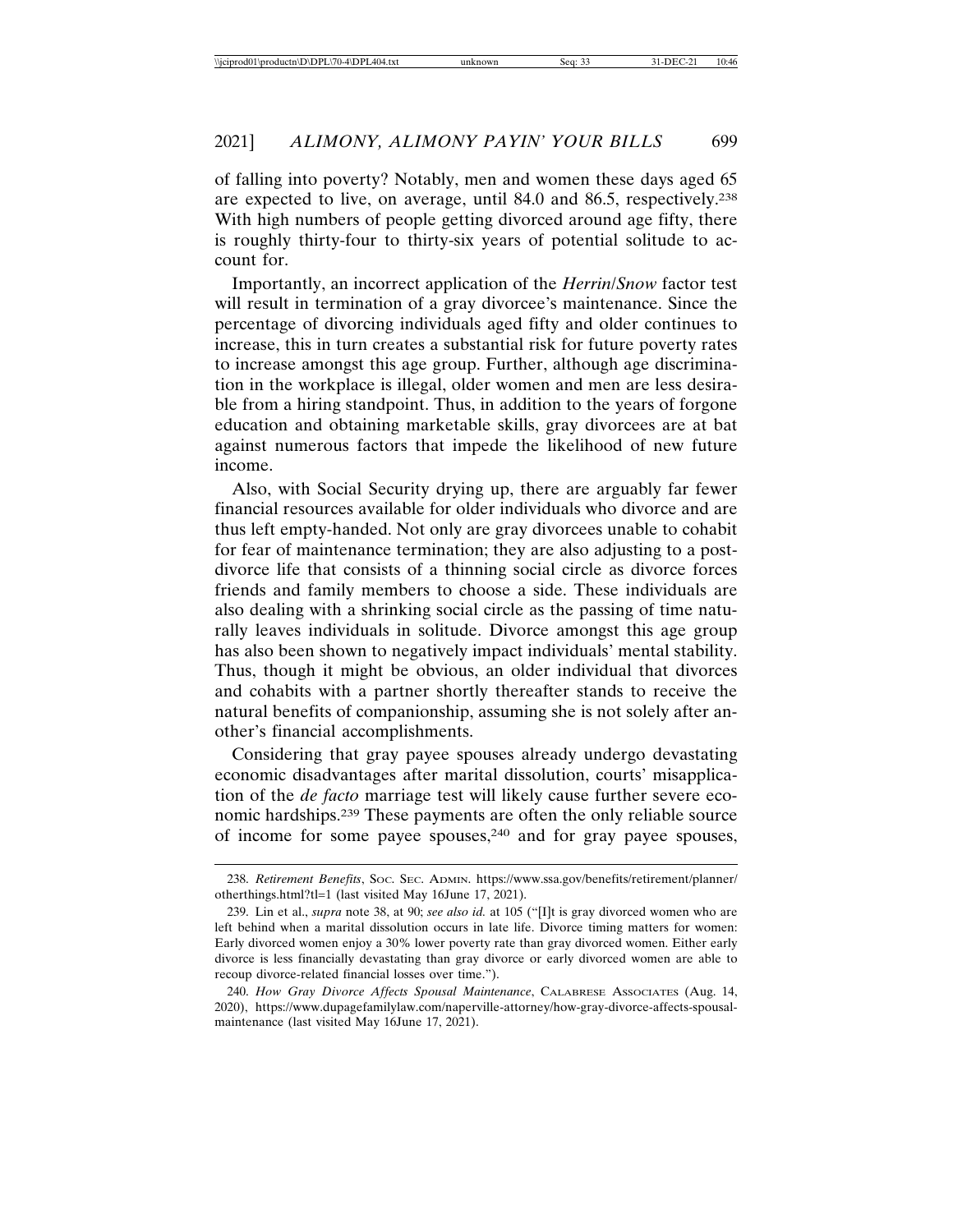maintenance payments help offset the economic disadvantages caused during and after the marriage.241

## *2. Cohabitation Agreements are Not Remedies for Section 510(c) Termination*

Recent Illinois decisions have shown that pre- and post-nuptial agreements are not ironclad.242 Courts have refrained from enforcing these agreements between divorcing parties when they unfairly represent the needs of the parties.243 Though these agreements may have provided some financial means to the payee that might offset future termination of maintenance payments, it is not enough to rely on them, especially when pre-nuptial agreements are executed twenty years prior to a dissolution proceeding. During those twenty years, the parties' financial positions change, for better or worse. Therefore, more focus is given to the financial status during the time of dissolution proceedings (in other words, a snapshot is taken on the day the judgment for dissolution of marriage is entered),<sup>244</sup> and courts confound this idea when they terminate maintenance in situations where less than one year has passed since dissolution and the payee's needs have not changed. The defining line for these courts, however, is whether the payee spouse is in a *de facto* marriage post-divorce—a principle which directly contradicts Illinois policy.245 This policy is explored in the following section.

Additionally, sometimes a party might agree on adding a provision in the parties' MSA that states "*cohabitation will not be a terminating event*."246 Depending on the parties themselves, this might be a possible solution. However, and though it might be too obvious to state, usually divorce involves animosity between the parties. Thus, if a future payor reads a similar provision in their MSA, naturally he or she might be taken aback. Why would someone agree to pay maintenance

245. *See* discussion *supra* Part III.B.

<sup>241.</sup> Lin et al., *supra* note 38, at 98 ("27% of gray divorce women [are] poor . . . [while] [j]ust 11% of gray divorce men are in poverty. Gray divorce women are much more disadvantaged than other unmarried women. The percentage of gray divorce women living in poverty is higher than that for early divorce women (19%) . . ."); *see id.* at 105–06 ("Nearly all gray divorceds were married at least 10 years, meaning they are eligible for spousal benefits. Yet, the Social Security benefits received by gray divorced women are insufficient to keep them out of poverty. Gray divorced women are the most economically disadvantaged group . . .").

<sup>242.</sup> *See In re* Marriage of Woodrum, 115 N.E.3d 1021 (Ill. App. Ct. 2018); *In re* Marriage of Kranzler, 116 N.E.3d 346 (Ill. App. Ct. 2018).

<sup>243.</sup> *See* Tang, *supra* note 26, at 883–84; *Woodrum*, 115 N.E.3d at 1052; *Kranzler*, 116 N.E.3d at 366–67.

<sup>244.</sup> Financial Aspects of Divorce, Spring 2019, DePaul University College of Law.

<sup>246.</sup> February Conversation with Professor Mario R. Ventrelli.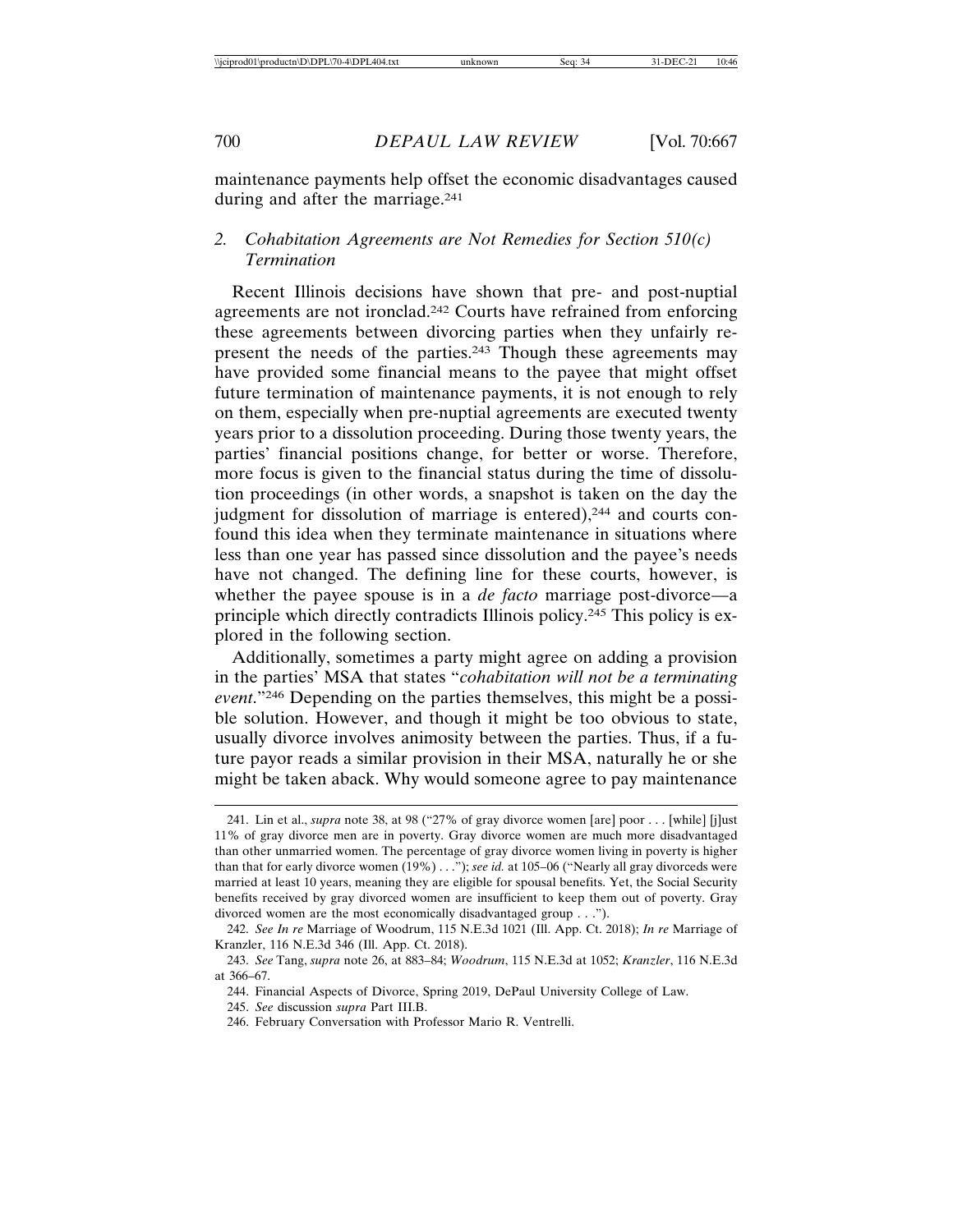to someone who is *already* planning on entering into a post-dissolution relationship?247 A payor is most likely not going to agree with the idea of giving *any* money to the payee, even if that money is not going to support the post-dissolution relationship.

## *B. Terminating Maintenance Payments under Section 510(c) Defies Illinois Policy*

## *1. Section 510(c) Perpetuates Financial Dependence and Ignores the Payee Spouse's Standard of Living*

The role maintenance plays in Illinois is undercut by the operation of Section 510(c). Though maintenance payments are not presumed as a cure-all, or even required to provide the payee spouse sufficient funds to exact an equal standard of living after marital dissolution, terminating maintenance for the wrong reasons contravenes the policy behind awarding maintenance in the first place. The 2003 amendments to the IMDMA added various factors for a court to determine whether an order for maintenance may be modified or terminated.<sup>248</sup> The proponent of the bill, Illinois State Representative Julie E. Hamos stated during House floor debates that "Maintenance is intended to help rehabilitate an ex[-]spouse . . . and is also intended to create the same lifestyle to which that spouse had become accustomed . . ."249

Courts have terminated maintenance even after they acknowledged that the payee spouse was not financially independent and not enjoying the same or similar standard of living.250 Courts, however, are apt to find maintenance termination is proper when a payee spouse is commingling funds or is obtaining financial support from her partner.251 A payee spouse's financial independence, for the court's purposes, does not mean *independence* per se. For the courts, it is enough to terminate maintenance under circumstances where the payee spouse is receiving financial support *independent of the payor spouse*. This practice breeds dependence. Upon termination of maintenance payments, a payee spouse is then incentivized to sponge off their partner.

<sup>247.</sup> *Id.*

<sup>248.</sup> Pub. Act 93-353, S. 363 (amending 750 ILL. COMP. STAT. 5/510) (2003) (modification or termination of a maintenance order may only be changed upon a substantial change in circumstances). S.B. 117-92, Reg. Sess. No. 64 (2001) is the same bill (later S.B. 363) that was passed in the Senate and subsequently introduced during the 2003 House floor debate before ultimately passing. IL H.R. Tran. 2001 Reg. Sess. No. 64.

<sup>249.</sup> IL H.R. Tran. 2001 Reg. Sess. No. 64 (Statement by Rep. Hamos).

<sup>250.</sup> Tang, *supra* note 26, at 860.

<sup>251.</sup> *Id.* at 860 n.136, 868.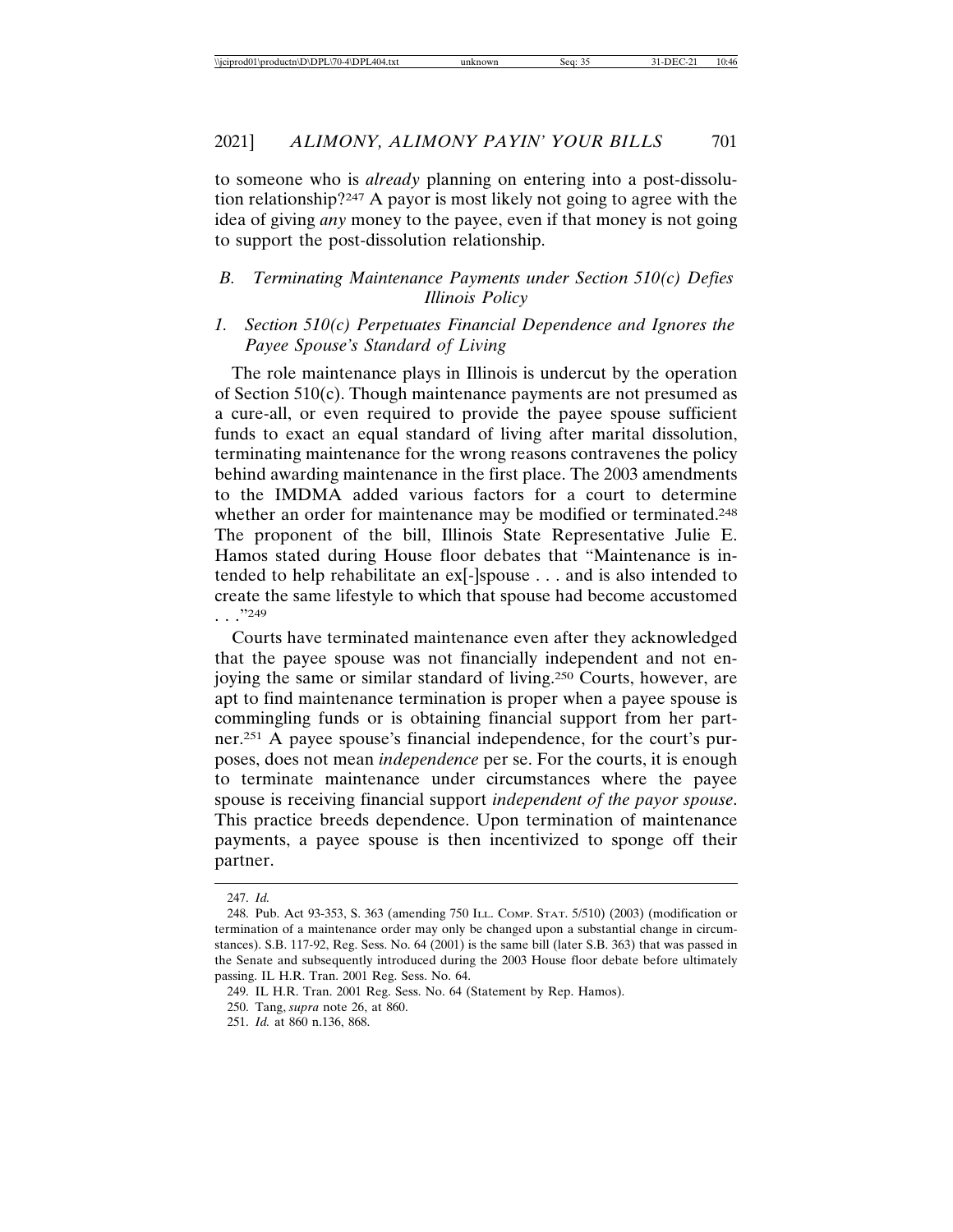On the flip side, it is not the same *dependence* for a payee spouse to receive payments from a payor spouse she had been married to. Oftentimes, one partner—the breadwinner—remains in the workforce, while the other—the homemaker—stays at home and performs household duties and childrearing tasks.252 This situation is not the same as a payee spouse dating a post-divorce partner for a few months, vacationing together, eating meals together, and so forth. The former accounts for the time, energy, and sacrifice that the latter feigns to convey. Therefore, the payee spouse, without reliable income in the form of maintenance payments from the payor, is economically disadvantaged and judicially encouraged to seek financial stability from a post-divorce partner. The policy behind maintenance is to aid spouses to get back on their feet post-divorce—not saddle up the next partner.

## *2. Section 510(c) Contradicts Illinois Policy Against Litigating Over Intimate Details of Parties' Relationships*

The policy articulated in *Brewer v. Blumenthal* that courts should not be overtaken by the minute, intimate details of dating relationships is also threatened by the Section  $510(c)$  analysis.<sup>253</sup> The inquiry to find whether cohabitation exists is whether a couple's relationship rises to the level of a *de facto* marriage. Courts implementing the *de facto* marriage test ultimately hear and weigh evidence on the length of relationships post-divorce, the amount of time the couple spends together, the nature of activities they engage in, the interrelation of their personal affairs, vacations and holiday plans spent together, and

<sup>252.</sup> *See* Aliya Hamid Rao, *Even Breadwinning Wives Don't Get Equality at Home*, THE AT-LANTIC (May 12, 2019), https://www.theatlantic.com/family/archive/2019/05/breadwinning-wivesgender-inequality/589237/; *see also* Kim Parker & Renee Stepler, *Americans see men as the financial providers, even as women's contributions grow*, tbl.1, PEW RES. CTR. (Sept. 20, 2017), https://www.pewresearch.org/fact-tank/2017/09/20/americans-see-men-as-the-financial-providerseven-as-womens-contributions-grow/.

<sup>253.</sup> *See* Blumenthal v. Brewer, 69 N.E.3d 834 (Ill. 2016) (affirming the decision in *Hewitt v. Hewitt*, 394 N.E.2d 1204 (Ill. 1979) that "effectuate[d] the policy established by the legislature to prevent knowingly unmarried cohabitants from evading the statutory abolition of common-law marriage under [the IMDMA] . . ."); Ferrari, *supra* note 134, at 568 (noting the court in Spafford v. Coats, 455 N.E.2d 241, 242 (Ill. App. Ct. 1983) that affirmed public policy in *Hewitt*, stated: "[T]he real and underlying concern of the supreme court in *Hewitt* was that judicial recognition of mutual property rights between knowingly unmarried cohabitants—where the claim is based upon or intimately related to the cohabitation of the parties—would in effect grant to unmarried cohabitants substantially the same marital rights enjoyed by married persons, resurrect the doctrine of common law marriage, and contravene the public policy enunciated by the Illinois legislature to strengthen and preserve the integrity of marriage."). One might question whether disincentivizing cohabitation through means of terminating maintenance prevents payee spouses and his or her post-divorce partner's relationship from rising to the level of marriage.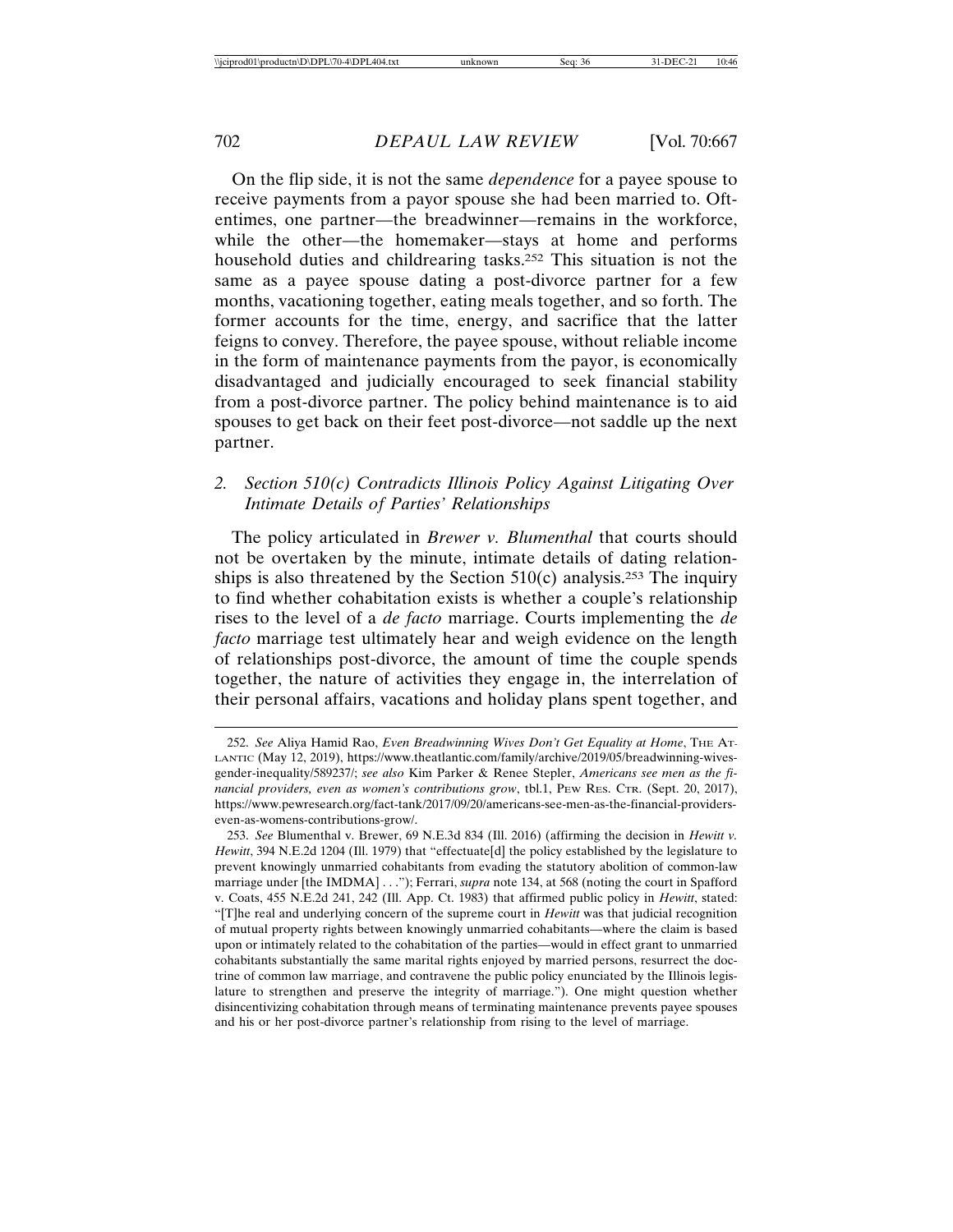so forth. Additionally, the payor spouse will introduce evidence typically obtained by a private investigator. By researching public records, checking social media accounts, setting up surveillance, and even examining garbage, a private investigator may obtain evidence for a cohabitation case that includes video and photo evidence of the couples leaving and entering the residence if someone stays overnight, and photos from social media accounts of the couples spending holidays and vacations together.254 This type of evidence forces parties to litigate over the intimate details of a post-divorce couple's relationship.

Since the payor spouse is the primary earner of the marriage predissolution, she has the financial capabilities of hiring private investigators. The payee spouse, on the other hand, by the very fact they are the recipient spouse, does not have the same economic advantage. Therefore, it is unlikely that a payee spouse has the financial capability to determine whether the payor spouse is hiding income or obtains a higher paying job, or to determine any significant changes to the payor's financial position. Interestingly, a payee spouse would never need to hire a private investigator to determine the relationship status of the payor spouse. Payor spouses are free to date and re-marry without any legal ramifications, unlike the payee spouse.

Further, the *de facto* marriage test does not align with the public policy established in *Hewitt* and *Blumenthal*—this inquiry establishes the opposite. *Brewer* dealt with expressly prohibiting the recognition of common-law claims dependent on the parties' intimate relationship. However, Illinois courts are using the factors, recently articulated in *Brewer*, as a sword and shield for finding cohabitation.

While cohabiter litigants are shown the door if the court finds their claims are based on their marriage-like relationship, the same courts are terminating maintenance using the same or substantially similar factors for determining whether a *de facto* marriage exists. Through this analysis, Illinois courts galvanize the recognition of common-law marriage only to terminate payee spouse's maintenance payments under a *de facto* marriage test. Courts have expressly recognized the inconsistencies of this practice, yet they continue to do so.

<sup>254.</sup> *Terminating Alimony (Spousal Support) Due to Cohabitation*, GOODMAN L. FIRM (Jan. 30, 2019), https://goodmandivorce.com/divorce/terminating-alimony-spousal-support-due-cohabitation/.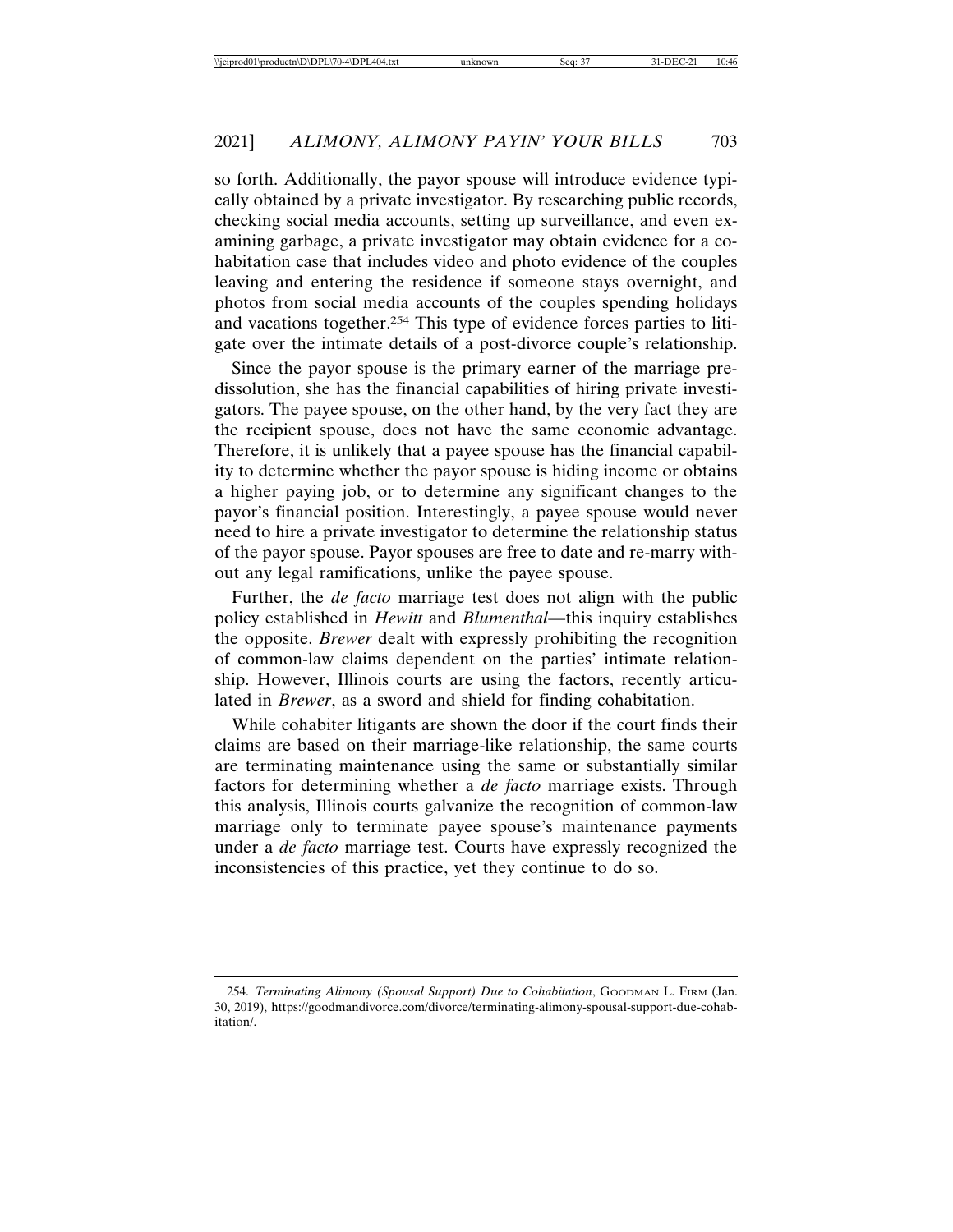## *C. Maintenance Termination Under Section 510(c) Risks Turning Child Support Awards into Ersatz Maintenance*

Terminating maintenance payments to a payee spouse that is also receiving child support risks turning child support payments into *ersatz* maintenance. Since maintenance payments are included in the parties' income for child support calculations,255 it is presumed that the payee spouse will use the child support payments for the child only. However, there is no device or practice implemented by any courts in Illinois that monitor the payee spouse's use of child support payments. Therefore, upon the termination of a payee spouse's maintenance, it is likely that she will ameliorate financial strain by drawing funds from the child support pot. Under Section 510(c), the capriciousness of the courts' applications of the *de facto* test—and maintenance termination generally—severely undercuts the intended effect of the IMDMA's purpose of safeguarding child support awards.

Furthermore, once a payee's maintenance is terminated, she is then forced to go to court and file to increase her child support award.256 Since her income becomes significantly lower upon her maintenance termination, the payor spouse might end up paying just as much to her anyway, except now the payee is improperly using child support for her direct personal use.

As previously stated, child support awards may be indirectly used by the custodial parent. For example, an obligee receiving \$8,500 per month in child support might use it to pay rent and keep the water running for that parent's benefit, but also for the benefit of the child. However, a court's incorrect application of the *de facto* test, resulting in maintenance termination under Section 510(c), can undercut the IMDMA's preventative measures for child support awards. For older couples, child support is not a typical issue since child support payments end upon emancipation, unless other factors, such as disability, are present. However, a shrewd matrimonial lawyer would recommend that assets should be transferred into an irrevocable trust (or other type of trust) naming the child or children as beneficiaries. This issue, however, is prevalent for payee spouses that are currently receiving child support.

<sup>255. 750</sup> ILL. COMP. STAT.  $5/505(a)(3)(A)$  (stating "'Gross income' includes maintenance treated as taxable income for federal income tax purposes to the payee and received pursuant to a court order in the pending proceedings or any other proceedings and shall be included in the payee's gross income for purposes of calculating the parent's child support obligation.").

<sup>256.</sup> *See generally* 5/510 (terminating or modifying maintenance, support, educational expenses, and property disposition).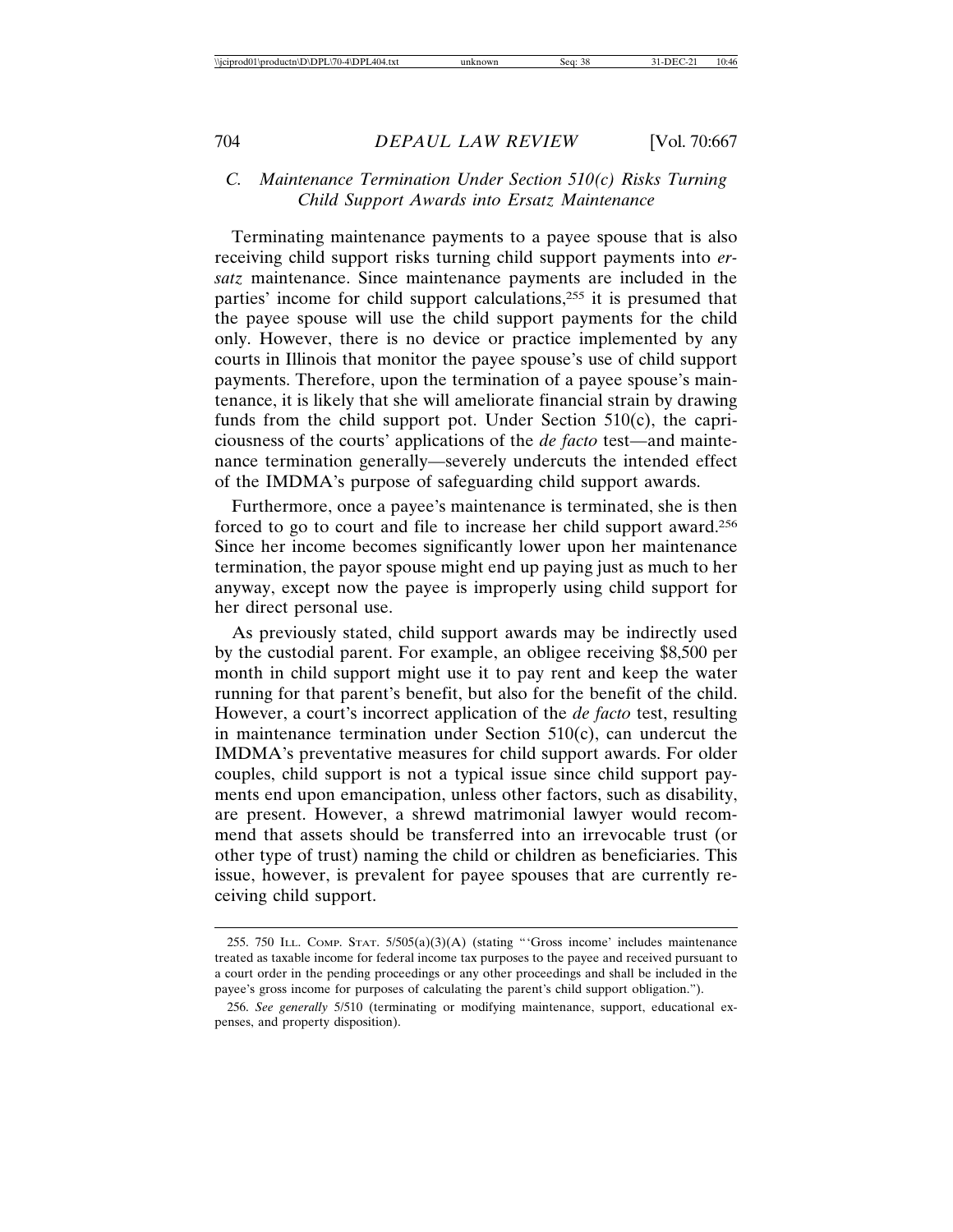## *D. Menu of Solutions for Ameliorating the Repercussions of Section 510(c)*

For these reasons, the Illinois legislature must modify the IMDMA to abrogate a Section 510(c) maintenance termination when sought on a cohabitation basis. Alternatively, Section 510(c) should be modified to incorporate a provision where termination of maintenance based on cohabitation should be reviewable. This will offset economic hardships if a payee's maintenance payments are terminated under Section  $510(c)$ . Further, a provision under Section  $510(c)$  should be carved out for individuals aged fifty and older who are getting divorced. The provision should provide for mandatory reviewable maintenance if termination is sought based on cohabitation. There is no risk here for due process or equal protection claims because receiving maintenance is not a fundamental right.

As an alternative to the Illinois legislature's intervention, the Illinois Supreme Court should eliminate the *Herrin*/*Snow* six-factor test and factors that focus on the intimate details of a dating relationship, and instead establish a test that requires a sole focus on a post-divorce couple's financial intertwinement. If a payor spouse seeks maintenance termination in a cohabitation case, the parties should be required to file an accounting with the court. This approach traces the financial aspects to a post-divorce couple's relationship without wasting time and money arguing whether a few vacations or dinners out together constitutes a committed relationship that rises to the level of a *de facto* marriage.

These changes will ameliorate the injustice of terminating someone's maintenance payments just because the court finds one or two aspects of their relationship might mirror that of a married couple's. However, this focus is misplaced. Vacationing amongst couples is too common. What is not common is when two people name each other as beneficiaries on a trust or buy a home and title it in joint tenancy. These factors are more suggestive of a change of financial circumstances.257

#### IVII. IMPACT

## *A. Abrogating Section 510(c)'s Provision for Terminating Maintenance for Cohabiting*

If the provision for terminating maintenance for cohabiting under Section  $510(c)$  is abrogated, then no inequity will follow when courts

<sup>257.</sup> *See generally In re* Marriage of Weisbruch, 710 N.E.2d 439 (Ill. App. Ct. 1999).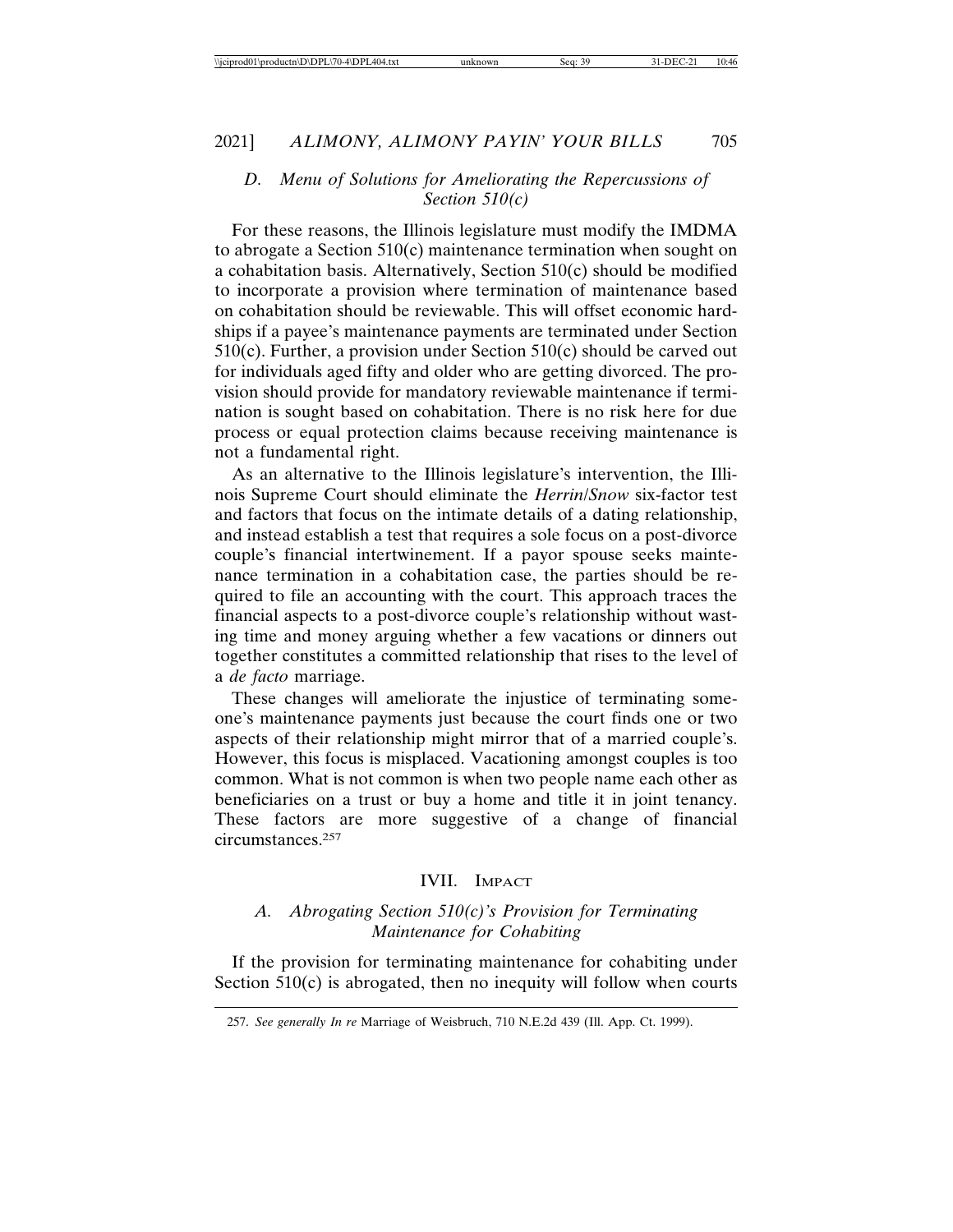incorrectly apply the *Herrin*/*Snow* test. As illustrated by the survey of cases for finding cohabitation, Illinois courts have pinballed their applications of the factors. These factors mirror those found in virtually all dating relationships and they serve no purpose for finding whether a payee spouse's financial position has changed. Using the current factors, it is more likely a payee's maintenance will be terminated. If maintenance is the payee's only form of income, then this will cause financial hardship for the payee going forward. Additionally, if the payee spouse is also receiving child support, then by terminating her maintenance, the payee spouse will seek more in child support in order to use that as a source of income. There is no system in place in Illinois that monitors a parent's use of child support. Therefore, the risk of terminating maintenance under improper circumstances also increases the risk of turning child support into *ersatz* maintenance. These repercussions can be ameliorated if cohabitation is no longer grounds for terminating maintenance in Illinois.

The statute still provides other ways for the termination of a payor spouse's maintenance obligation: death by either party and remarriage by the payee spouse. Further, the parties are still afforded the ability to stipulate on other maintenance terminating events outlined in their MSA. Illinois' deeply rooted policy for marriage is likely served by eliminating the cohabitation means of maintenance termination.258 If a couple is free to cohabit and spend time together in their relationship, a future marriage is more likely. If the payee spouse remarries, maintenance terminates regardless. The current Section 510(c) impedes future remarriage.

If Section  $510(c)$ 's provision for terminating maintenance is abrogated, then the IMDMA's policy for awarding maintenance is better served. The policy for maintenance is to provide the payee spouse the financial means to become self-supporting or to ameliorate the payee's forgone marketable skills during the marriage. It is likely that a payee spouse cannot obtain meaningful employment post-dissolution for these reasons. A payee's post-dissolution relationship should not operate to terminate her maintenance. If a payee is living with her partner, then terminating her maintenance will first establish a financial dependence on the current partner and this dependence might increase, which can cause strain on the relationship. However, if Illinois aims to provide payee spouses a financial means to obtain future economic independence, then the focus should be on the payee's fi-

<sup>258.</sup> *See generally* Obergefell v. Hodges, 576 U.S. 644 (2015) (noting that the right to marry is deeply rooted in this Nation's history and tradition).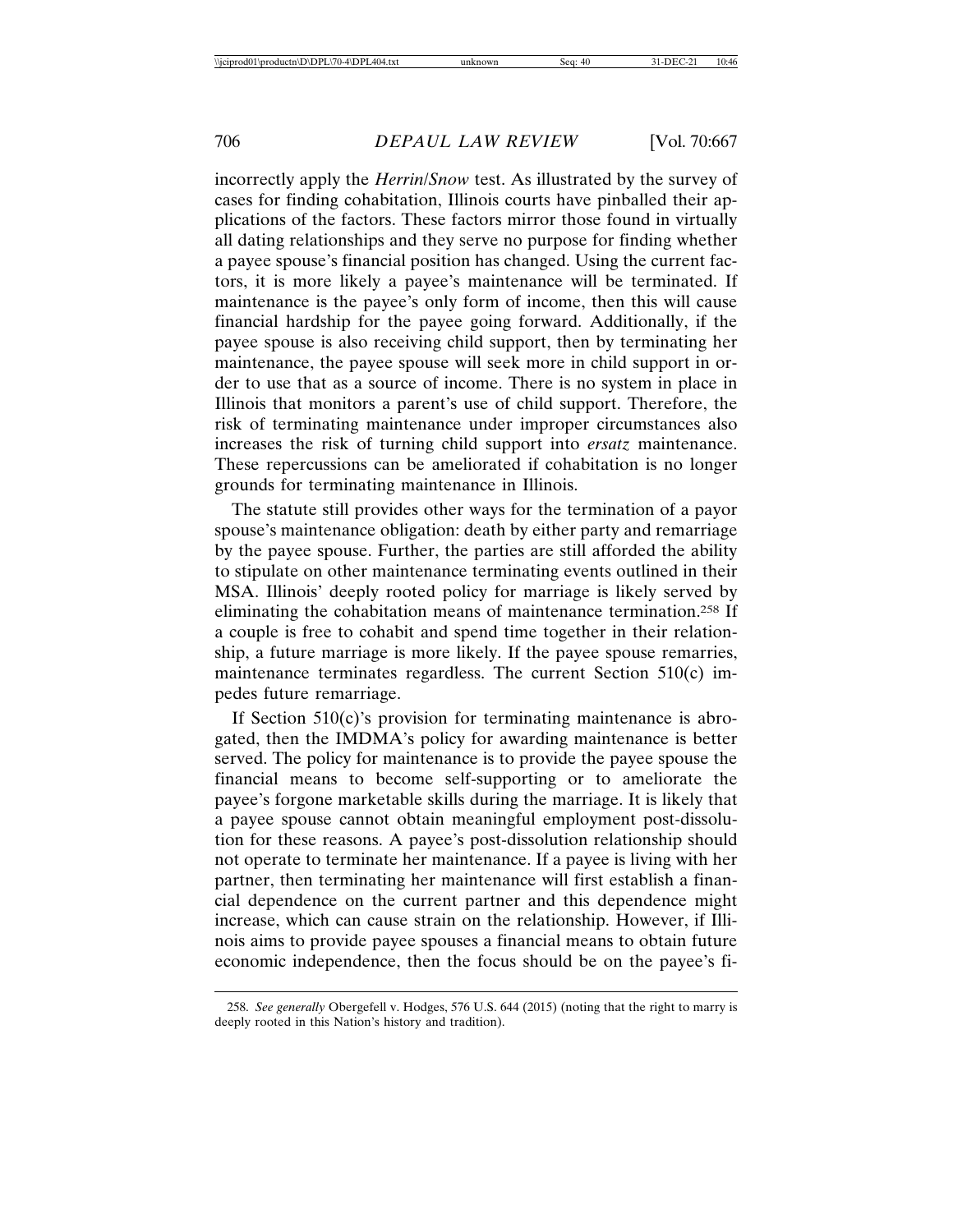nancial situation. If cohabitation is no longer a way to terminate maintenance, then the payee will be able to cohabit with someone she may marry in the future, while receiving an income that can allow her to afford ordinary living expenses.

## *B. Carving Out an Exception for Gray Divorcees Under Section 510(c)*

Alternatively, Section 510(c) should be amended to carve out an exception for individuals who are aged fifty and older. As data shows, individuals aged fifty and older are divorcing more frequently and there is no reason for this trend to slow or stop.259 Cohabitation rates are likewise increasing, of which gray divorcees make up a significant portion. Research indicates that gray divorcees, as a group, experience economic disparity and hardship post-divorce, and they also undergo severe levels of depression.260 Research has also indicated that gray divorcees that cohabit and enter into new relationships, which they are doing anyway, ameliorate their depression and slightly help their economic situations if they pool resources when necessary.261

However, the current Section 510(c) poses severe financial consequences on these gray divorcees. If they partner up with someone post-divorce, then their maintenance is likely going to be terminated. If they remain alone, they suffer from depression and difficulty with aging. For these reasons, an exception should be carved out for Section 510(c) that expressly requires maintenance to be reviewable if the payor is seeking termination for the payee's cohabiting. This would allow the court to review the parties' situations, and to determine whether an adjustment of maintenance is appropriate. Maintenance for gray divorcees should be allowed to be modified on a proportional basis. Carving out an exception for this age group does not pose constitutional issues because receiving maintenance is not a fundamental right. Further, preventing the automatic termination of the payee's maintenance allows to address future financial needs for long-term care expenses, such as nursing homes or medical expenses.

## *C. Maintenance as Reviewable if Termination is Sought on Cohabitation Grounds*

If a payor is seeking to terminate maintenance on cohabitation grounds, then the court should not automatically terminate if cohabi-

<sup>259.</sup> *See* Part I.D and accompanying notes and text.

<sup>260.</sup> *Id.* 261. *Id.*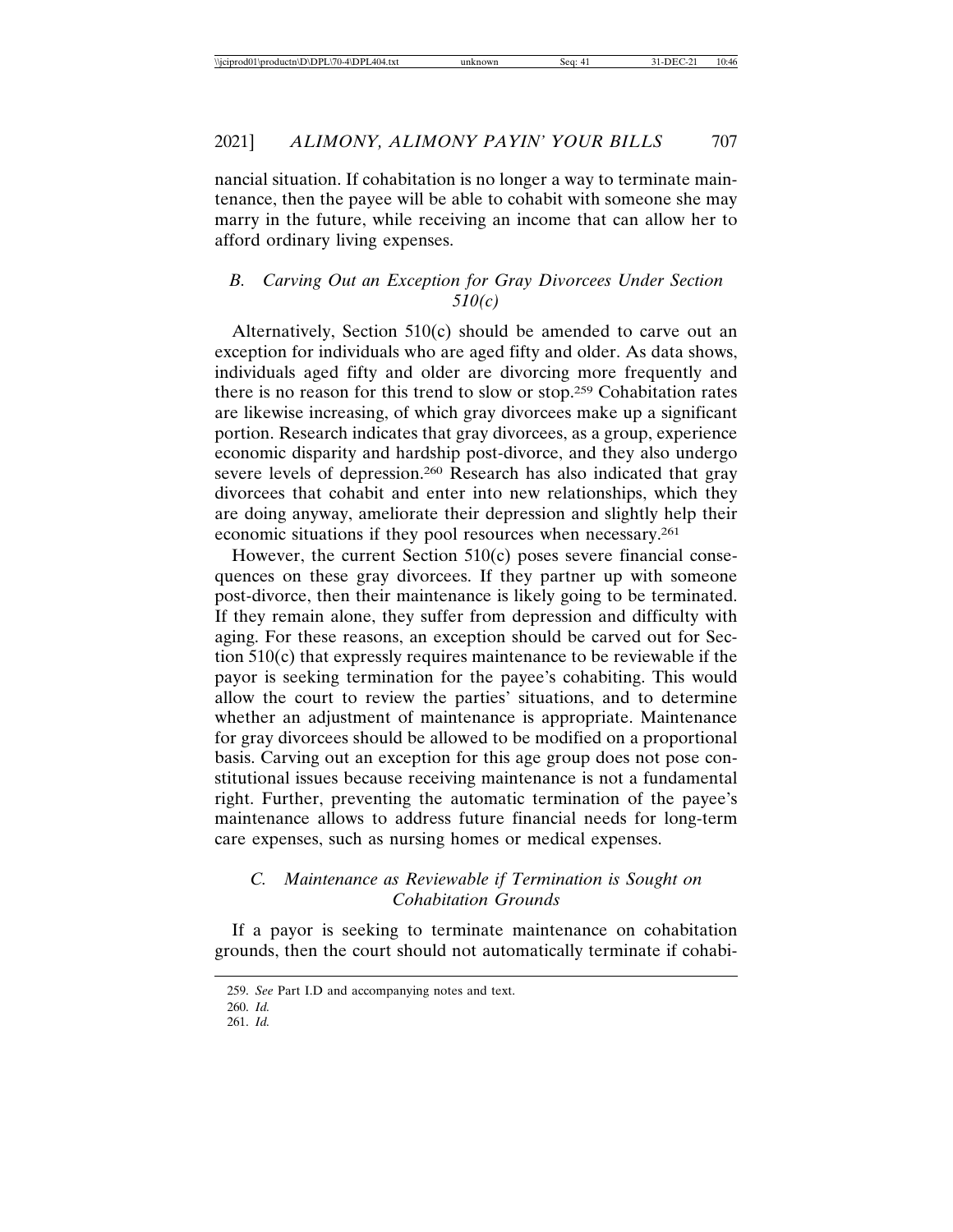tation is determined. If the current *Herrin*/*Snow* factors remain in use, then finding cohabitation should only be the first step. The second step should be reviewing the award of maintenance and adjusting the award proportional to a financial change in the payee's circumstances. Modification of maintenance is already possible under the IMDMA; therefore, the same steps to modify an award of maintenance should be taken when termination is sought for cohabiting. This will prevent terminating maintenance when all aspects of the couple's relationship can be found to amount to cohabiting, but the financial needs of the spouse have not changed. If the payee is still living on maintenance as her only form of income, then it would better serve Illinois policy to require the parties to file an accounting with the court to show that she is not receiving double income from her ex-spouse and post-divorce partner. Likewise, this process will stave payor's attempt of maintenance termination for the sake of punishing the payee spouse for her cohabiting. If the payee shows that she is not financially supporting her partner or is not also receiving financial support from her new partner, then ordering a payor to continue paying maintenance is not inequitable—it supports the IMDMA's policy for both parties.

#### *D. Establishing a New Test for Finding Cohabitation*

An alternative to Illinois legislative action is for the Supreme Court of Illinois to weigh in on the inequities caused by the current test and establish a new set of factors for determining cohabitation. The current *Herrin*/*Snow* factors are too broad and can be applied too easily because virtually all relationships will involve the current factors in use. Instead, the courts should use a factor test that focuses solely on the financial positions of the payees. The factors could include, for example, whether the couple is sharing a joint checking or savings account; whether they own jointly own property; whether they have named each other as beneficiaries for life insurance, etc. These factors mirror those found in *Brewer* and *Weisbruch*. However, the test should not be to determine whether the couple is in a *de facto* marriage. The test should determine whether the payee's need for financial support has significantly changed. The *de facto* marriage-type relationship should not be the inquiry—it confounds Illinois' policy against common-law marriage.262 Further, with financially centered factors, the courts will not be bogged down by litigating over intimate details of the payee's relationship. Instead, the courts will hear and weigh evidence regarding financial issues, a practice that is already

<sup>262.</sup> *See* Part I.F.1 and accompanying notes and text.